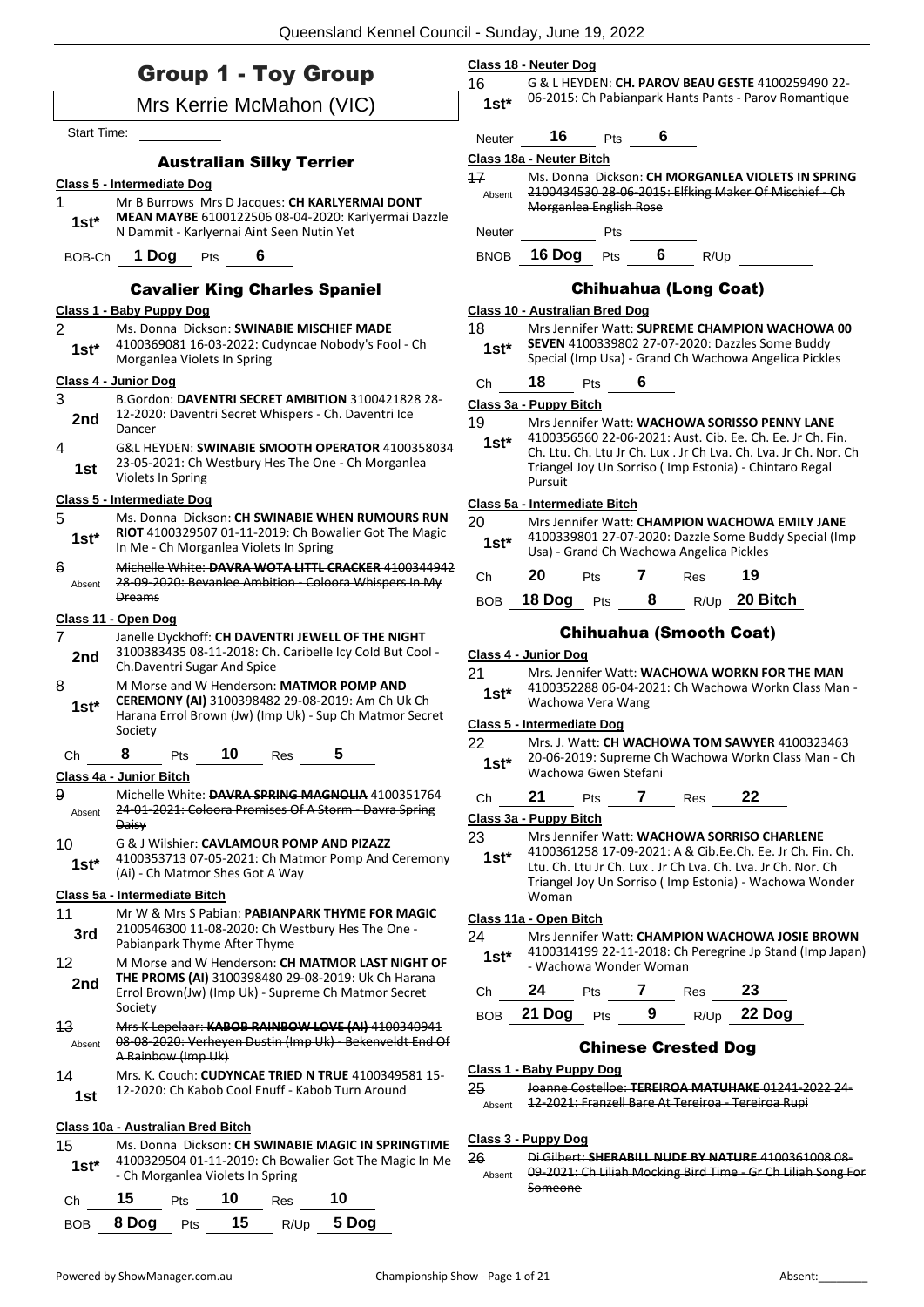|               | Queensland Kennel Counc                                                                                                                                     |
|---------------|-------------------------------------------------------------------------------------------------------------------------------------------------------------|
|               | Class 5 - Intermediate Dog                                                                                                                                  |
| 27<br>Absent  | Joanne Costelloe: AUST CH BLACKHEATH MASTER OF<br>MAYHEM 2100539052 04-03-2020: Ch Mohawk Step Aside<br>Boys - Ch Crest'D Label Dressed N Pressed (Imp Den) |
| BOB-Ch        | Pts<br>R/Up-Res                                                                                                                                             |
|               | <b>Havanese</b>                                                                                                                                             |
|               | Class 1 - Baby Puppy Dog                                                                                                                                    |
| 28<br>$1st^*$ | Mrs S and Mr M Cronshaw: CUBET CHASING THE DREAM<br>4100367919 29-01-2022: C.I B.Sup Ch Karyme Heartbeat<br>Atmy Feet - Seasidepak Echolalia                |
| 29<br>1st*    | Class 3 - Puppy Dog<br>Mrs M L Boole: ANANDA CRASHN THE PARTY 3100438275<br>04-10-2021: Ch Ananda Stary Knight - Ananda Like A<br>Diamond                   |
|               | Class 1a - Baby Puppy Bitch                                                                                                                                 |
| 30<br>Absent  | Mrs J Phillips: CLOCKWORK JUANITA 2100580964 03-03-<br>2022: Karyme Take A Chance - Clockwork Reina De Cielo                                                |
| 31<br>2nd     | Georgie Hampson: CUBET LEYENDA 4100367915 03-02-<br>2022: C.I.B. Supreme Ch Karyme Heartbeat At My Feet -<br>Seasidepak Echolalia                           |
| 32<br>1st     | Georgie Hampson: CUBET LA BELLE EPOQUE 4100367921<br>29-01-2022: C.I.B. Supreme Ch Karyme Heartbeat At My<br>Feet - Seasidepak Echolalia                    |
|               | BOB-Ch 29 Dog Pts<br>6.                                                                                                                                     |
|               | <b>Italian Greyhound</b>                                                                                                                                    |
|               | Class 5a - Intermediate Bitch                                                                                                                               |
| 33<br>1st*    | Samantha Newman: BLUEZEPP LUCY IN THE SKY<br>2100540678 20-11-2019: Piccino Love Bug - Bluezepp<br>Quintessential                                           |
|               | BOB-Ch 33 Bitch Pts<br>6                                                                                                                                    |
|               | <b>Japanese Chin</b>                                                                                                                                        |
| 34<br>1st*    | Class 3a - Puppy Bitch<br>Jessica Kohlman: TENKEIKO TATSUO HANA 4100365277<br>12-08-2021: Ch Pondaroza Red Arrow - Furperson Gracie                         |
|               | Class 10a - Australian Bred Bitch                                                                                                                           |
| 35<br>1st*    | Mrs D. Jacques: C.I.B GR CH PONDAROZA BESUTO<br>HIMITSU NI 2100418529 14-11-2014: Cupidtown Ringside<br>Gossip - Ch Tannashar Tamani                        |
| BOB-Ch        | 35 Bitch Pts<br>7 R/Up-Res 34 Bitch                                                                                                                         |
|               | Lowchen                                                                                                                                                     |
|               | <u> Class 1 - Baby Puppy Dog</u>                                                                                                                            |
| 36<br>1st*    | Ms FEL Darling: PACEAWAY DANCE MONKEY 4100366436<br>27-12-2021: Paceaway Riverfance - Triscadec Angel In The<br>Roar                                        |
|               | Class 4 - Junior Dog                                                                                                                                        |
| 37<br>$1st^*$ | Ms FEL Darling: AUST CH PACEAWAY KEEP ROARIN<br>4100357747 12-06-2021: Paceaway Keep Your Sox On -<br>Triscadec Angel In The Roar                           |
| Ch            | 37<br>6<br>Pts                                                                                                                                              |
|               | Class 5a - Intermediate Bitch                                                                                                                               |
| 38            | L & C Horne: LOWENHART EATYOUR HARTOUT                                                                                                                      |
| 1st*          | 4100341863 22-08-2020: Ch Lowenhart Tastes Sensational<br>- Ch Lowenhart Gotmy Buttngear                                                                    |

#### **Class 11a - Open Bitch**

| 39<br>$1st*$ |  | L & C Horne: CH LOWENHART RUNS RINGSROUND<br>4100254776 18-02-2015: Ch Wyntervale Hiphopopotamus -<br>Sup Ch Neu Gr Ch Lowenhart Kickup Theheini |  |
|--------------|--|--------------------------------------------------------------------------------------------------------------------------------------------------|--|
|              |  |                                                                                                                                                  |  |

| C <sub>h</sub> | - 39           | <b>Pts</b> |   | <b>Res</b> |               |
|----------------|----------------|------------|---|------------|---------------|
|                | BOB 37 Dog Pts |            | 8 |            | R/Up 39 Bitch |

#### Miniature Pinscher

#### **Class 1a - Baby Puppy Bitch**

| 40     | Ms. Kim Quodling: CEDARHAVEN WALK ON BY                |
|--------|--------------------------------------------------------|
| Absent | 4100368042 29-01-2022: Ch. Majicjewl Enchanted Knight- |
|        | Nikijay Walk This Way                                  |

#### **Class 11a - Open Bitch**

| 41     | Ms. Kim Quodling: CEDARHAVEN DANCE LITTLE SISTER      |
|--------|-------------------------------------------------------|
| $1st*$ | 4100320636 12-04-2019: Ch. Time To Be Smart For Melka |
|        | (Imp Nz) - Nikijay Sultana Kösem                      |

BOB-Ch **41 Bitch** Pts **6**

#### Papillon

#### **Class 1 - Baby Puppy Dog**

42 b.bissett & k hembrow: **BORDELL THE BOUNCER**

4100365243 03-01-2022: Sup.Ch. Birikino Victory Dance - Ch. Genesia Brilliant Chieko Absent

#### **Class 10 - Australian Bred Dog**

43 K&K Hembrow: **PAPUNIQUE DESIGNER ZIRCON** 4100303661 24-02-2018: Roseswain Blue Zircon - Genesia Lady Charlotte Absent

#### **Class 11 - Open Dog**

#### 44 Mr I Rasmussen: **SUP CH BIRIKINO VICTORY DANCE** 4100319459 24-01-2019: Sup Ch Sivermorning's Ultimate **1st**\* 4100319459 24-01-2019: Sup Ch S<br>Victory (Usa) - Ch Birikino Ice Diva

#### BOB-Ch **44 Dog** Pts **6** R/Up-Res

|            | .                                                              | $190 + 190$ |  |
|------------|----------------------------------------------------------------|-------------|--|
|            | <b>Pekingese</b>                                               |             |  |
|            | Class 4 - Junior Dog                                           |             |  |
|            | 45 Mr N & Mrs D. King: AUST CH ATHALOW AINT NO CHOIR           |             |  |
|            | Absent BOY 2100566647 07-06-2021: Hushan Midnight Raven - Ch   |             |  |
|            | Athalow Queens R Beta To Open                                  |             |  |
|            | Class 5 - Intermediate Dog                                     |             |  |
|            | 46 Mr N & Mrs D King: AUST CH CHINDARA WOTS NOT TO             |             |  |
|            | Absent LUV 4100349459 16-11-2020: Sup Ch Winwei Imagination-   |             |  |
|            | Viola Anna Sui.                                                |             |  |
|            | Class 11 - Open Dog                                            |             |  |
|            | 47 Ms J Clark: TAOTSING DAYDREAM BELIEVER 4100319457           |             |  |
|            | Absent 22-03-2017: Ch Taotsing Super Star - Pekeachoo Misty    |             |  |
|            | Heaven                                                         |             |  |
|            | Ch Pts Res                                                     |             |  |
|            | Class 10a - Australian Bred Bitch                              |             |  |
|            | 48 Ms J Clark: CH ARISTIC PRINCESS WARRIOR 6100108226          |             |  |
|            | Absent 29 10 2017: Sup Ch Aristic As Requested Aristic Leandra |             |  |
|            |                                                                |             |  |
| Сh         | Pts                                                            |             |  |
| <b>BOB</b> |                                                                |             |  |
|            |                                                                |             |  |
|            | <b>Pomeranian</b>                                              |             |  |
|            | <u> Class 3 - Puppy Dog</u>                                    |             |  |
|            | 49 KIM HADDON: ZEIGEN SECRET AGENT TATTOO                      |             |  |
|            | Absent 4100360778 21-08-2021: Aust Ch Zeigen From Russia With  |             |  |
|            | Love - Ch Zeigen Queen Of Dreams                               |             |  |
|            | Class 10 - Australian Bred Dog                                 |             |  |
|            | 50 KIM HADDON: ZEIGEN PHANTOM OF DREAMS 4100351799             |             |  |

Absent 05 03 2021: Ch Zeigen Mark My Words Ch Zeigen Queen Of Dreams

Ch Pts Res

#### **Class 2a - Minor Puppy Bitch**

| 51     | Kim Haddon: ZEIGEN THE EYE OF THE TIGER 4100364272      |
|--------|---------------------------------------------------------|
| Absent | 18-11-2021: Aust Ch Zeigen From Russia With Love - Aust |
|        | Ch Zeigen Zetajones                                     |

#### **Class 4a - Junior Bitch**

52 KIM HADDON: **ZEIGEN QUIET IM SPEAKING** 4100357671 Absent 27-05-2021: Am Gr Ch/Aust Sup Ch Zeigen Aurora Australis - Zeigen Mesmerize Your Senses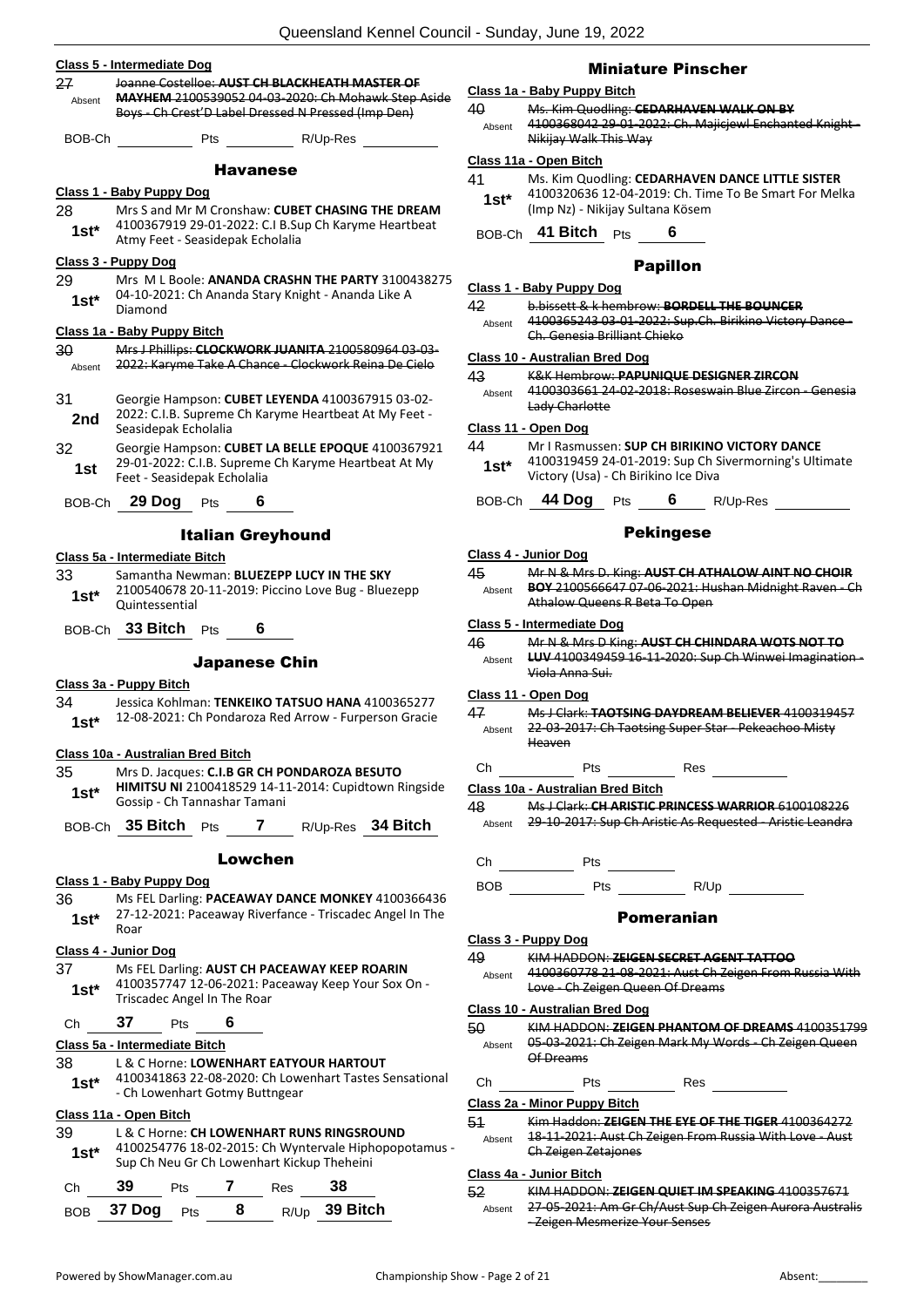| 53             | Class 10a - Australian Bred Bitch     |                                |                 |                                                                                           |      | Bianca Hickey: CH. POMQUEST PRECIOUS 4100314955 19-                                                       |            |
|----------------|---------------------------------------|--------------------------------|-----------------|-------------------------------------------------------------------------------------------|------|-----------------------------------------------------------------------------------------------------------|------------|
| 1st*           |                                       | <b>Pomquest Magical Story</b>  |                 | 12-2018: Sup.Ch. Pomquest Fame N Fortune - Ch.                                            |      |                                                                                                           | Clas<br>63 |
| Ch             | 53                                    | <b>Pts</b>                     | $6$ Res         |                                                                                           |      |                                                                                                           |            |
| BOB            | 53 Bitch $Pts$                        |                                | $6\overline{6}$ | R/Up                                                                                      |      |                                                                                                           |            |
|                |                                       |                                |                 |                                                                                           |      |                                                                                                           | Clas       |
|                |                                       |                                | Pug             |                                                                                           |      |                                                                                                           | 64         |
| 54             | Class 4 - Junior Dog                  |                                |                 |                                                                                           |      | MRS BILLIE SORENSEN: CH PICKAPUG YOU GUESSED IT                                                           |            |
| $1st*$         |                                       |                                |                 | U - Ch Pickapug One Way Or Another                                                        |      | 4100352219 17-02-2021: Sup Ch Sweetess Guess I Still Love                                                 |            |
|                | <b>Class 10 - Australian Bred Dog</b> |                                |                 |                                                                                           |      |                                                                                                           |            |
| 55<br>1st      |                                       |                                |                 | MS A KEAST & MRS BILLIE SORENSEN: CH PICKAPUG<br>Dark Warrior - Ch Pickapug Ticket To Rio |      | AIMEES LEGACY 4100318038 19-01-2019: Sup Ch Pickapug                                                      |            |
| Ch             | 54                                    | Pts 7 Res                      |                 |                                                                                           | - 55 |                                                                                                           |            |
|                | Class 2a - Minor Puppy Bitch          |                                |                 |                                                                                           |      |                                                                                                           |            |
| 56             |                                       |                                |                 |                                                                                           |      | Mrs. Billie Sorensen: PICKAPUG RAISING THE STAKES<br>4100366717 25-10-2021: Sup Ch Pickpug Dark Warrior - |            |
| 1st*           |                                       | Pickapug Mayhem                |                 |                                                                                           |      |                                                                                                           |            |
|                | Class 5a - Intermediate Bitch         |                                |                 |                                                                                           |      |                                                                                                           |            |
| 57.            |                                       |                                |                 | MRS BILLIE SORENSEN: CH PICKAPUG THE ONE TO                                               |      |                                                                                                           |            |
| $1st^*$        |                                       |                                |                 | WATCH(IA) 4100338368 24-06-2020: Rose's<br>Watchutalkinboutwillis - Pickapug Dark Ditto   |      |                                                                                                           |            |
|                | Class 10a - Australian Bred Bitch     |                                |                 |                                                                                           |      |                                                                                                           |            |
|                |                                       |                                |                 |                                                                                           |      |                                                                                                           |            |
|                |                                       |                                |                 |                                                                                           |      | Mrs E Tzipori: ANYANG PILGRIM PEG 4100323973 03-06-                                                       |            |
| 1st*           |                                       |                                |                 |                                                                                           |      | 2019: Ch Octaviae Ticket To Naples - Anyang Oracle Bones                                                  |            |
| Ch             | 58                                    |                                |                 | Pts 8 Res                                                                                 | 57   |                                                                                                           |            |
|                | BOB 58 Bitch                          |                                |                 | Pts $10 \t R/Up$ 57 Bitch                                                                 |      |                                                                                                           |            |
|                |                                       |                                |                 |                                                                                           |      |                                                                                                           |            |
|                |                                       |                                |                 | <b>Tibetan Spaniel</b>                                                                    |      |                                                                                                           |            |
|                | Class 1a - Baby Puppy Bitch           |                                |                 |                                                                                           |      |                                                                                                           |            |
| 59<br>$1st*$   |                                       | Ampoter Dita Von Teese         |                 | 2022 21-02-2022: Nz Ch. Ampoter Georgio - Nz Ch.                                          |      | Miss M Lines: AMPOTER STYLE N GRACE IMP NZ 02858-                                                         |            |
| BOB-Ch         |                                       |                                | Pts             | R/Up-Res                                                                                  |      |                                                                                                           |            |
| 58             | Class 18 - Neuter Dog                 |                                |                 |                                                                                           |      |                                                                                                           |            |
|                |                                       |                                |                 |                                                                                           |      | Mr BR & Mrs BJ Matthews: AUST SUPREME CH ATALAIR                                                          |            |
| 2nd            |                                       | Up - Barrajy Spirit In The Sky |                 |                                                                                           |      | DON QUIXOTE 4100241462 05-04-2014: Ch Tipalj All Fired                                                    |            |
|                |                                       |                                |                 |                                                                                           |      | Miss M Lines: CH TYJU GYPSY ROVER 4100277207 13-07-                                                       |            |
| $1st^*$        | Soo Zi Mo                             |                                |                 |                                                                                           |      | 2016: Ch Glishanna Tyrers Hocus Pocus (Imp Irl) - Chmyikyi                                                |            |
| Neuter         | 61                                    |                                | <b>Pts</b>      | $7 \quad -$<br>Res                                                                        |      | 60                                                                                                        |            |
| 60<br>61<br>62 | Class 18a - Neuter Bitch              |                                |                 | Miss M Lines: NEUTER CH CH TAMARD GIFT OF LOV                                             |      |                                                                                                           |            |

#### Yorkshire Terrier

#### **Class 2 - Minor Puppy Dog**

63 Mrs Katarzyna Rolski: **BOZLIWIA PERFECTION EXPLORER** 3100441730 30-10-2021: Affinage My Biggest Love - No Award Ch.Bozliwia My Petit Hope

Pts

#### **Class 2a - Minor Puppy Bitch**

| 64     | Mrs Katarzyna Rolski: TARNAVA BLUE IRIS FLOWER    |
|--------|---------------------------------------------------|
| $1st*$ | 4100364756 04-12-2021: Ch.Ausilk I Am Champagne - |
|        | Ch. Bozliwia Blushing Beauty                      |

Ch **64** Pts **6**

BOB **64 Bitch** Pts **7** R/Up

## Group 1 - Specials

| <b>Best</b><br>Pts: 25 | <b>Chihuahua (Long Coat)</b><br>18<br>Mrs Jennifer Watt: Supreme Champion Wachowa 00 Seven |
|------------------------|--------------------------------------------------------------------------------------------|
|                        |                                                                                            |
| R/Up                   | <b>Papillon</b><br>44                                                                      |
| Pts: 15                | Mr I Rasmussen: Sup Ch Birikino Victory Dance                                              |
| Baby                   | Lowchen<br>36.                                                                             |
|                        | Ms FEL Darling: Paceaway Dance Monkey                                                      |
| Minor                  | 56<br>Pug                                                                                  |
|                        | Mrs. Billie Sorensen: PICKAPUG RAISING THE STAKES                                          |
| <b>Puppy</b>           | 29<br><b>Havanese</b>                                                                      |
|                        | Mrs M L Boole: Ananda Crashn The Party                                                     |
| Junior                 | 10<br><b>Cavalier King Charles Spaniel</b>                                                 |
|                        | G & J Wilshier: Cavlamour Pomp and Pizazz                                                  |
| Inter                  | 5<br><b>Cavalier King Charles Spaniel</b>                                                  |
|                        | Ms. Donna Dickson: Ch Swinabie When Rumours Run Riot                                       |
| Aus Br                 | 18<br>Chihuahua (Long Coat)                                                                |
|                        |                                                                                            |
|                        | Mrs Jennifer Watt: Supreme Champion Wachowa 00 Seven                                       |
| Open                   | <b>Papillon</b><br>44                                                                      |
|                        | Mr I Rasmussen: Sup Ch Birikino Victory Dance                                              |
|                        |                                                                                            |
|                        | <b>Neuter</b>                                                                              |
| <b>Best</b>            | <b>Tibetan Spaniel</b><br>61                                                               |
| $P$ †s: 9              | Miss M Lines: Ch Tyju Gypsy Rover                                                          |
|                        | 16                                                                                         |
| R/Up                   | <b>Cavalier King Charles Spaniel</b><br>G & L HEYDEN: Ch. Parov Beau Geste                 |

Finish Absent **19**

Neuter **62** Pts **6**

BNOB **61 Dog** Pts **8** R/Up **60 Dog**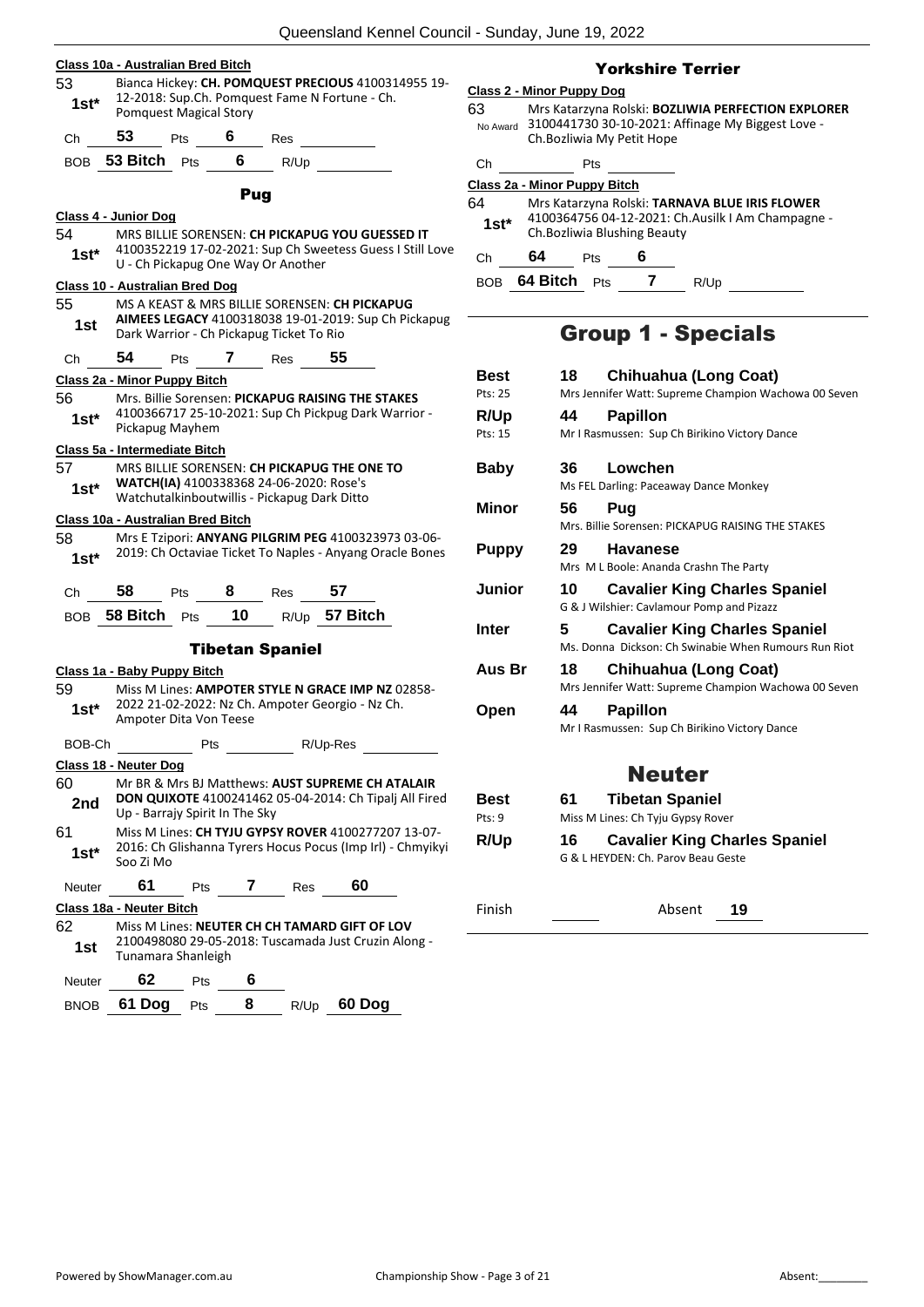| <b>Group 2 - Terrier Group</b>                                                                                                                                                                                 | Class 5a - Intermediate Bitch                                                                                                                                                                                                   |  |  |
|----------------------------------------------------------------------------------------------------------------------------------------------------------------------------------------------------------------|---------------------------------------------------------------------------------------------------------------------------------------------------------------------------------------------------------------------------------|--|--|
|                                                                                                                                                                                                                | 75<br>Mr I Hinde & Ms B Duncan: AUS CH FIREZAN MESSAGE IN<br>A BOTTLE 2100538263 01-04-2020: Sup Ch Wyninebah<br>Absent                                                                                                         |  |  |
| Mrs Sandra Mashford (VIC)                                                                                                                                                                                      | Checkmate - Firezan Bobby Sox                                                                                                                                                                                                   |  |  |
| <b>Start Time:</b>                                                                                                                                                                                             | Class 10a - Australian Bred Bitch                                                                                                                                                                                               |  |  |
| <b>American Hairless Terrier</b>                                                                                                                                                                               | 76<br>PG & SH Hewinson: CH. FOXCRAG TRAVELN THRU TYME<br>4100305630 15-04-2018: Ch. Tamsam Te Toa (Imp Nzl) - Ch.<br>$1st^*$                                                                                                    |  |  |
| Class 5 - Intermediate Dog                                                                                                                                                                                     | Foxcrag Its About Tyme                                                                                                                                                                                                          |  |  |
| 65<br>Kay Holmes: LIBERTY'S KING OF COOL AT LILCRACKA (IMP<br>USA) RN35912904 30-11-2020: Indabuff's Dbl Down @                                                                                                | 76<br>74<br>Pts 7 Res<br>Ch                                                                                                                                                                                                     |  |  |
| $1st^*$<br>Liberty - Ch Liberty's Continue The Legacy                                                                                                                                                          | BOB 76 Bitch Pts 8 R/Up 72 Dog                                                                                                                                                                                                  |  |  |
| 65<br>6<br>Pts<br>Ch                                                                                                                                                                                           | <b>Jack Russell Terrier</b>                                                                                                                                                                                                     |  |  |
| Class 11a - Open Bitch                                                                                                                                                                                         | Class 5 - Intermediate Dog                                                                                                                                                                                                      |  |  |
| 66<br>Kay Holmes: WUDNSHU LET IT GO AT LILCRACKA (IMP<br>USA) RN31114402 26-06-2018: Am. Ch.Am.Gr Ch Sirius<br>$1st^*$<br>Andros Pretty Boy Floyd Am. Rn. (Usa) - Am. Ch.Bellridge<br>Line'em Up Wudnshu (Usa) | 77<br>Mr C & Mrs A Tulk, Mr S Mills & Mr G J Butler & Miss B<br>Mills: CH WHATAJACK KING FISHER 2100532670 12-12-<br>$1st^*$<br>2019: Irl Ch Aust Ch Krisbos Just Do It Irl Jun Ch (Imp Irl) - Ch<br>Whatajack Whispering Magic |  |  |
| 66 Pts 6<br>Ch                                                                                                                                                                                                 | Class 10 - Australian Bred Dog                                                                                                                                                                                                  |  |  |
| BOB 65 Dog Pts 7 R/Up 66 Bitch                                                                                                                                                                                 | 78<br>S & K Whyatt: AUST SUP CH BELLJACKS PRIME TIME                                                                                                                                                                            |  |  |
| <b>American Staffordshire Terrier</b>                                                                                                                                                                          | 4100338231 14-06-2020: Am Ch Dbf For Old Time Sake<br>$1st^*$<br>(Imp Usa) - Ch Belljacks Believe In Magic                                                                                                                      |  |  |
| Class 5 - Intermediate Dog                                                                                                                                                                                     | 78<br>Pts<br><b>7</b> Res 77<br>Ch                                                                                                                                                                                              |  |  |
| S. McKenzie & K. Gordon: CH. RIZENSTAR WHOSDANEW<br>67                                                                                                                                                         | Class 3a - Puppy Bitch                                                                                                                                                                                                          |  |  |
| KINGOFHELL 4100325075 18-07-2019: Staffwild Licence To<br>$1st^*$<br>Thrill - Rizenstar Bad Moon Rising (Ai)                                                                                                   | 79<br>S & K Whyatt: CH BELLJACKS I HEARD A RUMOUR<br>4100358889 28-07-2021: Ch Belljacks Prime Time - Ch<br>$1st^*$                                                                                                             |  |  |
| BOB-Ch 67 Dog Pts<br>6                                                                                                                                                                                         | Belljacks Dare To Be Different                                                                                                                                                                                                  |  |  |
| <b>Australian Terrier</b>                                                                                                                                                                                      | 79<br>Pts<br>Ch                                                                                                                                                                                                                 |  |  |
| Class 3 - Puppy Dog                                                                                                                                                                                            | $8 -$<br>78 Dog<br>R/Up 77 Dog<br><b>BOB</b><br>Pts                                                                                                                                                                             |  |  |
| 68<br>L & A Lobegeiger: ARONAW LET THE WHISTLE BLOW (AI)<br>4100366098 09-11-2021: Ch. Xanthorrhoea Sardonyx - Ch.                                                                                             | <b>Manchester Terrier</b>                                                                                                                                                                                                       |  |  |
| $1st^*$<br>Wanora Angie Gurl                                                                                                                                                                                   | Class 5 - Intermediate Dog                                                                                                                                                                                                      |  |  |
| 68<br>6<br>Ch<br>Pts                                                                                                                                                                                           | 80<br>G Lofting: CH CATHASAIGH PHANTOM IN THE PARK AI<br>3100418916 31-10-2020: Dogct Green Garnet - Ch                                                                                                                         |  |  |
| Class 2a - Minor Puppy Bitch                                                                                                                                                                                   | $1st^*$<br>Windypark Annies Wild Ride                                                                                                                                                                                           |  |  |
| 69<br>L & A Lobegeiger: ARONAW NEVER SAY NEVER (AI)<br>4100366096 09-11-2021: Ch Xanthorrhoea Sardonyx - Ch.<br>$1st^*$<br>Wanora Angie Gurl                                                                   | BOB-Ch 80 Dog Pts                                                                                                                                                                                                               |  |  |
| 69<br>6<br><b>Pts</b><br>Ch                                                                                                                                                                                    | <b>Scottish Terrier</b>                                                                                                                                                                                                         |  |  |
| 7                                                                                                                                                                                                              | Class 2 - Minor Puppy Dog                                                                                                                                                                                                       |  |  |
| BOB 69 Bitch Pts<br>68 Dog<br>R/Up                                                                                                                                                                             | 81<br>Miss Stacy Kellie: UPYRKILT HERES JOHNNY (AI)<br>4100363858 29-10-2021: Nz Ch Juscot Johnny Cash (Nz) -<br>Absent<br>Ch Upyrkilt Here Comes The Sun                                                                       |  |  |
| <b>Bull Terrier (Miniature)</b>                                                                                                                                                                                |                                                                                                                                                                                                                                 |  |  |
| Class 4a - Junior Bitch<br>70<br>Quinzeh knls: QUINZEH MS CARISMA 4100358782 01-04-                                                                                                                            | Pts<br>Ch                                                                                                                                                                                                                       |  |  |
| 2021: Subzeus Into The Badlands - Quinzeh Ms<br>$1st*$                                                                                                                                                         | Class 1a - Baby Puppy Bitch<br>82<br>Miss Stacy Kellie: UPYRKILT WHISKY 4100367791 13-01-                                                                                                                                       |  |  |
| Sophistication                                                                                                                                                                                                 | 2022: Upyrkilt Where There Is A Will - Upyrkilt Black Label<br>Absent                                                                                                                                                           |  |  |
| Class 10a - Australian Bred Bitch<br>74<br>D & A Stacey: LLUBINIM LITTLE LIVELY 7100043725 11-05-                                                                                                              |                                                                                                                                                                                                                                 |  |  |
| 2019: Ch Quinzeh The Jester Of Wonder - Ch Willown Little<br>Absent                                                                                                                                            | Class 2a - Minor Puppy Bitch<br>83<br>Miss Stacy Kellie: UPYRKILT TRULY MADLY DEEPLY                                                                                                                                            |  |  |
| Lolis<br>BOB-Ch 70 Bitch Pts 6<br>R/Up-Res                                                                                                                                                                     | 4100366854 08-12-2021: Upyrkilt Tb Harris - Upyrkilt Pussy<br>Absent<br>Willow                                                                                                                                                  |  |  |
|                                                                                                                                                                                                                | Class 3a - Puppy Bitch                                                                                                                                                                                                          |  |  |
| <b>Fox Terrier (Smooth)</b><br>Class 11 - Open Dog                                                                                                                                                             | 84<br>Stacy Kellie: UPYRKILT GO FOR GOLD 4100361173 08-07-<br>2021: Ch. Upyrkilt Where There Is A Will - Ch Ru Jr Ch<br>$1st^*$<br>Snailand Ovacia                                                                              |  |  |
| 72<br>PG & SH Hewinson: CH. TAMSAM TE TOA (IMP. NZ) 01858-<br>2017 15-12-2016: Nz/Ch Tamsam Limited Edition - 01946-<br>$1st*$<br>2011                                                                         | 84<br>6<br>Pts<br>Ch<br>Res                                                                                                                                                                                                     |  |  |
| 73<br>B J Duncan: SUP CH FIREZAN SNOW N STEEL 2100405925                                                                                                                                                       | BOB 84 Bitch Pts<br>6<br>R/Up                                                                                                                                                                                                   |  |  |
| 04 04 2014: Sup Ch Wyninebah Checkmate Ch Wyninebah<br>Absent<br>Out Foxed                                                                                                                                     | <b>Staffordshire Bull Terrier</b>                                                                                                                                                                                               |  |  |
| 72<br>6<br>Ch<br>Pts<br>Res                                                                                                                                                                                    | <b>Class 2 - Minor Puppy Dog</b>                                                                                                                                                                                                |  |  |
| Class 3a - Puppy Bitch                                                                                                                                                                                         | 85<br>Mr. T. Dart & Mrs. V. Dart: VAGASTAFF GOD OF MISCHIEF<br>4100364482 04-12-2021: Vagastaff Back In Black - Ch.                                                                                                             |  |  |
|                                                                                                                                                                                                                | $1st*$                                                                                                                                                                                                                          |  |  |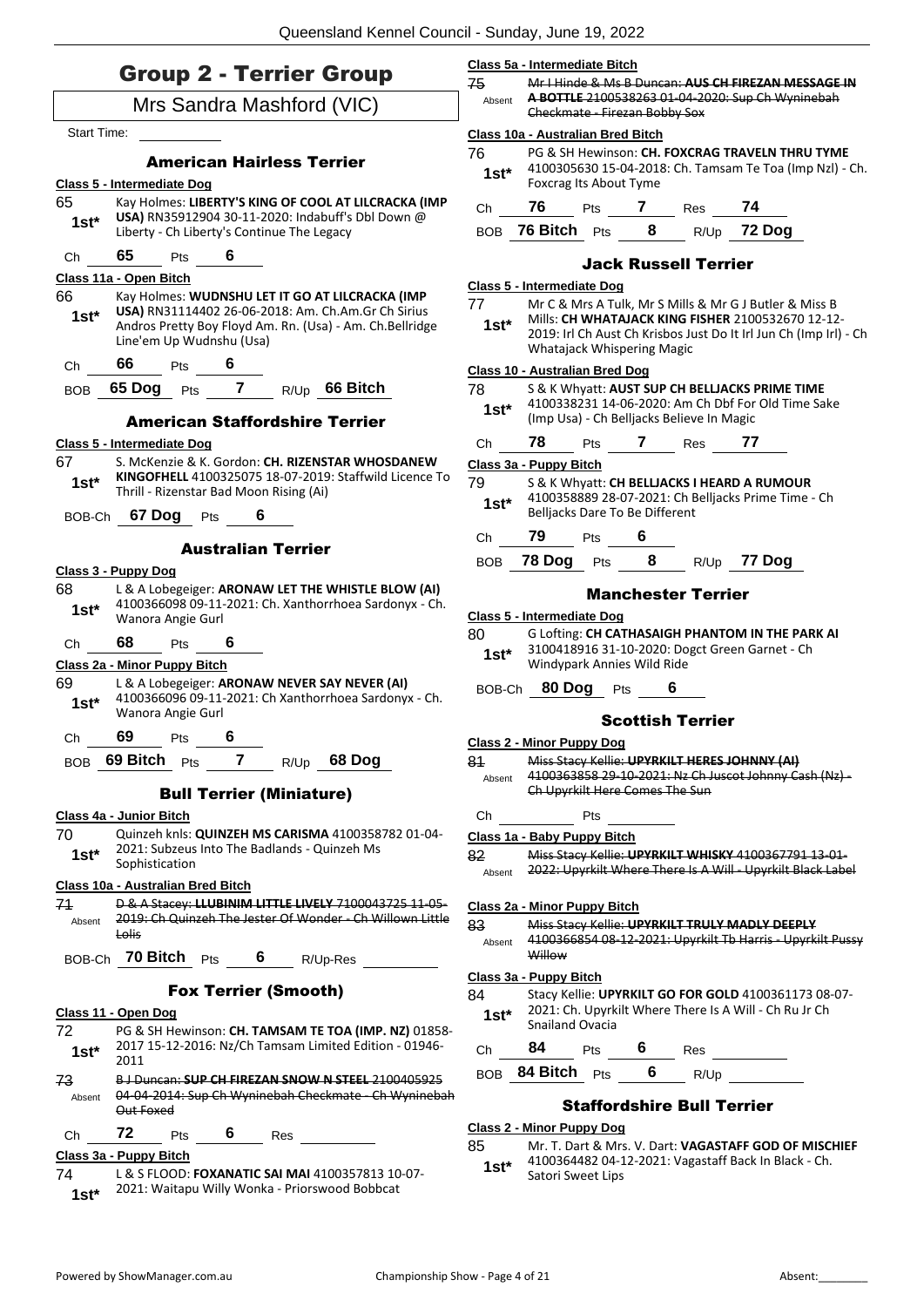|            | Class 4 - Junior Dog                                                                                                                                                                     |
|------------|------------------------------------------------------------------------------------------------------------------------------------------------------------------------------------------|
| 86<br>2nd  | Ms. Sandra Smid & Mr Stephen Hughes: AUST CH<br>BLACKSHOT EZ ON THE EYE 4100348484 09-01-2021: Aust<br>Ch Wooloostaff The Devils Envy - Aust Ch Blackshot Shes A<br><b>Bitofallwhite</b> |
| 87<br>1st* | Mr. T. Dart & Mrs. V. Dart: VAGASTAFF BACK IN BLACK<br>4100348863 14-01-2021: Ch. Mazali Black Dog - Ch.<br>Vagastaff Ruby Red Dress                                                     |
| 88<br>3rd  | Mr J & Mrs V Ross: SWANKY GLORIOUS PURPOSE (AI)<br>4100358813 09-06-2021: Ire Ch/Uk Ch Zakstaff What'S The<br>Story At Morlu (Uk) - Swanky Black Widow                                   |
|            | <u>Class 5 - Intermediate Doq</u>                                                                                                                                                        |
| 89<br>1st* | Ms L Reid & Mrs M Coetzer: ZERACIOUS CHANGETHEGAME<br>2100553781 16-11-2020: Ch. Yakindow Sonic Boom - Ch.<br>Zeracious Wit Supremacy                                                    |
| 90<br>2nd  | MS S L BYRNE: LESARA COOL ASSASSIN 4100346093 29-11-<br>2020: Nz Grd Ch. Nz Spl Gr Ch Sup. Ch. Swanky The<br>Enforcer - Lesara Road To Ransom                                            |
|            | Class 10 - Australian Bred Dog                                                                                                                                                           |
| 91<br>1st  | MS S L BYRNE: LESARA LIKE TO THINK SO 4100323628 28-<br>06-2019: Ch.Swanky The Force Awakens - Lesara Road To<br>Ransom                                                                  |
|            | Class 11 - Open Dog                                                                                                                                                                      |
| 92         | Mrs M Coetzer & Mrs J Chivers: ZERACIOUS SOVEREIGNTY<br>2100510764 12-12-2018: Ch Toploader Fat Tony - Ch                                                                                |
| 1st*       | Zeracious Fire Me Up                                                                                                                                                                     |
| Сh         | 89<br>13<br>87<br>Pts<br>Res                                                                                                                                                             |
|            | <u> Class 3a - Puppy Bitch</u>                                                                                                                                                           |
| 93<br>1st* | Mrs T Conelius: ROSTAFELIUS ELLIETWINKLESTAR<br>4100359272 08-08-2021: Beaurite Beau Th Wicked -<br>Beaurite Charlie Brown Jc                                                            |
|            | Class 4a - Junior Bitch                                                                                                                                                                  |
| 94         | Natalie M Taylor: CUDDLESTON DROPS OF JUPITER<br>4100355128 17-06-2021: Pickaxe Man Behind The Mask -                                                                                    |
| 1st        | Xanderblue Xena Grey Bear                                                                                                                                                                |
|            | Class 5a - Intermediate Bitch                                                                                                                                                            |
| 95<br>2nd  | Mrs M Coetzer & Mrs J S Chivers: ZERACIOUS STRAIGHTUP<br>2100553783 16-11-2020: Ch Yakindow Sonic Boom - Ch<br>Zeracious Wit Supremacy                                                   |
| 96<br>1st  | MS S L BYRNE: <b>CH.LESARA DOIN IT IN STYLE</b> 4100346091<br>29-11-2020: Nz Grd Ch. Nz Spl Gr Ch Sup. Ch. Swanky The                                                                    |
|            | Enforcer - Lesara Road To Ransom                                                                                                                                                         |
| 97         | Class 10a - Australian Bred Bitch<br>MS S L BYRNE: CH.LESARA A LIL BIT FOXY 4100323629 28-                                                                                               |
| $1st*$     | 06-2019: Ch.Swanky The Force Awakens - Lesara Road To<br>Ransom                                                                                                                          |
|            | <u> Class 11a - Open Bitch</u>                                                                                                                                                           |
| 98<br>2nd  | L K Reid: AUST SUP CH ZERACIOUS SUDDEN IMPACT<br>2100491242 02-01-2018: Ch Toploader Fat Tony - Ch<br>Zeracious Wit Supremacy                                                            |
| 99         | Mr A Major & Ms D Major: AUST CH KABERE                                                                                                                                                  |
| 1st        | YAMADEMEGOFULLNINJA 4100327327 25-09-2019: Supch<br>Bustabones Try Whistling This - Ch Kabere Violets Girl                                                                               |
| Ch         | 97<br>12<br>99<br>Pts<br>Res                                                                                                                                                             |
| BOB        | 20<br>87 Dog<br>89 Dog<br>Pts<br>R/Up                                                                                                                                                    |

#### Tenterfield Terrier

#### **Class 4 - Junior Dog**

#### 100 CE & JF Chambers: **CHARBON STRYKING IT LUCKY**

4100360558 05-09-2021: Ch Charbon Everythings Archie - **1st** <sup>4100360558 05-09-2021:<br>Ch Charbon Radiant Light</sup>

#### **Class 11 - Open Dog**

101 CE & JF Chambers: **CH CHARBON EVERYTHINGS ARCHIE** 4100337908 03-06-2020: Grand Ch Charbon Chase The Ace 1st<sup>\*</sup> 4100337908 03-06-2020: Gr<br>Numerrijig National Velvet

| Ch | 101 | Pts | Res | 100 |
|----|-----|-----|-----|-----|
|    |     |     |     |     |

```
Class 3a - Puppy Bitch
```
102 CE & JF Chambers: **CHARBON ARCHIE ROSE** 4100360557 05-09-2021: Ch Charbon Everythings Archie - Ch Charbon 1st<sup>\*</sup> 05-09-2021: 0<br>Radiant Light

#### **Class 10a - Australian Bred Bitch**

| 103    | Ms Desley Draper: AUST CH. NUDIMAH JOSIE ISA JEWEL    |
|--------|-------------------------------------------------------|
| Absent | 4100339408 17-07-2020: Nudimah Ima Viscount - Nudimah |
|        | Verity In Vogue                                       |
|        |                                                       |

#### 104 CE & JF Chambers: **CH CHARBON STYLED BY FRANKIE** 4100347853 02-01-2021: Charbon Captains Choice - Ch 1st\* 4100347853 02-01-20.<br>Charbon Radiant Light

| $\overline{1}$ |  |     | $\overline{1}$ |
|----------------|--|-----|----------------|
| 104            |  | Res | 102            |
|                |  |     |                |

```
BOB 101 Dog Pts 9 R/Up 104 Bitch
```
**Class 18a - Neuter Bitch**

- 105 Ms Desley Draper: **NEUT CH ATENTA TINA SPARKLES**
	- 2100433384 23-07-2015: Ch Atenta Viking Adail Red Ruby **1st\***

BNOB **105 Bitch** Pts **6** R/Up-Res

#### West Highland White Terrier

#### **Class 5 - Intermediate Dog**

#### **Class 11 - Open Dog**

| 107    | Mrs C R Bowers: SUP CH JUSCOT FOLLOW THAT DREAM TO   |
|--------|------------------------------------------------------|
| $1st*$ | WHITEBRIAR (IMP NZ) 04868-2020 30-01-2020: Canadian, |
|        | Nz, Aust Ch Bellevue Dreamed A Dream (Gbr) - Nz Ch   |

| <u>Nz, Aust Ch Believue Dreamed A Dream (Gbr) - Nz Ch</u> |
|-----------------------------------------------------------|
| Whitebriar Jeunesse Divine                                |
|                                                           |

| 06 | τs | 'es | 07 |
|----|----|-----|----|
|    |    |     |    |

**Class 4a - Junior Bitch**

- 108 Mrs C Bowers & Mrs A Marskell: **WESTLAND SWEETIE DARLING** 4100354928 08-05-2021: Sup Ch Juscot Follow **1st\*** DARLING 4100354928 08-05-2021: Sup Ch Juscot Follow<br>That Dream To Whitebriar - Ch Westland Edina Monsoon
- 109 Mr G & Mrs C Bowers: **WESTLAND CLAUDIA BING** 4100354929 08-05-2021: Sup Ch Juscot Follow That Dream 2nd 4100354929 08-05-2021: Sup Ch Juscot Follow That Di<br>To Whitebriar (Imp Nz) - Ch Westland Edina Monsoon

| Ch | 108             | <b>Pts</b> |   | Res | 109                 |
|----|-----------------|------------|---|-----|---------------------|
|    | BOB 106 Dog Pts |            | 9 |     | R/Up <b>107 Dog</b> |

<sup>106</sup> Mr G & Mrs C Bowers: **WESTLAND VERSACE** 4100343542 24-09-2020: Ch Westland Cohens Hallelujah - Ch Westland Patsy Stone **1st\***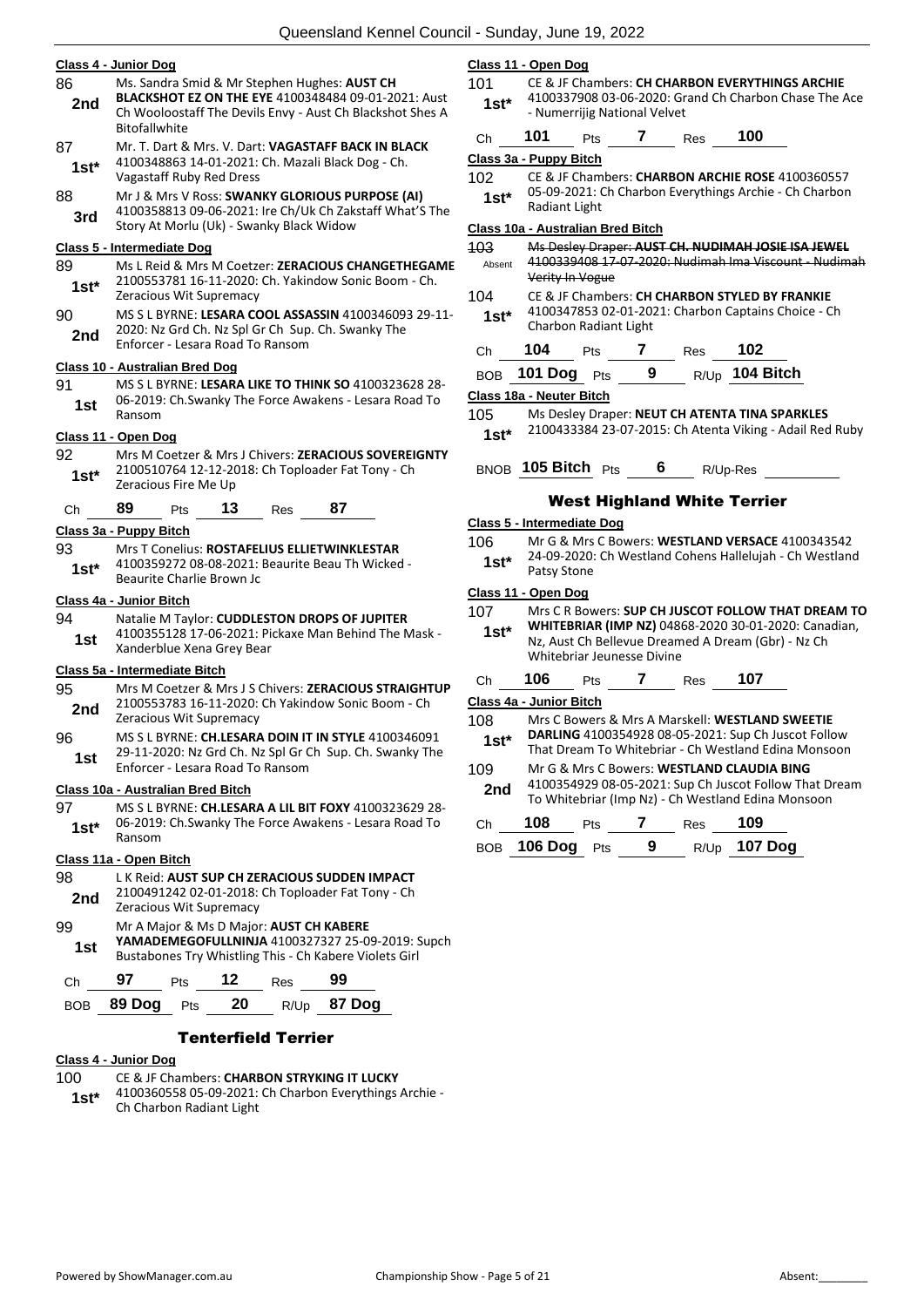### Group 2 - Specials

|                 |      | $\mathsf{P}$ . $\mathsf{P}$ . $\mathsf{P}$ . $\mathsf{P}$ . $\mathsf{P}$ . $\mathsf{P}$                         |
|-----------------|------|-----------------------------------------------------------------------------------------------------------------|
| Best<br>Pts: 25 | 89.  | <b>Staffordshire Bull Terrier</b><br>Ms L Reid & Mrs M Coetzer: ZERACIOUS CHANGETHEGAME                         |
| R/Up<br>Pts: 15 | 106  | <b>West Highland White Terrier</b><br>Mr G & Mrs C Bowers: Westland Versace                                     |
| <b>Baby</b>     |      |                                                                                                                 |
| Minor           | 85 - | <b>Staffordshire Bull Terrier</b><br>Mr. T. Dart & Mrs. V. Dart: Vagastaff God Of Mischief                      |
| <b>Puppy</b>    | 79   | <b>Jack Russell Terrier</b><br>S & K Whyatt: Ch Belljacks I Heard A Rumour                                      |
| Junior          | 108  | <b>West Highland White Terrier</b><br>Mrs C Bowers & Mrs A Marskell: Westland Sweetie Darling                   |
| <b>Inter</b>    | 89 - | <b>Staffordshire Bull Terrier</b><br>Ms L Reid & Mrs M Coetzer: ZERACIOUS CHANGETHEGAME                         |
| Aus Br          | 97   | <b>Staffordshire Bull Terrier</b><br>MS S L BYRNE: CH.LESARA A LIL BIT FOXY                                     |
| Open            | 107  | <b>West Highland White Terrier</b><br>Mrs C R Bowers: SUP CH Juscot Follow That Dream To<br>Whitebriar (Imp NZ) |
|                 |      | <b>Neuter</b>                                                                                                   |
| Best<br>Pts: 6  | 105. | <b>Tenterfield Terrier</b><br>Ms Desley Draper: NEUT CH ATENTA TINA SPARKLES                                    |

**R/Up**

Finish Absent **7**

### Group 3 - Gundog Group

Mrs Julie Fynmore (NSW)

Start Time:

#### Bracco Italiano

**Class 5 - Intermediate Dog**

110 GAYNOR SIMPSON: **RAKI'S PLACE POMELLATO TRUE COLOURS (IMP)** LOP589744 15-10-2020: Sobers Bonifatius **1st\* COLOURS (IMP)** LOP589744 15-10-202<br>Ch (Pt) Raki'S Place Hypsea Do Or Die

### Ch **110** Pts **6**

**Class 2a - Minor Puppy Bitch**

111 Maz Smart: **ARNKAY UN MAGNIFICO DESTINO** 4100363435 21-11-2021: Ch. Arnkay Franco (Ai) - Ch. Fancygun Problem **1st**\* **21-11-2021**: Child (Imp Ita)

#### **Class 3a - Puppy Bitch**

112 MRS GAYNOR SIMPSON: **ELETTARS MARCIA MARCIA MARCIA (AI)** 4100359652 10-07-2021: Fausto Compatriota Di Bonfini (Imp Hun) - Ch Freeman Miss Momona (Imp Nz) **1st\***

| Ch — | 112             | <b>Pts</b> | Res | 111              |
|------|-----------------|------------|-----|------------------|
|      | BOB 110 Dog Pts |            |     | $R/Up$ 112 Bitch |

### Clumber Spaniel

#### **Class 10a - Australian Bred Bitch** 113 D R & S R Graham: **CH APPINTIKI FLEUR DE LIS** 4100316422 22-01-2019: Ch Keltonhill Bear Essentials (Ai) - Ch Kangala Oopsy Daisy Absent BOB-Ch Pts R/Up-Res **Class 18 - Neuter Dog** 114 D R & S R Graham: **GR.CH.SYLVAN RETURN OF THE HUGGIT (AI)** 4100226193 26-03-2013: Ch. Grashez Society Beau (Ai) - Ch. Appintiki Brandi Isabbeys Luv (Ai) Absent BNOB Pts R/Up-Res Cocker Spaniel **Class 2 - Minor Puppy Dog** 115 Mr. Wayne Sheppard: **KOKOPUPS SUSPICIOUSLY RISKY** 4100362498 25-09-2021: Uk Sh Ch Ch Ch Kyna Albert **1st** 4100362498 25-09-2021: UK Sh Ch Ch Ch Kyha<br>Tatlock (Imp Uk) - Kokopups A Timeless Classic **Class 5 - Intermediate Dog** 116 Mrs J Robb: **SPEZIA IRISH BY DESIGN** 4100335821 02-04- 2020: Ch. Cobalt Luck Of The Irish - Spezia Touched By An 1st<sup>\*</sup> <sup>2020:</sup><br>Angel 117 Mrs Kay Hutt: **CH. ACIJAY LOOK WHO IS HERE AT KAPOINT** 4100341008 04-08-2020: Pencandy Squeaky Clean - Acijay **2nd**  $\frac{41003410080408}{Games People Play}$ **Class 10 - Australian Bred Dog** 118 Mrs J P &Miss E J Stoneley: **LEWFINBE PARK ME IN FIRST(AI)** 4100318278 20-02-2019: Lynfield Exponent (Imp Nz) - Flintlock Gold Leaf (Imp Nz) Absent 119 Sue Bruno: **AUST CH COBALT HIGHLANDER** 4100327644 20-09-2019: Ch Glenayden Hallmark - Cobalt Danish  $1$ st  $\frac{20-09-2}{3}$ **Class 11 - Open Dog** 120 G.S. Kill: **SUP CH BELCROFT CRAZY FOR YOU** 3100314221 01-11-2014: Ch Belcroft Mad About You - Ch Belcroft Dare **1st**\* U<sub>1</sub>-11-201 121 Sue Bruno: **AUST CH COBALT LUCK OF THE IRISH** 4100284051 05-12-2016: Glenayden Latest News - Ch Cobalt Return To Eden Absent 122 Mrs J P &Miss E J Stoneley: **LEWFINBE SILENCE IS GOLDEN(AI)** 4100318276 20-02-2019: Lynfield Exponent (Imp Nz) - Flintlock Gold Leaf (Imp Nz) **2nd** Ch **120** Pts **11** Res **119 Class 2a - Minor Puppy Bitch** 123 Mrs Kay Hutt: **KAPOINT JUST WANT TO CELEBRATE** 4100363314 08-11-2021: Acijay Look Who Is Here At **1st** 4100363314 08-11-2021: Acijay Look who is H<br>Kapoint - Pencandy Just Born To Be At Kapoint **Class 3a - Puppy Bitch** 124 Sue Bruno: **COBALT THE MAGIC BEAN** 4100362626 07-08- 2021: Ch Cobalt Highlander - Hyrollers Spill The Beans **1st\* Class 4a - Junior Bitch** 125 Mrs Debra Thomas: **AMAMOOR SAIL THE SEAS** 4100350036 07-02-2021: Ch Totenkopf Dutch Spirt Maker (Imp Uk) - Amamoor Footprints In The Sand **1st\* Class 5a - Intermediate Bitch** 126 Sue Bruno: **COBALT CARAMEL COOKIE** 4100334883 17-02- Absent 2020: Ch Cobalt Luck Of The Irish - Ch Cobalt Hidden Gem **Class 10a - Australian Bred Bitch** 127 Mrs Kay Hutt: **CH. BRALMICO HEARTS N ROSES** 4100317714 14-02-2019: Ch. Jayzander Soul Man At 1st\* 4100317714 14-02-2019: Ch. Jayzande<br>Pencandy (Imp Uk) - Pencandy Cienna

128 Mrs J P &Miss E J Stoneley: **LEWFINBE THE MAGIC OF** 

129 Mrs J Robb: **SPEZIA WALTZ OF THE FLOWERS** 4100319252 16-03-2019: Ch. Ashmere All Too Sweet - Ch. Spezia Lady

2nd **DANCE (AI)** 4100318277 20-02-2019:<br>(Imp Nz) - Flintlock Gold Leaf (Imp Nz)

**3rd 16-03-2019: U**<br>Plays The Fool

**DANCE (AI)** 4100318277 20-02-2019: Lynfield Exponent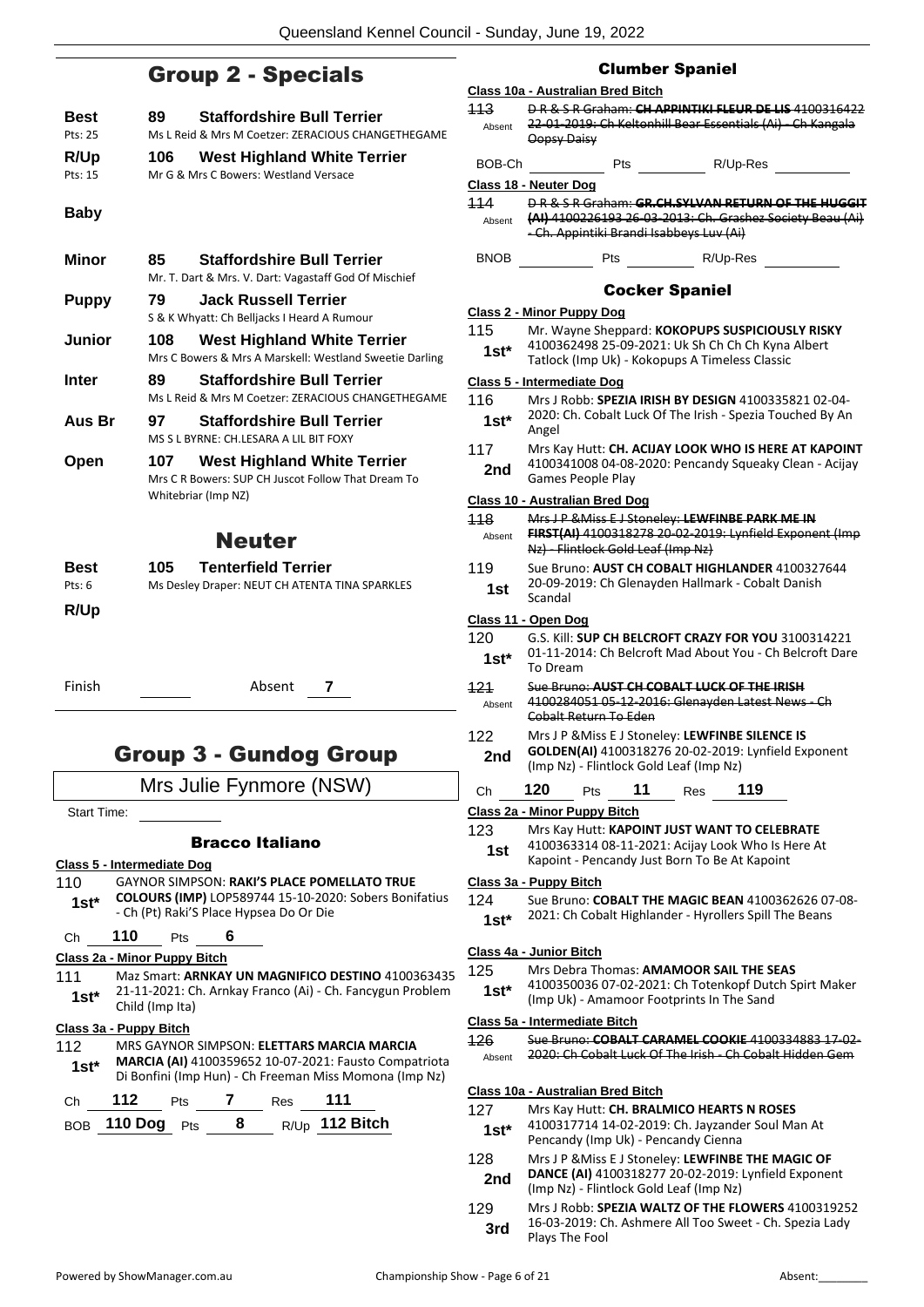|               | Class 11a - Open Bitch                                                                                              |
|---------------|---------------------------------------------------------------------------------------------------------------------|
| 130<br>1st    | G.S. Kill: CH BIFIELD MEANT TO BE (AI) 4100304897 13-03-<br>2018: Uk Sh Ch Veratey Vincenzo At Cassom Jw - Belcroft |
|               | <b>Mad About Diamonds</b>                                                                                           |
| 131<br>2nd    | E M Jones: CHAMPION TWNROYAL ALLTHEGOLDISMINE<br>4100311502 10-09-2018: Ch Tarrendale Master Of Game -              |
|               | <b>Twnroyal Miss Betty Boop</b>                                                                                     |
| 132           | Mrs Debra Thomas: AMAMOOR FOOTPRINTS IN THE SAND<br>4100314823 03-12-2018: Ch Jodegee Rumble In The Jungle          |
| 3rd           | - Amamoor Buttons And Bows                                                                                          |
| Сh            | 127<br>$14$ Res 130<br><b>Pts</b>                                                                                   |
|               | BOB 127 Bitch Pts 20 R/Up 120 Dog                                                                                   |
|               | Class 18a - Neuter Bitch<br>Terri Davies: NEUT CH / SUPREME CH MACDOLLY                                             |
| 133<br>Absent | <b>CANTSTOPTHISFEELING 4100225716 28-02-2013: Ch</b>                                                                |
|               | Royoni Look For Me Ch/Nz Ch Macdolly<br>Cantakemyeyesoffyou                                                         |
| <b>BNOB</b>   |                                                                                                                     |
|               |                                                                                                                     |
|               | <b>Cocker Spaniel (American)</b>                                                                                    |
| 134           | Class 5 - Intermediate Dog<br>Mrs VM Masterfield: CH JETTZ SAMAMARI SOCIAL                                          |
| Absent        | <b>DISTANCE 2100541006 04-04-2020: Am Ch Samamais</b>                                                               |
|               | Golden State Warriheir (Imp Usa) - Am Ch Samamarts<br>Wonder Women (Imp Usa) Sr 85864101                            |
| 135           | Linda McGregor: LAURENT ONLY JUST BEGUN AT                                                                          |
| Absent        | <b>MILLCREEK IMP USA SS17216902 02-01-2020: Gch Ch</b><br>Laurent Ashwood Justin Time Cgc - Ch Laurent & Oaktree    |
|               | One Fine Day Bn Ri                                                                                                  |
| BOB-Ch        | R/Up-Res<br><b>Pts</b>                                                                                              |
|               | <b>English Setter</b>                                                                                               |
|               | Class 11 - Open Dog                                                                                                 |
| 136<br>Absent | RJ Best/ Mrs L Shirley: AUST CH SAPPERSETT<br><b>SPECIALFORCE 2100466262 02-12-2016: Grand Champion</b>             |
|               | Aldersett Fields Of Gold Champion Graylors Austumn<br>Colours                                                       |
| BOB-Ch        | Pts                                                                                                                 |
|               | <b>Field Spaniel</b>                                                                                                |
|               | Class 5 - Intermediate Dog                                                                                          |
| 137           | Mrs S L Sticher: C.H SHEVINGTON OVRLKS ROWAN                                                                        |
| 1st*          | 5100113592 01-07-2019: C.H. Shevington Rover - Am Ch &<br>Gr Ch Overlook's Kd The Way We Were (Imp Usa)             |
|               | BOB-Ch 137 Dog Pts 6 R/Up-Res                                                                                       |
|               | Class 18a - Neuter Bitch                                                                                            |
| 138           | Mrs S L Sticher: SHEVINGTON OVRLKS TORI BLUE                                                                        |
| $1st^*$       | 5100086287 15-01-2015: Ch Manunga Load A Truffle - Am<br>Ch Ch Overlook's Kd The Way We Were (Imp Usa)              |
|               | BNOB 138 Bitch Pts 6 R/Up-Res                                                                                       |
|               | <b>Flat Coated Retriever</b>                                                                                        |
|               | Class 3 - Puppy Dog                                                                                                 |
| 139           | Mrs B & Miss M Kent: SKYEHAVEN REIGN OF CHAOS (AI)                                                                  |
| $1st^*$       | 5100126791 04-08-2021: Aust Gr Ch Flatterhaft Steal Or<br>Borrow (Imp Swd) - Aust Ch Skyehaven Handful Of Tickets   |
|               | Class 5 - Intermediate Dog                                                                                          |
| 140           | Mrs M N Morphet: AUST CH ALUBYC THE ARTFUL DODGER                                                                   |
| $1st*$        | 4100331491 17-12-2019: Sup Ch Almanza Double Action<br>Dark Kiss (Imp Swe) - Nzch Ch Sherepoint Sweet Pepper (Ai)   |
|               | Class 10 - Australian Bred Dog                                                                                      |
| 141           | Mrs M N Morphet: AUST CH SKYEHAVEN OLIVER TWIST<br>5100110069 30-12-2018: Gr Ch Skyehaven Man Of Fire - Ch          |
| $1st^*$       | O'Flanagan Formosa Oolong (Imp Swe)                                                                                 |
|               | BOB-Ch 140 Dog Pts 8 R/Up-Res 141 Dog                                                                               |

#### German Shorthaired Pointer

#### **Class 11 - Open Dog**

142 Dr Ann-Marie Boyd: **CH. TEALPOINT GAME SET N MATCH (AI) ET** 4100331880 17-12-2019: Ch Avaline Tissot (Imp Serbia) - Grand Ch Tealpoint Dances With Diamonds Absent

| BOB-Ch | Pts | R/Up-Res |
|--------|-----|----------|

#### **Class 18 - Neuter Dog**

#### 143 Maz Smart: **ELTRISTE BELIEVEIN ME AT GILLBRAE**

4100302363 30-01-2018: Gillbrae Celticwarriorprince - Jetpoint A Lot Like Love **1st\***

BNOB **143 Dog** Pts **6** R/Up-Res

#### German Wirehaired Pointer

#### **Class 11 - Open Dog**

- 144 Patricia Bond-Beckett: **BAJNOK MENTI PAUL IMP**
- **HUNGARY** METDSZNV574/19 28-03-2019: Ch Bajnok Menti Lucas - Ch Sri Vadasz Ayka **1st\***

#### BOB-Ch **144 Dog** Pts **6**

#### Golden Retriever

#### **Class 2 - Minor Puppy Dog**

145 D. McAllister: **WYSIWYG LET THERE BE CARNAGE (AI)** 4100363501 23-10-2021: Am. Gch Emery's Walk The Line **1st** 4100363501 23-10-2021: Am. GCN EMERY S WAIR<br>At Cinamon Bay Dn - Wysiwyg If The Broom Fits

#### **Class 3 - Puppy Dog**

- 146 Mrs J M Thyer: **IMPRESSA ITS THE MAGIC MAN AI**
- 4100358568 19-07-2021: Euraidd Charlston Montgomery Impressa Magic Happens **1st\***

#### 147 A. Adamopoulos: **WYSIWYG FACTS R MEANINGLESS (AI**

**USA)** 4100360381 06-08-2021: Am Ch. Am Gr Ch. Br Ch. Emery'S Walk The Line At Cinamon Bay (Imp Usa) - Topgeer I Auto Be In Pictures **2nd**

#### **Class 4 - Junior Dog**

#### 148 Liz Molnar: **AUBROOK LOCK-MACKENZIE (AI) IMP NZ**

- 05050-2021 18-03-2021: Uk Sh Ch Linirgor Tomich Jw (Uk) Nz Ch Dobro Gold Fusion At Aubrook (Imp Aust) **1st\***
- 149 Mrs J M Thyer: **IMPRESSA THE HIGHLANDER** 4100351906 16-03-2021: Dobro Diamond Jack - Impressa Sugarplum **2nd** <sup>1b-03</sup> Angel

#### **Class 11 - Open Dog**

#### 150 A.Adamopoulos: **SUP CH. WYSIWYG NOT A MOMENT TOO**

- **MOON** 4100301295 06-01-2018: Am. Ch/Can. Gr. Ch/ Sup.Ch. Nautilus Great Barrier Reef @Online (Imp Usa) - Ch. Wysiwyg First Time In Forever **1st**
- Ch **148** Pts **11** Res **150**

#### **Class 1a - Baby Puppy Bitch**

- 151 Mrs B & Miss M.Kent: **IKENTRIEVE LA VIOLETTA ROSE**
- 4100365205 20-12-2021: Aus Supreme Ch Ikentrieve La Vida Loca (Ai) - Chaleur Xtravaganza **1st\***

#### **Class 3a - Puppy Bitch**

- 152 Mrs J M Thyer: **IMPRESSA MAGIC WOMAN AI** 4100358575 19-07-2021: Euraidd Charlston Montgomery - Impressa **1st** 19-07-2021: Europens
- 153 Ms J Morgan: **WYSIWYG NOTHIN BUT THE TRUTH** 4100360384 06-08-2021: Am.Ch.Am.Gr Ch.Br Emery's Walk The Line At Cinamon Bay (Imp Usa) - Topgeer I Auto Be In Pictures **2nd**

#### **Class 5a - Intermediate Bitch**

### 154 Liz Molnar: **DOBRO SPANISH MOON (AI)** 2100340149 21-

07-2020: Ch Dobro Sky At Night - Ch Dobro Spanish Harlem **1st**\*  $\frac{0}{(Ai)}$ 

#### **Class 10a - Australian Bred Bitch**

155 T & P Kurtz: **AUST CH PATERBETGOLD N BRAEWATTIE** 4100321006 12-04-2019: Aust Ch Shogold Dark Knight - Aust Ch Naragold Taltarni Absent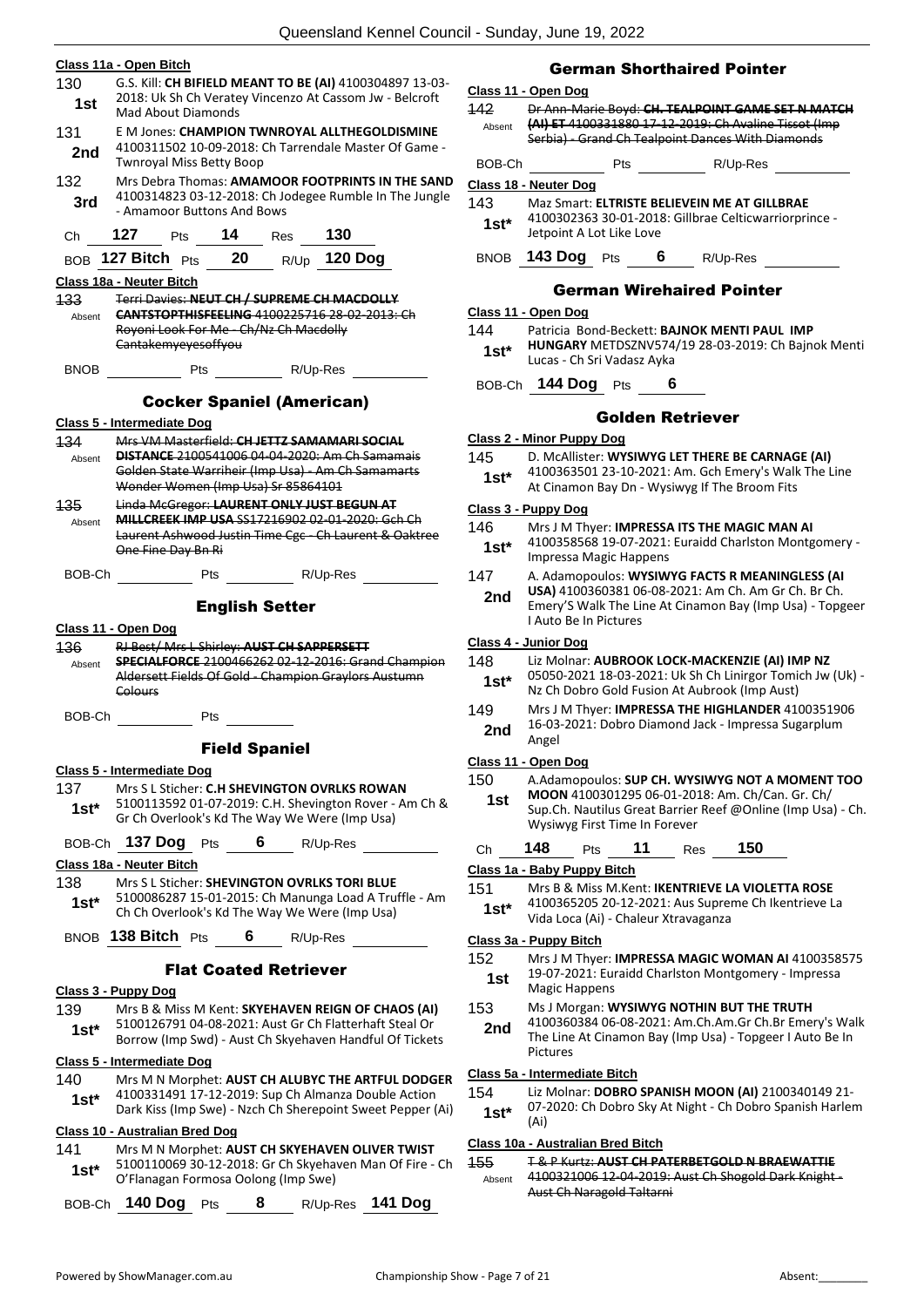| 156            | Class 11a - Open Bitch        |     |                            |                                         | Mrs J M Thyer: IMPRESSA MAGIC HAPPENS 4100320126                                                                                                                        | <u>c</u><br>$\overline{1}$ |
|----------------|-------------------------------|-----|----------------------------|-----------------------------------------|-------------------------------------------------------------------------------------------------------------------------------------------------------------------------|----------------------------|
| 1st*           | Dream                         |     |                            |                                         | 11-04-2019: Naragold Giorgio Armani - Impressa Magic                                                                                                                    |                            |
| 157            |                               |     |                            |                                         | Alexandria Martin & Georgia Melville: CH. GOLDMARTINI                                                                                                                   | C                          |
| 2nd            |                               |     |                            |                                         | OOPS I DIDIT AGAIN JC 4100342093 24-08-2020: Ch<br>Wysiwyg The Thug - Ch Wysiwyg Incredible Story                                                                       | 1                          |
| Ch             | 156                           | Pts | <b>10</b> Res              |                                         | 154                                                                                                                                                                     |                            |
|                |                               |     |                            |                                         | BOB 156 Bitch Pts 16 R/Up 154 Bitch                                                                                                                                     | 1                          |
|                | Class 18a - Neuter Bitch      |     |                            |                                         |                                                                                                                                                                         |                            |
| 158<br>1st*    | My Rules                      |     |                            |                                         | Alexandria Martin & Georgia Melville: NEUT CH<br><b>GOLDMARTINI GET OFF MY KLOUD 5100096523 20-09-</b><br>2016: Ch Goldmartini Say It Like It Is - Goldmartini Playn By | <u>c</u>                   |
|                | BNOB 158 Bitch Pts 6 R/Up-Res |     |                            |                                         |                                                                                                                                                                         | 1                          |
|                |                               |     |                            | <b>Gordon Setter</b>                    |                                                                                                                                                                         |                            |
|                | Class 3a - Puppy Bitch        |     |                            |                                         |                                                                                                                                                                         | $\overline{c}$             |
| 159<br>1st*    |                               |     | Pintettea Butterfly Dancer |                                         | D M Bruckner: PINTETTEA KILBURN ROSE 4100361273 28-<br>08-2021: Triseter Celtic Yale Of Brodruggan (Ai) - Aust Ch                                                       | 4                          |
|                | BOB-Ch 159 Bitch Pts          |     | 6                          |                                         |                                                                                                                                                                         | <u>c</u>                   |
|                |                               |     |                            |                                         |                                                                                                                                                                         | 1                          |
|                |                               |     |                            | <b>Hungarian Vizsla</b>                 |                                                                                                                                                                         |                            |
| 160            | Class 3 - Puppy Dog           |     |                            |                                         | Mrs Kay Hutt: KAPOINT NOTHINGS GONNA STOP US (AI)                                                                                                                       | <u>c</u>                   |
| $1st*$         |                               |     |                            | Ponsonby Winner Takes It All (Imp Nz)   | 4100363519 30-10-2021: Therondore Waccamaw - Ch.                                                                                                                        | 1                          |
| Сh             | 160                           | Pts | 6                          |                                         |                                                                                                                                                                         | <u>c</u>                   |
|                | Class 2a - Minor Puppy Bitch  |     |                            |                                         |                                                                                                                                                                         | 1                          |
| 161<br>$1st^*$ |                               |     |                            | Swe) - Ponsonby Red Hot N'stunning      | D M Bruckner: PONONSBY STUNNING CHOICE (AI) IMP<br>NZD 00148-2022 18-11-2021: Your Choice Mega Pixel (Imp                                                               |                            |
|                | Class 4a - Junior Bitch       |     |                            |                                         |                                                                                                                                                                         |                            |
| 162<br>$1st^*$ |                               |     |                            |                                         | Ms K Kettleton: CH BATOROK MULBERRY AFFAIR<br>4100347030 27-12-2020: Ch Ekvar Hell Raiser - Grand Ch                                                                    | <u>c</u>                   |
|                |                               |     |                            | Neut Ch Gamecall Rhythm Of The Waves Rn |                                                                                                                                                                         | 1                          |
| 163            | Class 5a - Intermediate Bitch |     |                            |                                         | Ms K Kettleton: CH BATOROK MOONLIT PERFECTION                                                                                                                           |                            |
| 1st*           |                               |     |                            | Neut Ch Gamecall Rhythm Of The Waves Rn | 4100337255 11-05-2020: Ch Ekvar Hell Raiser - Grand Ch                                                                                                                  |                            |
| Ch             | 162                           |     |                            | Pts 8 Res 163                           |                                                                                                                                                                         | <u>c</u>                   |
|                |                               |     |                            |                                         | BOB 162 Bitch Pts 9 R/Up 163 Bitch                                                                                                                                      |                            |
|                |                               |     |                            |                                         |                                                                                                                                                                         | 1                          |
|                |                               |     | <b>Irish Setter</b>        |                                         |                                                                                                                                                                         |                            |
| 164            | Class 11a - Open Bitch        |     |                            |                                         | Dr R Pacey & Mr F. McKechnie: AUST CHAMPION EIREAN IT                                                                                                                   |                            |
| 1st*           |                               |     |                            |                                         | HAD TO BE YOU (AI) 3100396188 19-07-2019: Sup.Ch.<br>Shelomith Vice Regent - Ch. Eirean Twelfth Of Never                                                                |                            |
|                | BOB-Ch 164 Bitch Pts 6        |     |                            |                                         |                                                                                                                                                                         |                            |
|                |                               |     |                            | <b>Irish Water Spaniel</b>              |                                                                                                                                                                         | C                          |
|                | Class 5a - Intermediate Bitch |     |                            |                                         |                                                                                                                                                                         |                            |
| 165            |                               |     |                            |                                         | Dave Kill: AUST CH BUNYARRA LIVE AT GIGGLETOWN                                                                                                                          |                            |
| $1st^*$        |                               |     |                            |                                         | 4100343624 26-09-2020: Swd Ch Aquatikus Lonely<br>Canadian Tinker - Aust Ch Bunyarra Make It Stick                                                                      |                            |
|                |                               |     |                            |                                         |                                                                                                                                                                         |                            |
|                | BOB-Ch 165 Bitch Pts          |     | 6                          |                                         |                                                                                                                                                                         |                            |

#### Labrador Retriever

#### **Class 1 - Baby Puppy Dog** 166 Mr Ryan Grove: **TERRACAROL CHILL FACTOR (AI)** 2100580737 30-01-2022: Buttonwood Mcintosh - Ch Terracarol Saving Grace Absent 167 Ms K Henry: **MAVSTOR CARPE DIEM (AI)** 2100581376 06- 02-2022: Ch. Driftway Super Mario (Ai) - Ch. Mavstor White 1st<sup>\*</sup> UZ-ZUZZ: Ch. D<br>House Scandal

#### **Class 2 - Minor Puppy Dog**

168 M & J Anderson: **MIANDOR MAKE A MOCKERY AI** 4100363934 02-12-2021: Ch Devonshires Huckleberry Finn (Usa) - Ch.Miandor Mockingbird Ai Absent

#### **Class 4 - Junior Dog**

169 Guy Spagnolo: **CH KIRKDELL LEAD ROLE ATDRIFTWAY(AI)** 5100123053 03-02-2021: Pol. Ch. Chillout Sarracenia(Pol) - Ch. Eraky Starring Role **1st\***

#### **Class 5 - Intermediate Dog**

170 P Grove: **SHARKENN TYRON** 4100327662 05-10-2019: 1st Caherciveen Landas Lochan Ora - Sharkenn Reiko

| 70<br>:h<br>es.<br>ເວ |  |  |  |  |  | 69 |  |
|-----------------------|--|--|--|--|--|----|--|
|-----------------------|--|--|--|--|--|----|--|

#### **Class 1a - Baby Puppy Bitch**

171 Ms K Henry: **MAVSTOR VERRY ELLEEGANT (AI)** 2100581378 06-02-2022: Ch. Driftway Super Mario (Ai) - Ch. Mavstor 1st Up-UZ-ZUZZ. CII. DITIN<br>White House Scandal

#### **Class 3a - Puppy Bitch**

172 M & J Anderson: **MIANDOR THIRD DEGREE** 4100361510 20-09-2021: Eraky Inquisition (Ai) - Ch.Miandor Sweet Texas Tea Absent

#### **Class 4a - Junior Bitch**

173 P Grove: **PUDDNCREEK AND ALL THAT JAZZ** 2100560804 04-04-2021: Ch. Degel All The Right Signs - Puddncreek Freya **1st**

#### **Class 5a - Intermediate Bitch**

- 174 Guy Spagnolo: **CH DRIFTWAY MOMENT IN TIME**
- 2100550794 10-07-2020: Ch Banderra Regal Barnabus **1st** 2100550794 10-07-2020: Ch Brittway Time N Again

#### **Class 10a - Australian Bred Bitch**

175 Mrs. K. Griffiths: **WINTOPPI SEA JEWEL** 4100324400 19-06- 2019: Ch. Cladaghring Double O Seven - Ch. Wintoppi Paris Jewel **1st\***

| Сh              | 174                                          | Pts | 8  | <b>Res</b> | 173                                                      |  |  |
|-----------------|----------------------------------------------|-----|----|------------|----------------------------------------------------------|--|--|
| <b>BOB</b>      | 169 Dog                                      | Pts | 10 | R/Up       | 174 Bitch                                                |  |  |
|                 | Class 18 - Neuter Dog                        |     |    |            |                                                          |  |  |
| 176             |                                              |     |    |            | MISS B DIXON: NEUT CH DEWICK SPICE N SPIRIT CCD RN       |  |  |
| 1st             | Rrd - Tch Gr Ch Dewick Touchof Spice (Ai) Rn |     |    |            | 4100262811 23-08-2015: Gr Rt Ch Kadnook Sportingspirit   |  |  |
| Neuter          | 176                                          | Pts | 6  |            |                                                          |  |  |
|                 | Class 18a - Neuter Bitch                     |     |    |            |                                                          |  |  |
| 177             |                                              |     |    |            | Jan Manson: NEUT.CH. DEWICK PIPS LADY 4100262815 23-     |  |  |
| 2 <sub>nd</sub> | Dewick Touchof Spice (Ai) Rn                 |     |    |            | 08-2015: Gr Rt Ch Kadnook Sportingspirit Rrd - Tch Gr Ch |  |  |
| 178             |                                              |     |    |            | Mr J A Henry: NEUT. CH. MAVSTOR MISSION TO GLORY         |  |  |
| $1st*$          | Mission - Ch. Scolouvalley Edge Of Glory     |     |    |            | (AI) 4100327211 26-09-2019: Sup. Ch. Driftway Special    |  |  |
| Neuter          | 178                                          | Pts |    | Res        | 177                                                      |  |  |
| <b>BNOB</b>     | 178 Bitch                                    | Pts | 8  | R/Up       | <b>176 Dog</b>                                           |  |  |

#### Lagotto Romagnolo

#### **Class 2 - Minor Puppy Dog**

| 179     | Maneah Eberbach: AMICILEALE SONDELLI 4100362429 27-    |
|---------|--------------------------------------------------------|
| $1st^*$ | 09-2021: Amicileale Nutella Biscotto - Amicileale Diva |
|         | Bianka                                                 |

BOB-Ch **179 Dog** Pts **6**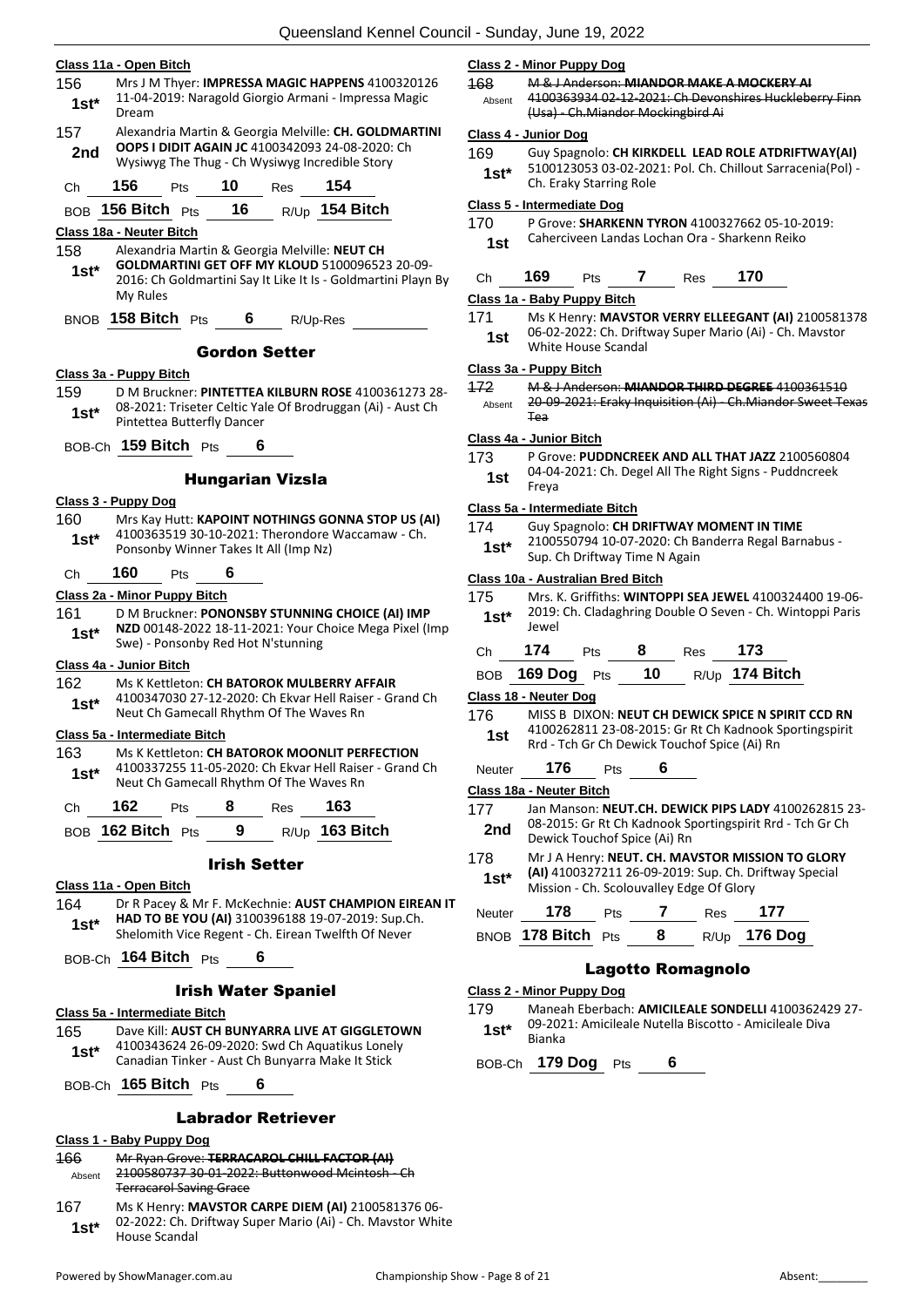#### Pointer

| Class 1a - Baby Puppy Bitch      |                                                                                                              |     |    |                                            |                                                                                                            |  |  |
|----------------------------------|--------------------------------------------------------------------------------------------------------------|-----|----|--------------------------------------------|------------------------------------------------------------------------------------------------------------|--|--|
| 180                              |                                                                                                              |     |    |                                            | Ms A M Adamopoulos: BREILLA DNT GO BREAKN MY                                                               |  |  |
| Absent                           | HEART (AI) 4100365311 29-12-2021: Ch Zelgren Comanche<br>Chief - Ch Pivotal Visionary At Sgurr               |     |    |                                            |                                                                                                            |  |  |
| 181                              | Mrs. Colleen Marwood: ARISTA MYSTIFY ME 4100367883                                                           |     |    |                                            |                                                                                                            |  |  |
| $1st^*$                          |                                                                                                              |     |    |                                            | 06-03-2022: Ch Aspyre Tongues R Waggin - Panoply                                                           |  |  |
|                                  | Duchess Josephine                                                                                            |     |    |                                            |                                                                                                            |  |  |
| 182                              |                                                                                                              |     |    |                                            | Mrs. Colleen Marwood: ARISTA SHINE LIKE IT DOES                                                            |  |  |
| 2nd                              | Panoply Duchess Josephine                                                                                    |     |    |                                            | 4100367886 06-03-2022: Ch Aspyre Tongues R Waggin -                                                        |  |  |
| Class 5a - Intermediate Bitch    |                                                                                                              |     |    |                                            |                                                                                                            |  |  |
| 183                              |                                                                                                              |     |    |                                            | Mrs. Colleen Marwood: CH SANMARLITCH SUPERSTITION                                                          |  |  |
| 1st*                             |                                                                                                              |     |    |                                            | 4100326354 15-09-2019: Ch Tamard Buster Onth Ute - Ch                                                      |  |  |
|                                  | Daykeyne Come Out To Play                                                                                    |     |    |                                            |                                                                                                            |  |  |
|                                  | BOB-Ch 183 Bitch Pts                                                                                         |     | 6  |                                            |                                                                                                            |  |  |
|                                  |                                                                                                              |     |    | <b>Spanish Water Dog</b>                   |                                                                                                            |  |  |
| Class 4 - Junior Dog             |                                                                                                              |     |    |                                            |                                                                                                            |  |  |
| 184                              |                                                                                                              |     |    |                                            | Ms M Fox & Miss H Brown: ZANDEENA PLAYN IN MUD                                                             |  |  |
| 1st                              |                                                                                                              |     |    |                                            | PUDDLES 2100559327 07-01-2021: Indiana Jones Wavelet                                                       |  |  |
|                                  |                                                                                                              |     |    |                                            | (Imp Svk) - Qatar De Las Siete Nubes (Imp Esp)                                                             |  |  |
| Ch                               | 184                                                                                                          | Pts | 6  |                                            |                                                                                                            |  |  |
| Class 4a - Junior Bitch          |                                                                                                              |     |    |                                            |                                                                                                            |  |  |
| 185                              |                                                                                                              |     |    |                                            | Natalie Rose: INCAVALE ELECTRA BIG HEART 2100559475<br>20-03-2021: Incavale Beautifully Bold - Ch Stamboom |  |  |
| $1st^*$                          | Chocolate (Imp Nld)                                                                                          |     |    |                                            |                                                                                                            |  |  |
| Сh                               | 185                                                                                                          | Pts | 6  |                                            |                                                                                                            |  |  |
|                                  | BOB 185 Bitch Pts 7 R/Up 184 Dog                                                                             |     |    |                                            |                                                                                                            |  |  |
| Weimaraner                       |                                                                                                              |     |    |                                            |                                                                                                            |  |  |
| <b>Class 2 - Minor Puppy Dog</b> |                                                                                                              |     |    |                                            |                                                                                                            |  |  |
| 186                              |                                                                                                              |     |    |                                            | Mr W & Miss S Hind: HINDIN XTRA XTRA (AI) 4100363972                                                       |  |  |
| 1st                              | Hindin Wish Upon A Star                                                                                      |     |    |                                            | 08-12-2021: Ch. Aramii Aint Seen Nothing Yet (Ai) - Ch.                                                    |  |  |
| Class 11 - Open Dog              |                                                                                                              |     |    |                                            |                                                                                                            |  |  |
| 187.                             |                                                                                                              |     |    |                                            | Mrs A Page: SUP CH ASHLAREN BRING OUT THE BUNDY                                                            |  |  |
| 1st                              |                                                                                                              |     |    |                                            | 2100512400 26-12-2018: Grand Ch Ashlaren We Will Rock<br>You - Supreme Ch Ashlaren Make Mine Champagne     |  |  |
| 188                              |                                                                                                              |     |    |                                            | Lynelle Smith: AUST. CH. ARAMII AINT SEEN NOTHIN YET                                                       |  |  |
| 2nd                              |                                                                                                              |     |    |                                            | (AI) 4100306443 12-05-2018: Aust. Sup. Ch. Bromhund                                                        |  |  |
|                                  |                                                                                                              |     |    |                                            | Bulletproof - Aust. Ch. Bromhund U Can Buy Me Diamonds                                                     |  |  |
| Ch                               | 187                                                                                                          | Pts | 8  | Res                                        | 188                                                                                                        |  |  |
| Class 2a - Minor Puppy Bitch     |                                                                                                              |     |    |                                            |                                                                                                            |  |  |
| 189                              |                                                                                                              |     |    |                                            | Ms K. Rogers: KISMANER DRINKIN WITH DOLLY                                                                  |  |  |
| 1st*                             |                                                                                                              |     |    | Bundy - Grand Ch Greywei Time For Bubbles  | 4100365310 19-12-2021: Sup Ch Ashlaren Bring Out The                                                       |  |  |
| Class 4a - Junior Bitch          |                                                                                                              |     |    |                                            |                                                                                                            |  |  |
| 190                              |                                                                                                              |     |    |                                            |                                                                                                            |  |  |
| 1st*                             | Lynelle Smith: AUST. CH. ARAMII BACK OFF BOYS I GOT<br>THIS 4100356465 07-05-2021: Aust Ch Waldo At Bromhund |     |    |                                            |                                                                                                            |  |  |
|                                  |                                                                                                              |     |    |                                            | Atria Cordis (Imp PI) - Ch. Bromhund U Can Buy Me                                                          |  |  |
|                                  | Diamonds                                                                                                     |     |    |                                            |                                                                                                            |  |  |
| Class 5a - Intermediate Bitch    |                                                                                                              |     |    |                                            | Mr W & Miss S Hind: CH. HINDIN WISH UPON A STAR                                                            |  |  |
| 191                              |                                                                                                              |     |    |                                            | 4100326177 25-08-2019: Ch. Waldo At Bromhund Atria                                                         |  |  |
| 1st*                             |                                                                                                              |     |    | Cordis (Imp Pol) - Ch Griswold Rockys Gift |                                                                                                            |  |  |
| Class 11a - Open Bitch           |                                                                                                              |     |    |                                            |                                                                                                            |  |  |
| 192                              |                                                                                                              |     |    |                                            | Mrs E M Knox: CH ASHLAREN BY POPULAR DEMAND                                                                |  |  |
| 1st*                             | Ch Ashlaren Under Sadies Spell                                                                               |     |    |                                            | 2100492215 08-02-2018: Ch Ashlaren We Will Rock You -                                                      |  |  |
| Сh                               | 192                                                                                                          | Pts | 9  | Res                                        | 190                                                                                                        |  |  |
|                                  | BOB 192 Bitch Pts                                                                                            |     | 12 | R/Up                                       | <b>187 Dog</b>                                                                                             |  |  |
|                                  |                                                                                                              |     |    |                                            |                                                                                                            |  |  |

#### Weimaraner (longhair)

#### **Class 1a - Baby Puppy Bitch**

| 493    | Tamara Gregg: GRAUSTURM YASMINS MAGIC 7100051214                               |
|--------|--------------------------------------------------------------------------------|
| Absent | 04-03-2022: Grausturm Xtra Magical (Ai) Lh - Grausturm<br><b>Viking Legend</b> |
|        | Class 5a - Intermediate Bitch                                                  |

| 194    | Bromhund Kennels: CH GREYWEI X EXAMINE AT                    |
|--------|--------------------------------------------------------------|
| $1st*$ | BROMHUND (LH) 9100012428 16-10-2020: Ch Bromhund             |
|        | Peri (Lh) - Ch Carnmellis Just Me For Greywei (Ai) (Imp Nzl) |
|        | (Lh)                                                         |

BOB-Ch **194 Bitch** Pts **6**

#### Welsh Springer Spaniel

|  |  |  | <b>Class 10 - Australian Bred Dog</b> |  |  |
|--|--|--|---------------------------------------|--|--|
|--|--|--|---------------------------------------|--|--|

| 195    | Mrs B. Cornish: CH. RICOCHEZ HEULYN CEI (AI)                                                              |
|--------|-----------------------------------------------------------------------------------------------------------|
| $1st*$ | 4100307843 09-07-2018: Supreme Champ. Shandwick<br>Raffles (Uk) - Ch. Sarabande Sea Of Dreams (Ai) Imp Uk |

| Сh | 195 | Pts | 6 |
|----|-----|-----|---|
|    |     |     |   |

#### **Class 11a - Open Bitch**

| 196.<br>$1st*$ |     |                        | Mrs B. Cornish: GRAND.CH. SARABANDE SEA OF DREAMS<br>(AI) IMP UK AQ02707405 02-06-2013: Am. Ch. |  |
|----------------|-----|------------------------|-------------------------------------------------------------------------------------------------|--|
|                |     | Rose At Sarabande (Jw) | Statesman'S River To The Sea - Sh Ch. Shandwick Premier                                         |  |
| C <sub>h</sub> | 196 | <b>Pts</b>             | 6                                                                                               |  |

## BOB **195 Dog** Pts **7** R/Up **196 Bitch**

## Group 3 - Specials

|     | 162 Hungarian Vizsla                                                         |
|-----|------------------------------------------------------------------------------|
|     | Ms K Kettleton: Ch Batorok Mulberry Affair                                   |
| 192 | Weimaraner                                                                   |
|     | Mrs E M Knox: CH ASHLAREN BY POPULAR DEMAND                                  |
| 151 | <b>Golden Retriever</b>                                                      |
|     | Mrs B & Miss M.Kent: Ikentrieve La Violetta Rose                             |
| 115 | <b>Cocker Spaniel</b>                                                        |
|     | Mr. Wayne Sheppard: Kokopups Suspiciously Risky                              |
| 139 | <b>Flat Coated Retriever</b>                                                 |
|     | Mrs B & Miss M Kent: Skyehaven Reign Of Chaos (AI)                           |
| 162 | <b>Hungarian Vizsla</b>                                                      |
|     | Ms K Kettleton: Ch Batorok Mulberry Affair                                   |
| 165 | <b>Irish Water Spaniel</b><br>Dave Kill: Aust Ch Bunyarra Live at Giggletown |
| 127 | <b>Cocker Spaniel</b>                                                        |
|     | Mrs Kay Hutt: CH. BRALMICO HEARTS N ROSES                                    |
| 192 | Weimaraner                                                                   |
|     | Mrs E M Knox: CH ASHLAREN BY POPULAR DEMAND                                  |
|     |                                                                              |
|     | <b>Neuter</b>                                                                |
| 138 | <b>Field Spaniel</b>                                                         |
|     | Mrs S L Sticher: Shevington Ovrlks Tori Blue                                 |
|     |                                                                              |

| R/Up | 178 | <b>Labrador Retriever</b>                             |
|------|-----|-------------------------------------------------------|
|      |     | Mr J A Henry: Neut. Ch. Maystor Mission To Glory (AI) |

| Finish | Absent 16 |  |
|--------|-----------|--|
|        |           |  |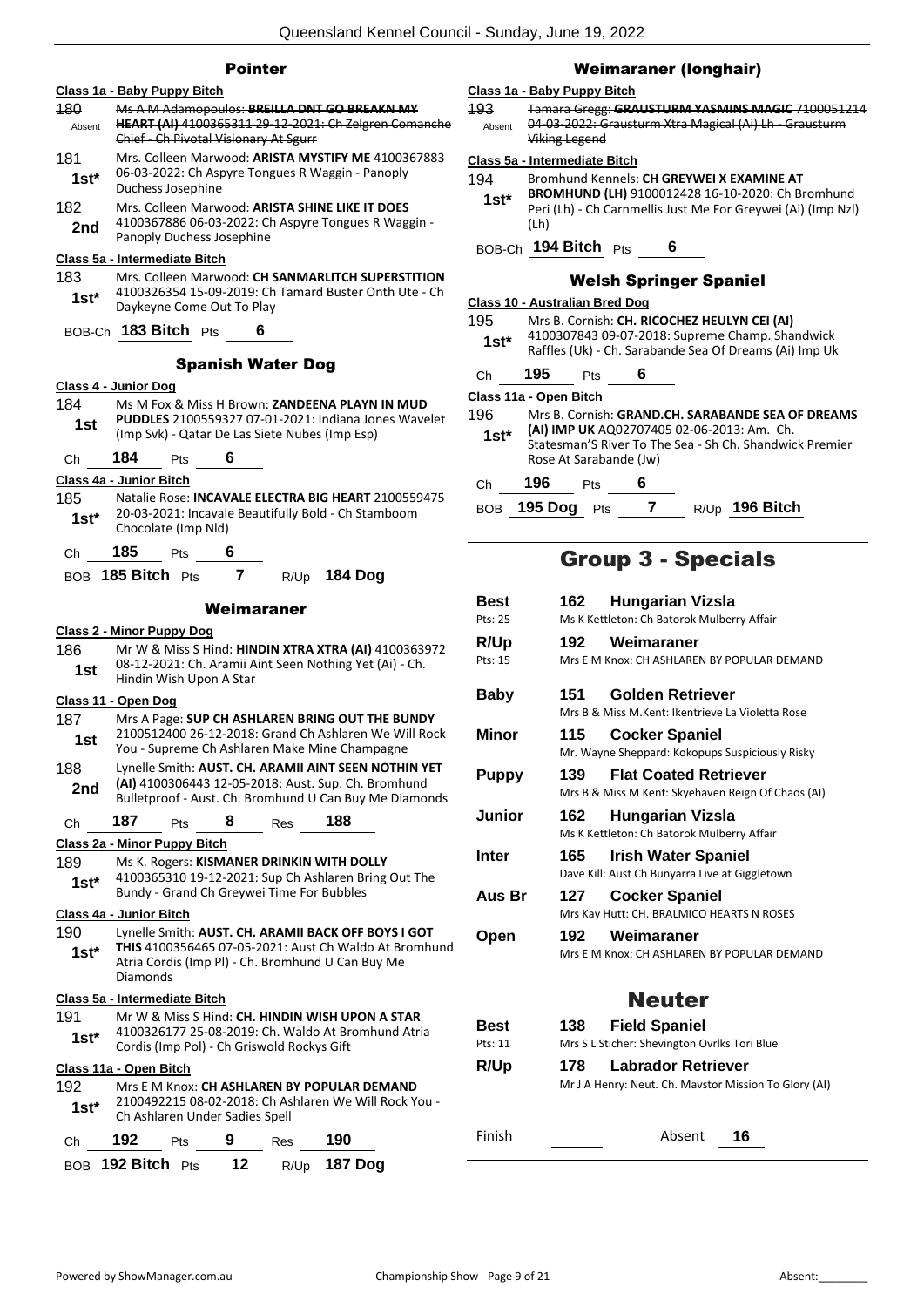### Group 4 - Hound Group

|                    |                                                                                                                 | $\overline{\mathbf{C}}$                   |
|--------------------|-----------------------------------------------------------------------------------------------------------------|-------------------------------------------|
|                    | Mr Craig Fynmore (NSW)                                                                                          | $\overline{2}$                            |
| <b>Start Time:</b> |                                                                                                                 |                                           |
|                    |                                                                                                                 |                                           |
|                    | <b>Afghan Hound</b>                                                                                             | $\overline{\mathbf{C}}$<br>$\overline{2}$ |
|                    | Class 1 - Baby Puppy Dog                                                                                        |                                           |
| 197                | Melissa Starkey, Daniel Willson, Leigh & Helen Gibson:<br>SETTERUP ROLEX ON A REDNECK AT KARAKUSH (AI)          |                                           |
| $1st*$             | 2100580972 30-01-2022: Am Ch Aust Ch Boanne'S                                                                   | $\overline{2}$                            |
|                    | Valentino (Imp Usa) - Ch. Karakush U Know Nothin Jon Sno                                                        |                                           |
|                    | Class 11a - Open Bitch                                                                                          |                                           |
| 198                | Mrs. M.J. Tonks & Mrs. K. Bathgate: SUPREME CH.                                                                 |                                           |
| Absent             | KHANDHU LYKA PRAYER (A.I) 4100282954 23-10-2016:<br>Sup.Ch. Khandhu Got The Look - Ch. Wynsyr-Summerwinds-      | $\overline{\mathbf{C}}$                   |
|                    | Paladin Mimosa At Khandhu (Imp Usa)                                                                             | $2^{\circ}$                               |
| BOB-Ch             | <b>Pts</b>                                                                                                      |                                           |
|                    |                                                                                                                 | CI                                        |
|                    | <b>Basenji</b>                                                                                                  | 2                                         |
|                    | Class 3 - Puppy Dog                                                                                             |                                           |
| 199                | Chloe keast and Alicia Keast: MERIKAEZ NOTMY                                                                    |                                           |
| $1st*$             | <b>RESPONSIBILITY</b> 4100360173 05-07-2021: Ch Zandeena A<br>Twist Of Fate - Ch Zandeena Don't Try And Stop Me |                                           |
|                    |                                                                                                                 |                                           |
| Сh                 | 199<br>6<br>Pts                                                                                                 |                                           |
|                    | Class 10a - Australian Bred Bitch                                                                               |                                           |
| 200                | Miss Chloe Keast: CH ZANDEENA DON'T TRY AND STOP ME<br>2100499813 08-06-2018: Sup.Ch.Zandeena Getn My Game      | $\overline{\mathbf{C}}$                   |
| $1st^*$            | On - Am.Ch.Ch. Meisterhaus Stripes R The New Black (Imp                                                         | $\overline{2}$                            |
|                    | Usa)                                                                                                            |                                           |
| Ch                 | 200<br>6<br><b>Pts</b>                                                                                          | $\overline{C}$                            |
|                    | BOB 200 Bitch Pts 7 R/Up 199 Dog                                                                                | $\overline{2}$                            |
|                    |                                                                                                                 |                                           |
|                    | <b>Beagle</b>                                                                                                   | $2^{\circ}$                               |
|                    | Class 1 - Baby Puppy Dog                                                                                        |                                           |
| 201                | Sara Skinner: BALDEV UNDER PRESSURE TBA 02-03-2022:<br>Am Ch & Gr Ch, Aus Ch Red Americana Kempinski At Argyle  |                                           |
| 1st                | - Leanya Olive Oil                                                                                              |                                           |
|                    | Class 5 - Intermediate Dog                                                                                      |                                           |
| 202                | Sara Skinner: BALDEV BANDIT 4100343093 16-01-2020: Ch                                                           | <u>c</u>                                  |
| $1st*$             | Leanya Let It Rain - Leanya Olive Oyl                                                                           | $2^{\circ}$                               |
|                    |                                                                                                                 |                                           |
| 203                | Class 1a - Baby Puppy Bitch<br>Sara Skinner: BALDEV KILLER QUEEN TBA1 02-03-2022: Ch                            |                                           |
|                    | & Am Ch, Ch Red Americanas Kempinski At Argyle (Imp                                                             |                                           |
| $1st*$             | Usa) - Leanya Olive Oil                                                                                         |                                           |
|                    | BOB-Ch 202 Dog Pts<br>6                                                                                         |                                           |
|                    |                                                                                                                 | <u>C</u>                                  |
|                    | Borzoi                                                                                                          | $2^{\circ}$                               |
|                    | Class 1 - Baby Puppy Dog                                                                                        |                                           |
| 204<br>Absent      | H. C. Russell: SVETLANOV ZHIVAGO (AI) 4100368224 07-<br>02-2022: Aust Ch Svetlanov Wells Fargo - Aust Ch Konza  |                                           |
|                    | Lythe Dippin Dots (Imp Usa)                                                                                     | <u>ୋ</u>                                  |
|                    | Class 5a - Intermediate Bitch                                                                                   | $2^{\circ}$                               |
| 205                | ROBYNNE L BLACK: MISTRAKA ASTRUD GILBERTO                                                                       |                                           |
| Absent             | 2100044675 30-11-2019: Am Ch Gr Ch Sl. Konza-Plum                                                               | I                                         |
|                    | Creek Bugatti At Elance (Usa) Ch Dolinoff Carmen Merae                                                          |                                           |
| BOB-Ch             | Pts                                                                                                             |                                           |
|                    |                                                                                                                 | <u>Cl</u>                                 |
|                    | <b>Dachshund (Long Haired)</b>                                                                                  | $2^{\circ}$                               |
|                    | <u>Class 2 - Minor Puppy Dog</u>                                                                                |                                           |
| 206                | Mrs L K IRELAND: LAURADALE THINK TWICE 3100442082<br>30-11-2021: Ch. Polbathic Dak Gerald - Ch.Lauradale        |                                           |
| $1st^*$            | Leading Lady                                                                                                    | С<br>2                                    |
| BOB-Ch             | $206$ Dog<br>6<br>Pts                                                                                           |                                           |
|                    |                                                                                                                 |                                           |

#### Dachshund Miniature (Long Haired)

#### **Class 3 - Puppy Dog**

207 S Mundt: **SHASDIN ROYAL TURBO JAFFA (AI)** 4100360662 23-08-2021: Nz Ch Mistydale Makin An Impact (Nzl) - Ch Westpriors Walk On By **1st\***

#### **Class 5 - Intermediate Dog**

| 208 | BK & YJ Shaw: CH. SPLENDAK NEXT CHAPTER IN BOLD |
|-----|-------------------------------------------------|
|-----|-------------------------------------------------|

- 4100346993 03-12-2020: Gr Ch. Splendak First Chapter Ch Maharlikah Tru Succesor **1st\***
- 209 Mrs L Lockett: **ANARCHY'S ZUKO PRINCE OF FIRE** HP58672801 01-09-2019: Verde Hill's Hakuna Matata - **2nd** HP58672801 01-09-2019:

### Ch **207** Pts **8** Res **208**

#### **Class 1a - Baby Puppy Bitch**

#### 210 BK & YJ Shaw: **SPLENDAK MELODY OFTH MYTH**

4100368343 20-02-2022: Valgarden Folklore - Ch Maharlikah Tru Succesor **1st\***

#### **Class 4a - Junior Bitch**

- 211 J & T McDonald: **SHASDIN ROYAL TURBO SHEENA (AI)**
- 4100360667 23-08-2021: Nz Ch Mistydale Makin An Impact (Nzl) - Ch Westpriors Walk On By Absent

Ch Pts

BOB **207 Dog** Pts **8** R/Up **208 Dog**

#### Dachshund (Smooth Haired)

#### **Class 3 - Puppy Dog**

212 Mrs J Kerby: **BEKKRI ROCKIN LIONEL AT WYBREK** 4100359947 19-07-2021: Am Gr Ch Aust Ch Joy- Dens Rockin Robin.Ss Imp (Usa) - Boskahun Donna Kay **1st\***

#### **Class 11 - Open Dog**

| 213 | R Manning and Nicole de Vries: NZ CH MARKWELL      |
|-----|----------------------------------------------------|
| 2nd | <b>PATHWAY TO FREEDOM 010882019 29-11-2018: Ch</b> |

- **Markwell Top Gear Ch Markwell Sensation In Black**
- 214 R Gersbach/ J Neal/ S Wheatley: **AM CH AM GR CH AUST CH JOY-DENS ROCKIN ROBIN SS (IMP USA)** HP51057101 25-02-2016: Am Gr Ch Passport Do What You Say - Joy-Dens Razz-Ma-Tazz **1st\***

### Ch **212** Pts **8** Res **214**

#### **Class 11a - Open Bitch**

- 215 Miss Sarah Wheatley: **CH ADBESARE FIRECRACKER** 4100311963 21-09-2018: Am Ch Am Gr Ch Aust Ch Joy-
- Dens Rockin Robin (Imp Usa) Ch Laen Triple Treat **1st**
- Ch **215** Pts **6**
- BOB **212 Dog** Pts **9** R/Up **214 Dog**

#### Dachshund Miniature (Smooth Haired)

#### **Class 4a - Junior Bitch**

216 BK & YJ Shaw: **CH. SPLENDAK SWEET N SASSY** 4100349749 07-02-2021: Gersndach Brief Encounter - Gersndach Wata  $1$ **st**\*  $\frac{U/-0Z-Z0Z}{Romance}$ 

#### **Class 10a - Australian Bred Bitch**

217 K Andrews: **DACALDORF MUSTANG SALLY** 4100346992 05- 12-2020: Ch Dacaldorf Light My Fire - Ch Gersndach Shelby 1st<sup>\*</sup> <sup>12-20</sup><br>Right

BOB-Ch **216 Bitch** Pts **7** R/Up-Res **217 Bitch**

#### Dachshund (Wire Haired)

#### **Class 2a - Minor Puppy Bitch**

- 218 K Andrews: **DACHDOTCOM ISABEL W** 7100050338 25-10- 2021: Ch Cayugaridge Molokai - Ch Shasdin Wiry Im Dak
	- 1st<sup>\*</sup> <sup>2021: Ch</sup><br>Chick (Ai)

#### **Class 3a - Puppy Bitch**

219 J & T McDonald: **SHASDIN WIRY GOLD DUST WOMAN (AI)** 4100361424 02-09-2021: Ch Cayugaridge Molokai - Ch **1st**\*  $410030142402-09-2021$ : Cn Cayugar<br>Dachdotcom Wiry Rumour Has It (Ai)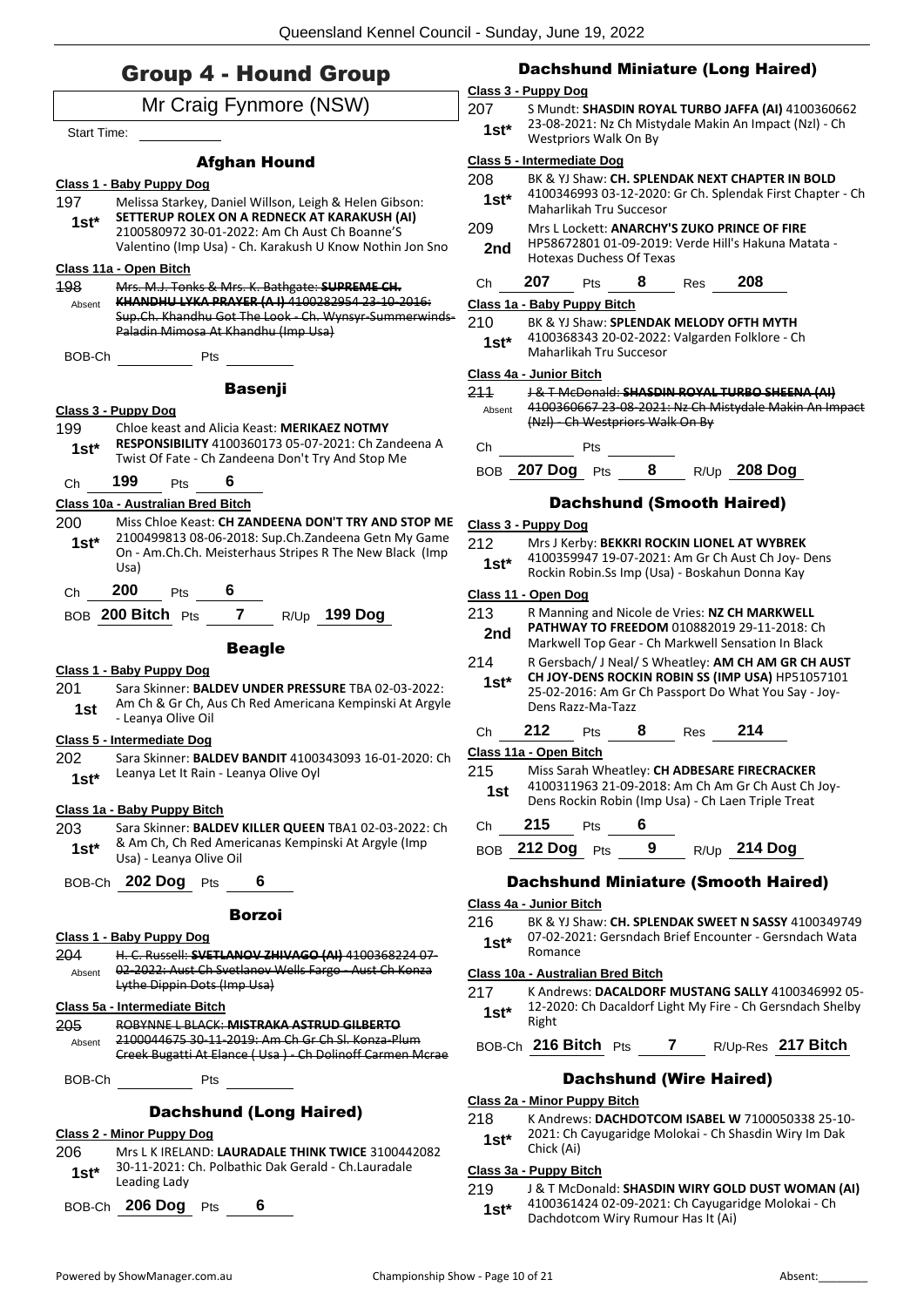**Class 10a - Australian Bred Bitch** 220 J & T McDonald: **CH DACHDOTCOM WIRY RUMOUR HAS IT (AI)** 4100315027 22-10-2018: Eng Ch Wiretap Here I Am (Impuk) - Ch Dachdotcom Wired Not Wifi (Ai) **1st\*** BOB-Ch **220 Bitch** Pts **8** R/Up-Res **218 Bitch** Dachshund Miniature (Wire Haired) **Class 11 - Open Dog** 221 Ms. L. Dunn: **CH. FAYREWYRE SORCERER** 4100294215 27- 06-2017: Aust. Ch. Skowronek Red Horses (Imp Pol) - **1st**\* Ub-2017: Aust. Ch. Skowronek<br>Benzden Anais Anais (Imp Uk) Ch **221** Pts **6 Class 3a - Puppy Bitch** 222 Mr B & Mrs A Cheers: **KYEYE MISS MARNIE** 4100361948 06-09-2021: Ch Elphyn Imago - Ch Elphyn Minx **1st\* Class 4a - Junior Bitch** 223 Mr. D. McKay & Ms. L. Dunn: **TARRANGOWER THISTLE** 2100565658 03-05-2021: Ch. Fayrewyre Columba Of Iona - Ch. Tarrangower Tiburtini **1st\*** Ch **223** Pts **7** Res **222** BOB **221 Dog** Pts **8** R/Up **223 Bitch** Foxhound **Class 5a - Intermediate Bitch** 224 Mrs C & Miss B & Mr J Bryson, Miss B West & Mrs A Page: **CH FOXHUNT LAYLA** 2100538275 16-03-2020: Foxhunt **1st\*** CH FOAHUNT LATLA 21005382 BOB-Ch **224 Bitch** Pts **6** Pharaoh Hound **Class 10 - Australian Bred Dog** 225 Ms J Inglis: **CH. PRESSAGE NOVAVAX (AI)** 4100357667 15- 07-2021: Aust Supreme. Ch.& Estonian Ch.Estonian Junior Ch Caletto Fly High (Imp Est) - Aust. Ch. Pennhari Forever In A Day **1st\*** Ch **225** Pts **6**

#### **Class 3a - Puppy Bitch**

226 Ms J Inglis: **PRESSAGE SC OUT (AI)** 4100357662 15-07-2021: Ee. Ch. Ee. Jr Ch. C.I.B. Sup. Ch. Caletto Fly High (Imp Est) - **1st**\* Let. Ch. Let. Jr Ch. C.I.B. Sup. Ch.<br>Ch. Pennhari Forever In A Day

#### **Class 4a - Junior Bitch**

227 Ms R. Whiteman: **STARBLUSH A KIND OF MAGIC** 3100429065 01-03-2021: Ch.Sleykh Gold Digger (Ai) - **2nd** STOU429005 UT-03-4 228 Ms J Inglis: **PRESSAGE MODERNA (AI)** 4100357666 15-07- 2021: Aust Supreme. Ch.& Estonian Ch.Estonian Junior Ch Caletto Fly High (Imp Est) - Aust. Ch. Pennhari Forever In A Day **1st\* Class 11a - Open Bitch** 229 Ms Joanne Inglis: **CH. PENNHARI FOREVER IN A DAY** 2100496073 18-04-2018: Ch. Irl. Ch.Hard Black Jack Pharaoh Cukker Irl. Jun Ch. (Imp Hun) - Ch. Sleykh Girl On Fire **1st\***

| Ch | 229                              | <b>Pts</b> | -9 | Res | 228                 |
|----|----------------------------------|------------|----|-----|---------------------|
|    | BOB 229 Bitch $P_{\text{ts}}$ 10 |            |    |     | R/Up <b>225 Dog</b> |

#### Rhodesian Ridgeback

#### **Class 10 - Australian Bred Dog**

230 Mrs L. Fejer: **AUST CHAMP MARMATIA ZIMBA SONATA (A I)** 4100342399 24-08-2020: Ujamaa Symphoney Red (Ai) - **1st\*** 1,4100342399 24-08-2020: UJa<br>Ch Marmatia Nekira Radha (Ai)

#### Ch **230** Pts **6**

#### **Class 2a - Minor Puppy Bitch**

- 231 Mrs L. Fejer: **MARMATIA AUSSIE KHAMALI** 4100365982 17- 12-2021: Ch Shakuru Beat It - Ch Marmatia Nekira Radha
- **1st**\*  $\frac{12}{(Ai)}$

#### **Class 4a - Junior Bitch**

232 Jo Russell: **CH CHILOLO TN SERENGETI GOLD** 4100358073 10-07-2021: Sup. Ch Jelany Red Nikaya For Chilolo (Imp Rus) - Ch Chilolo Hh Paint The Line Gold (Ai) Absent

#### **Class 5a - Intermediate Bitch**

233 Mrs L. Fejer: **AUST CHAMP MARMATIA NYX SONATA (AI)** 4100342398 24-08-2020: Ujamaa Symphony Red (Ai) - Ch Marmatia Nekira Radha (Ai) Absent

|  | <b>Ch</b> | 231 | Pts | 6 | Res |
|--|-----------|-----|-----|---|-----|
|--|-----------|-----|-----|---|-----|

| R/Up 231 Bitch<br>BOB 230 Dog Pts |  |  |  |  |  |  |  |
|-----------------------------------|--|--|--|--|--|--|--|
|-----------------------------------|--|--|--|--|--|--|--|

#### Whippet

#### **Class 2 - Minor Puppy Dog**

- 234 Mrs. Silvana Tassan & Mr Serge Tassan: **PHOENWAY A**
- **KIND OF MAGIC** 4100364347 12-11-2021: Ch Aslan A Day **1st** KIND OF MAGIC 4100364347 12-11-2021: N<br>At The Races - Phoenway Never Look Away

#### **Class 4 - Junior Dog**

- 235 Mrs. Silvana Tassan & Mr Serge Tassan: **PHOENWAY FUNICULIFUNICULA** 4100349818 16-01-2021: Shawthing **1st FUNICULIFUNICULA** 4100349818 16-01-20.<br>Ima Luigi - Aust Ch. Phoenway Carnival Girl
- 236 Ms. Vicki Shaw: **SHAWTHING ROME AROUND TH WORLD (AI)** 4100359750 13-08-2021: Sobers Dalton (Ita) - Shawthing So Into Jazz Absent

#### **Class 10 - Australian Bred Dog**

- 237 Michelle Youngberg: **CH CHAKRATA HOODLUM INTHA PARK** 5100104448 26-12-2017: Ch Alltalk Wild Irish Heart -
- **1st\*** PARK 5100104448 26-12-2017: Ch Allta<br>Cib Sup Ch Chakrata Tart With The Cart

#### **Class 11 - Open Dog**

- 238 V Dawson & V Shaw: **CH SHAWTHING PADDY PAWZ A MINIT** 4100327967 10-10-2019: Ch Alltalk Wild Irish Heart - **1st\* INTINTE ALLACCE SUP CH SHAWARE SUP CH Shawthing All That Jazz (Ai)**
- Ch **237** Pts **9** Res **238**

#### **Class 1a - Baby Puppy Bitch**

- 239 Ms M Veal and Ms M Bedford: **DACHLAH IM A BELIEVER (AI)** 2100580720 12-01-2022: Sup.Ch. Lavuka Dancing On
- 1st\* **(AI)** 2100580720 12-01-2022: Sup.Cr<br>My Own Ch. Dachlah Make Believe

#### **Class 2a - Minor Puppy Bitch**

- 240 Ms. Vicki Shaw: **SHAWTHING PIPPI LONGSTOCKING** 4100362556 24-09-2021: A Ch Alltalk Wild Irish Heart - Shawthing Itzall About Jazz Absent
- 241 Michelle Youngberg: **ARJAI QUEEN OF HEARTS** 6100133009 03-11-2021: Sup Ch Arjai Like A Criminal - Sup Ch Chakrata Mistress Matilda **1st\***

#### **Class 4a - Junior Bitch**

- 242 Mrs. Silvana Tassan & Mr Serge Tassan: **PHOENWAY** 
	- **SOPHIA** 4100349816 16-01-2021: Shawthing Ima Luigi **1st\* DUTTILA** 4100349816 16-01-2021<br>Aust Ch. Phoenway Carnival Girl

#### **Class 10a - Australian Bred Bitch**

- 243 Mrs. Silvana Tassan & Mr Serge Tassan: **CH. PHOENWAY A STAR IS BORN** 4100318380 30-01-2019: Ch Swifthund This
	- Is Why I'm Hot Phoenway Imagine **1st**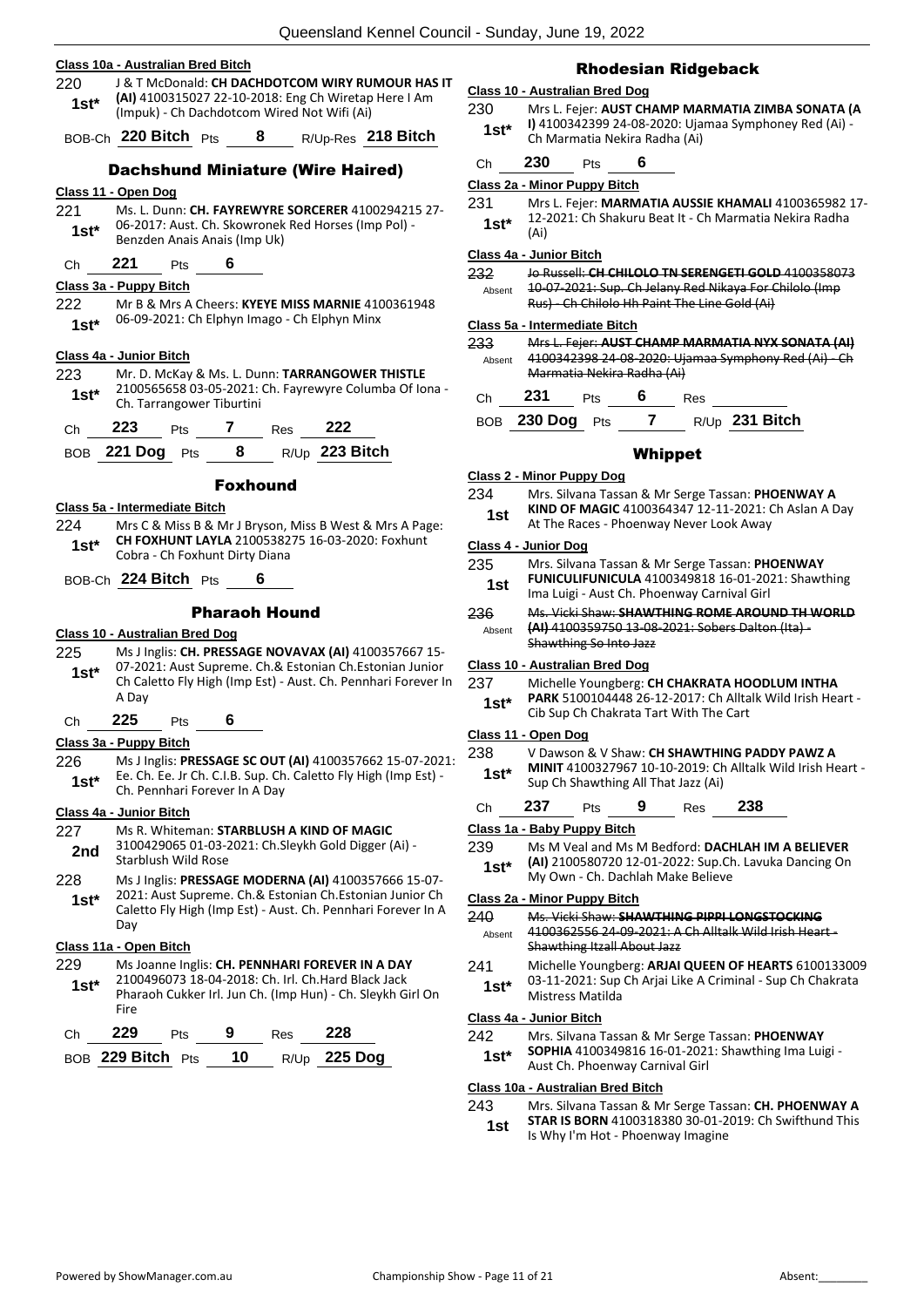|               | Class 11a - Open Bitch |     |                                        |     |                                                                                                               |  |
|---------------|------------------------|-----|----------------------------------------|-----|---------------------------------------------------------------------------------------------------------------|--|
| 244<br>Absent |                        |     | Heart - Sup Ch Shawthing All That Jazz |     | Ms. Vicki Shaw: SUP CH SHAWTHNG FLOOZIE INTH<br><b>JACUZZI 4100327966 10-10-2019: A Ch Alltalk Wild Irish</b> |  |
| Ch            | 243                    | Pts |                                        | Res | 242                                                                                                           |  |
| <b>BOB</b>    | 237 Dog                | Pts | 12                                     |     | R/Up 243 Bitch                                                                                                |  |

### Group 4 - Specials

| <b>Best</b>  | 200                     | <b>Basenji</b>                                                                                                                |
|--------------|-------------------------|-------------------------------------------------------------------------------------------------------------------------------|
| Pts: 25      |                         | Miss Chloe Keast: CH Zandeena Don't Try And Stop Me                                                                           |
| R/Up         | 224                     | <b>Foxhound</b>                                                                                                               |
| Pts: 15      | Ch Foxhunt Layla        | Mrs C & Miss B & Mr J Bryson, Miss B West & Mrs A Page:                                                                       |
| <b>Baby</b>  | 197.                    | <b>Afghan Hound</b><br>Melissa Starkey, Daniel Willson, Leigh & Helen Gibson:<br>Setterup Rolex On A Redneck At Karakush (ai) |
| Minor        | 241                     | Whippet<br>Michelle Youngberg: Arjai Queen of Hearts                                                                          |
| <b>Puppy</b> | 219                     | <b>Dachshund (Wire Haired)</b><br>J & T McDonald: Shasdin Wiry Gold Dust Woman (AI)                                           |
|              |                         | <b>Dachshund Miniature (Smooth</b>                                                                                            |
| Junior       | 216                     | Haired)<br>BK & YJ Shaw: Ch. Splendak Sweet N Sassy                                                                           |
| Inter        | 224<br>Ch Foxhunt Layla | <b>Foxhound</b><br>Mrs C & Miss B & Mr J Bryson, Miss B West & Mrs A Page:                                                    |
| Aus Br       | 200                     | <b>Basenji</b><br>Miss Chloe Keast: CH Zandeena Don't Try And Stop Me                                                         |
| Open         | 238                     | Whippet<br>V Dawson & V Shaw: Ch Shawthing Paddy Pawz a Minit                                                                 |
| Finish       |                         | Absent<br>9                                                                                                                   |

### Group 5 - Working Dog Group

Mrs Sue Langford (VIC)

Start Time:

#### Australian Cattle Dog

#### **Class 5 - Intermediate Dog**

245 S & K Whyatt: **AUST SUPREME CH MORVIEW LETS MAKE SUM NOISE** 4100337990 17-06-2020: Ch Morview Lets 1st\* **SUM NOISE** 4100337990 17-06-2020: C<br>Rock N Roll - Morview Outback Shadow

BOB-Ch **245 Dog** Pts **6**

#### Australian Kelpie

#### **Class 2a - Minor Puppy Bitch**

- 246 Ms C Zeller & Miss C Hoolihan: **WINDEN STAR DUST** 4100365352 17-12-2021: Elbrylach Corduroy - Winden **1st\*** 4100365352 1<br>**Rumour Has It**
- BOB-Ch **246 Bitch** Pts **6**

#### Australian Shepherd

#### **Class 1 - Baby Puppy Dog**

247 Mr T Thomas & Ms B West: **OCHAYE A DOGS JOURNEY** 4100366647 19-01-2022: Ch Dizzy Marble As Hot As Fire (Imp Ukr) - Ch Ochaye Tennessee Whiskey **1st\***

|                | Class 11 - Open Dog          |                                            |            |                                                                                                                                                                         |  |
|----------------|------------------------------|--------------------------------------------|------------|-------------------------------------------------------------------------------------------------------------------------------------------------------------------------|--|
| 248<br>$1st^*$ |                              | Amazing Moonlight (Rus)                    |            | Miss M Brazier & Miss B West: CH DIZZY MARBLE AS HOT<br>AS FIRE (N/B) (IMP UKR) UKU403469 25-12-2018: Sentikki<br>Rix Absolute Value (Imp Den) - Multi Ch Seventy Seven |  |
| Ch             | 248                          | 6<br>Pts                                   |            |                                                                                                                                                                         |  |
|                | Class 2a - Minor Puppy Bitch |                                            |            |                                                                                                                                                                         |  |
| 249            |                              |                                            |            | B West & T Thomas: OCHAYE ADDICTED TO LOVE                                                                                                                              |  |
| $1st^*$        |                              | Imp Ukr - Ch Ochaye When Magic Happens     |            | 4100362634 02-10-2021: Ch Dizzy Marble Hot As Fire (N/B)                                                                                                                |  |
|                | Class 3a - Puppy Bitch       |                                            |            |                                                                                                                                                                         |  |
| 250            |                              | B West and T Thomas: CH OCHAYE YOU DO YOU  |            |                                                                                                                                                                         |  |
| $1st*$         |                              | Ruxpin (Imp Usa) - Rozate Stolen Kisses    |            | 4100362835 27-09-2021: Sup Ch Am Ch Impacts Teddy                                                                                                                       |  |
| Ch             | 250                          | $\overline{7}$<br>Pts                      | <b>Res</b> | 249                                                                                                                                                                     |  |
|                |                              | BOB 248 Dog Pts 8 R/Up 250 Bitch           |            |                                                                                                                                                                         |  |
|                | Class 11 - Open Dog          |                                            |            | <b>Australian Stumpy Tail Cattle Dog</b>                                                                                                                                |  |
| 251            |                              |                                            |            | Miss A L May: AUST CH WACKYDOO RED ARROW                                                                                                                                |  |
| Absent         | Razzle Dazzle                |                                            |            | 4100266702 14-09-2015: Tailezz Buster Bob - Wackydoo                                                                                                                    |  |
| Ch             |                              | Pts                                        |            |                                                                                                                                                                         |  |
|                | Class 2a - Minor Puppy Bitch |                                            |            |                                                                                                                                                                         |  |
| 252            |                              |                                            |            | Mr. A. Ziebell: KERIMARLO SILVER AURORA 4100363015                                                                                                                      |  |
| 1st*           |                              | Kerimarlo Just Bel Eve                     |            | 25-10-2021: Justpuremac Its A Bushwacker - Aust Ch                                                                                                                      |  |
|                | Class 3a - Puppy Bitch       |                                            |            |                                                                                                                                                                         |  |
| 253            |                              | Miss A L May: ANNIEPRIDE TRAILER PARK GIRL |            |                                                                                                                                                                         |  |
| Absent         |                              | Anniepride Red Outlaw                      |            | 4100357333 23-06-2021: Ch Karte Mighty Red Man-                                                                                                                         |  |
|                |                              | Class 10a - Australian Bred Bitch          |            |                                                                                                                                                                         |  |

254 Mr C.Webb/ Mr A.Ziebell: **AUST CH. JUSTPUREMAC BLUE PEPPER** 6100108276 18-11-2017: Maryheather Bendemredskin - Justpuremac Chillie Pepper **1st\***

| Ch. | - 254             | <b>Pts</b> | Res | - 252            |
|-----|-------------------|------------|-----|------------------|
|     | BOB 254 Bitch Pts |            |     | $R/Up$ 252 Bitch |

#### Bearded Collie

|  | <b>Class 2a - Minor Puppy Bitch</b> |  |
|--|-------------------------------------|--|
|  |                                     |  |

- 255 Michele Lincoln & Julie Lyons: **EDINGLEN**
- **BEYONDTHELOOKINGGLASS** 4100363915 17-11-2021: Ch Edinglen Im On A Mission - Sup Ch Edinglen U Had Me At Hello **1st\***

BOB-Ch **255 Bitch** Pts **6**

#### Belgian Shepherd Dog (Groenendael)

#### **Class 2a - Minor Puppy Bitch**

- 256 Kathryn Winton: **MIRRIBANDI ULTIMATE DREAM**
- 4100364333 05-12-2021: Ch Mirribandi Promised To Belengere Ht (Ai) - Ch Mirribandi Harlequin Ht Jc (Ai) **1st\***

#### **Class 10a - Australian Bred Bitch**

| 257    | Matthew O'Reilly: MIRRIBANDI LLUSTRIOUS 4100328696   |
|--------|------------------------------------------------------|
| Absent | 13-11-2019: One Black Night Av Vikholme - Mirribandi |
|        | <b>Qhalan</b>                                        |

BOB-Ch **256 Bitch** Pts **6** R/Up-Res

#### **Class 18 - Neuter Dog**

- 258 J Glenn: **AU SUP CH NZ CH HAMLETS HEART ALIAS DAKOTA** 
	- **(IMP UK) HT JC CA** AQ0901420 30-07-2012: Int Ch Ndl Ch Brendo De Bruine Buck (Ndl) - Ltu Ch Merci Comme In Reve Noir (Deu) **1st\***

BNOB **258 Dog** Pts **6** R/Up-Res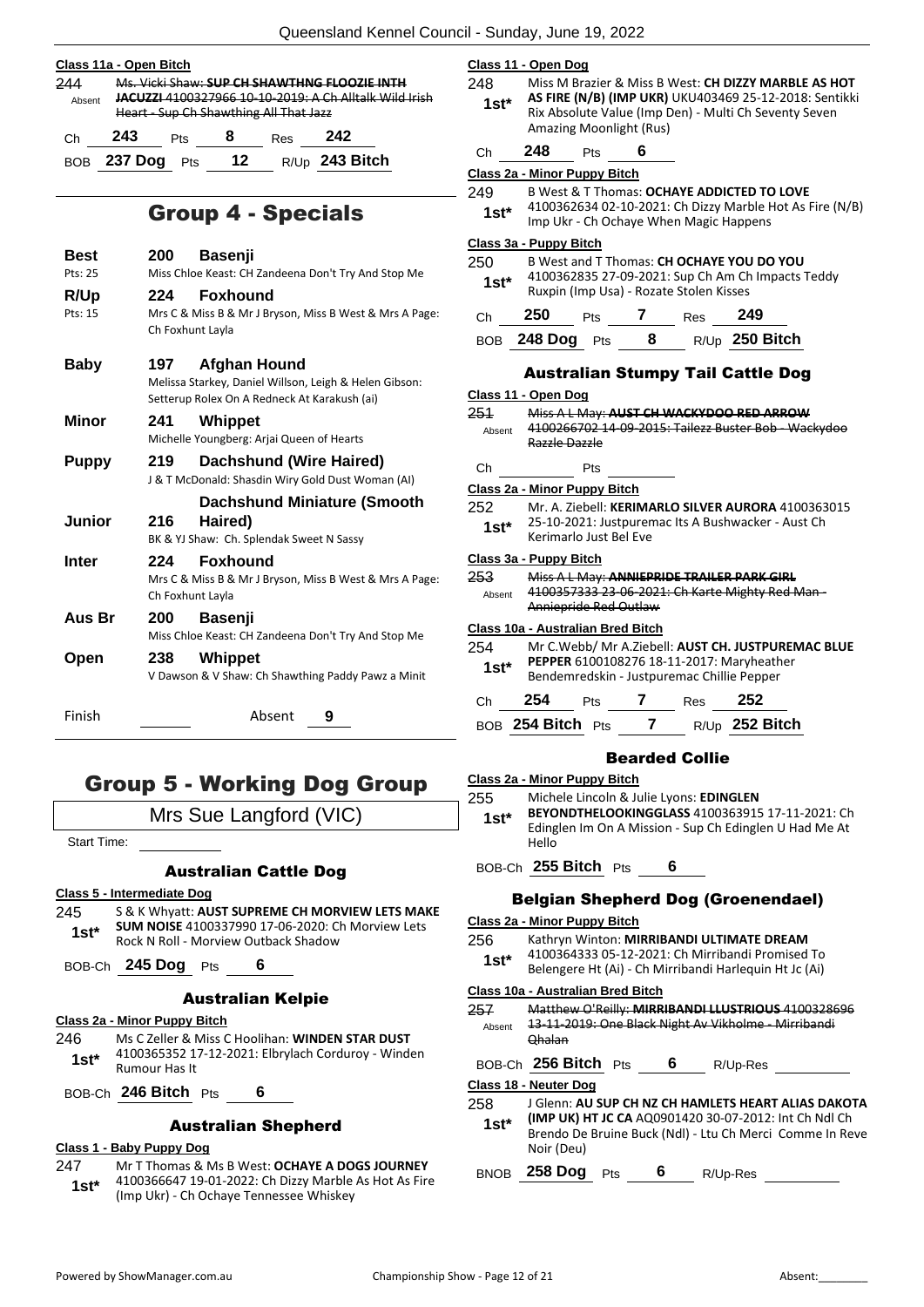|               | <b>Belgian Shepherd Dog (Tervueren)</b>                                                                       |                 |
|---------------|---------------------------------------------------------------------------------------------------------------|-----------------|
|               | Class 5 - Intermediate Dog                                                                                    | <b>Class</b>    |
| 259           | J Glenn: TARRARAY KLAUS THE PROPHET (AI) 2100550290                                                           | 272             |
| $1st*$        | 08-09-2020: Grimmendans Onero (Imp Nld) - Grandbelge<br>Lexus                                                 | Abs             |
|               | BOB-Ch 259 Dog Pts<br>6<br>R/Up-Res                                                                           | BOI             |
|               | Class 18 - Neuter Dog                                                                                         | <b>Class</b>    |
| 260           | Matthew O'Reilly: GR. CH. MIRRIBANDI LUXEM ET WPD                                                             | 273.            |
| Absent        | 4100234160 15 10 2013: Mirribandi Voltairre Mirribandi<br>Ice Ice Baby                                        | Abs             |
| <b>BNOB</b>   | R/Up-Res<br>Pts                                                                                               | BN <sub>0</sub> |
|               | <b>Border Collie</b>                                                                                          |                 |
|               | Class 3 - Puppy Dog                                                                                           | Class           |
| 261           | J McCann & K Leslie: TRUCHARM MAN OF MYSTERY<br>4100358518 21-07-2021: Trucharm Angel In Disguise - Ch        | 274             |
| $1st*$        | Trucharm Presidential Affair                                                                                  | Abs             |
|               | Class 11 - Open Dog                                                                                           |                 |
| 262           | R.F. & J.G.McKiernan: CH.CANNYBEN LOCKED N LOADED                                                             | BOI             |
| $1st*$        | 4100285503 21-12-2016: Ch Khayoz Locked Out Of Heaven                                                         |                 |
|               | - Ch Classicyds Come In Spinner                                                                               | <b>Class</b>    |
| Ch            | 262<br>261<br>7<br>Pts<br>Res                                                                                 | 275             |
|               | Class 1a - Baby Puppy Bitch                                                                                   | 1៵              |
| 263           | J, N & M Attridge: CLASSICYDS RESTING WITCH FACE (AI)                                                         |                 |
| 1st*          | 4100366862 18-01-2022: Ch. Classicyds Ego                                                                     |                 |
|               | Isnotadirtyword - Ch Tullaview Turn Back Time                                                                 | BOI             |
| 264           | David & Margaret West: TRUCHARM MADAM SECRETARY<br>(AI) 4100368731 05-03-2022: Ch Trucharm On The Run - Ch    |                 |
| 2nd           | Trucharm Presidential Affair                                                                                  | <b>Class</b>    |
|               | Class 3a - Puppy Bitch                                                                                        | 276             |
| 265           | Stuart & Kylie & Georgia Leslie: TRUCHARM SOMEONE LIKE                                                        | 1៵              |
| 1st           | YOU 4100358517 21-07-2021: Trucharm Angel In Disguise -                                                       |                 |
|               | Ch Trucharm Presidential Affair                                                                               |                 |
|               | Class 5a - Intermediate Bitch                                                                                 | Ch              |
| 266           | Ms E Buchanan and Mr S & Mrs K Leslie: TRUCHARM THE<br><b>EDGE OF LOVE</b> 4100334608 06-03-2020: Ch Cannyben | <b>Class</b>    |
| 2nd           | Locked N Loaded - Trucharm Colour My World Rn Adx Jdx                                                         | 277.            |
|               | Jdo Spd Gd Sd                                                                                                 | 1៵              |
| 267           | Ms J McCann: WINPARA FLY AWAY HOME 6100124639 30-                                                             |                 |
| $1st*$        | 06-2020: Ch Winpara Welcome To The Jungle (Ai) - Ch<br>Winpara Hometown Glory                                 | Ch              |
|               |                                                                                                               | BOI             |
|               | Class 10a - Australian Bred Bitch<br>R & J McKiernan & J & N Attridge: SUPREME CH NAHROF                      |                 |
| 268<br>$1st*$ | SINGLE SHOT 2100500187 27-05-2018: Ch Cannyben                                                                |                 |
|               | Locked N Loaded - Ch Nahrof Single Serve Pt. Et                                                               | <b>Class</b>    |
| Ch            | 268<br>9<br>267<br>Pts<br><b>Res</b>                                                                          | 278             |
|               | BOB 268 Bitch Pts 11 R/Up 262 Dog                                                                             | 1៵              |
|               |                                                                                                               | <b>Class</b>    |
|               | <b>Collie (Rough)</b>                                                                                         | 279             |
|               | Class 5 - Intermediate Dog                                                                                    | 1៵              |
| 269           | Miss B A Lines: CH CLIFFGLYNN WEARING WAR PAINT                                                               |                 |
| $1st*$        | 2100552106 03-11-2020: Gr Ch Cathgarry Thunderstruck -                                                        | Class           |
|               | Cliffglynn Started With A Kiss                                                                                | 280             |
|               | BOB-Ch 269 Dog Pts<br>6                                                                                       | 1៵              |
|               |                                                                                                               |                 |
|               | <b>Finnish Lapphund</b>                                                                                       | Ch              |
|               | Class 5a - Intermediate Bitch                                                                                 | Class           |
| 270           | Mrs J Gill & Mrs R Seare: THELDAROY EVERY LAP A LEGEND<br>(AI) 4100347505 13-12-2020: Fin Ch Taplatassu Lapin | 281             |
| $1st*$        | Koutsa - Ch Theldaroy Very Dynamic                                                                            | 1៵              |
|               | Class 10a - Australian Bred Bitch                                                                             |                 |
| 271           | Mr LC & Mrs RA SEARE: CH THELDAROY XPENSIVE                                                                   | 282.<br>Abs     |
| $1st^*$       | TREASURE (AI) 4100306625 21-05-2018: Aust Ch Am Grand                                                         |                 |
|               | Ch Teelikamentten lika Imp Fin - Ch Theldaoy French<br>Scandal                                                | 283             |

#### BOB-Ch **271 Bitch** Pts **7** R/Up-Res **270 Bitch**

#### German Shepherd Dog

#### **Class 1 - Baby Puppy Dog**

272 Mrs. Mandy Doyle: **CASTASTAR SERGIO** 4100368707 02-03- <sub>sent</sub> 2022: Conbhairean Freddie (Imp Uk) - Castastar Nayeli 'A''z'

B-Ch Pts

**Class 18a - Neuter Bitch**

273 Mrs A Doyle: **CASTASTAR GISELLA 'A''Z' PT** 4100285014 28-12-2016: Toby Von Der Plassenburg (Imp Gmy) Schii, Ipo3 - Ch Castastar Alexi 'A''z' Rn. Et. Pt Bscl.1 ant:

OB Pts

#### German Shepherd Dog (Long Stock Coat)

#### **Class 3a - Puppy Bitch**

274 CATHERINE WALKER: **TOLLERHUND MOLLY WEASLEY** 3100433173 21-06-2021: Eroica Ice Ice Baby - Grundelhardt Per Sempre sent

B-Ch Pts

#### Old English Sheepdog

**Class 4a - Junior Bitch**

275 RW & KL Nelligan & A Cassidy: **OTTABA IN EWER DREAMS** 4100349835 04-02-2021: Am Ch Can Ch Grand Ch Raffles Ewe Sir Friendly (Imp Can) - Ch Ottaba Ewemay Think Ima Dreama **1st\***

BOB-Ch **275 Bitch** Pts **6**

#### Puli

#### **Class 11 - Open Dog**

- 276 M & K Stone, S Huebner, P Kelly: **SUPREME CH CORDMAKER GIRO GIRO TONDO (A.I)** 6100101872 22-10- 2016: Am Gr Ch SI Cordmaker Rumpus Bumpus - Supreme Ch Cordmaker Mellow Yellow **1st\***
- Ch **276** Pts **6**

**Class 4a - Junior Bitch**

- **Mr R Valore: CH RUSTUFARION FIREFLY LANTERN**
- 2100567131 16-03-2021: Sup Ch Rustufarion If You Dont Mind (Ai) - Rustufarion Fire Works (Ai) **1st\***
- Ch **277** Pts **6**

BOB **276 Dog** Pts **7** R/Up **277 Bitch**

#### Shetland Sheepdog

**Class 4 - Junior Dog**

278 Allison Begnell: **SHARNDAH BURN FOR U** 2100556571 05-

01-2021: Sup Ch. Sharndah Th Swanky Yank - Laureate Cloudberry **1st\***

#### **Class 10 - Australian Bred Dog**

- 279 Ms L Schwier & Miss B A Lines: **SUP CH SHELKEYS LIMITED**
- **EDITION** 5100090262 22-08-2015: Mal Gr Ch Sg Sup Ch Aust Sup Ch Paray Kappa Sigma Imp Usa - Ch Shelkeys Cherished Dream **1st\***

#### **Class 11 - Open Dog**

- 280 Miss I Gordon: **MALIDDIE HEART OF A HERO** 4100333532 26-02-2020: Grand Ch Rayora Stylish Oak - Maliddie Mi **st\*** 26-02-2020: G<br>Belle Chanelle
- Ch **280** Pts **8** Res **279**

#### **Class 2a - Minor Puppy Bitch**

- 281 Veronica Royston: **JUZVEE JUST KISS ME** 4100361873 01-
- 10-2021: Gr Ch Sheldan Mile High Ch Juzvee Just To Cool **1st\***
- 282 Miss B A Lines: **KILCOY FOR A LIMITED TIME** 4100362079 15-10-2021: Sup Ch Shelkeys Limited Edition - Ch Rimini Indiana sent
- 283 Mrs H. Gordon & Miss I . Gordon: **MALIDDIE MADE FOR PARIS** 4100363531 22-11-2021: Gr Ch Sheldan Mile High - 2nd **PANIS** 410030331 22-11-2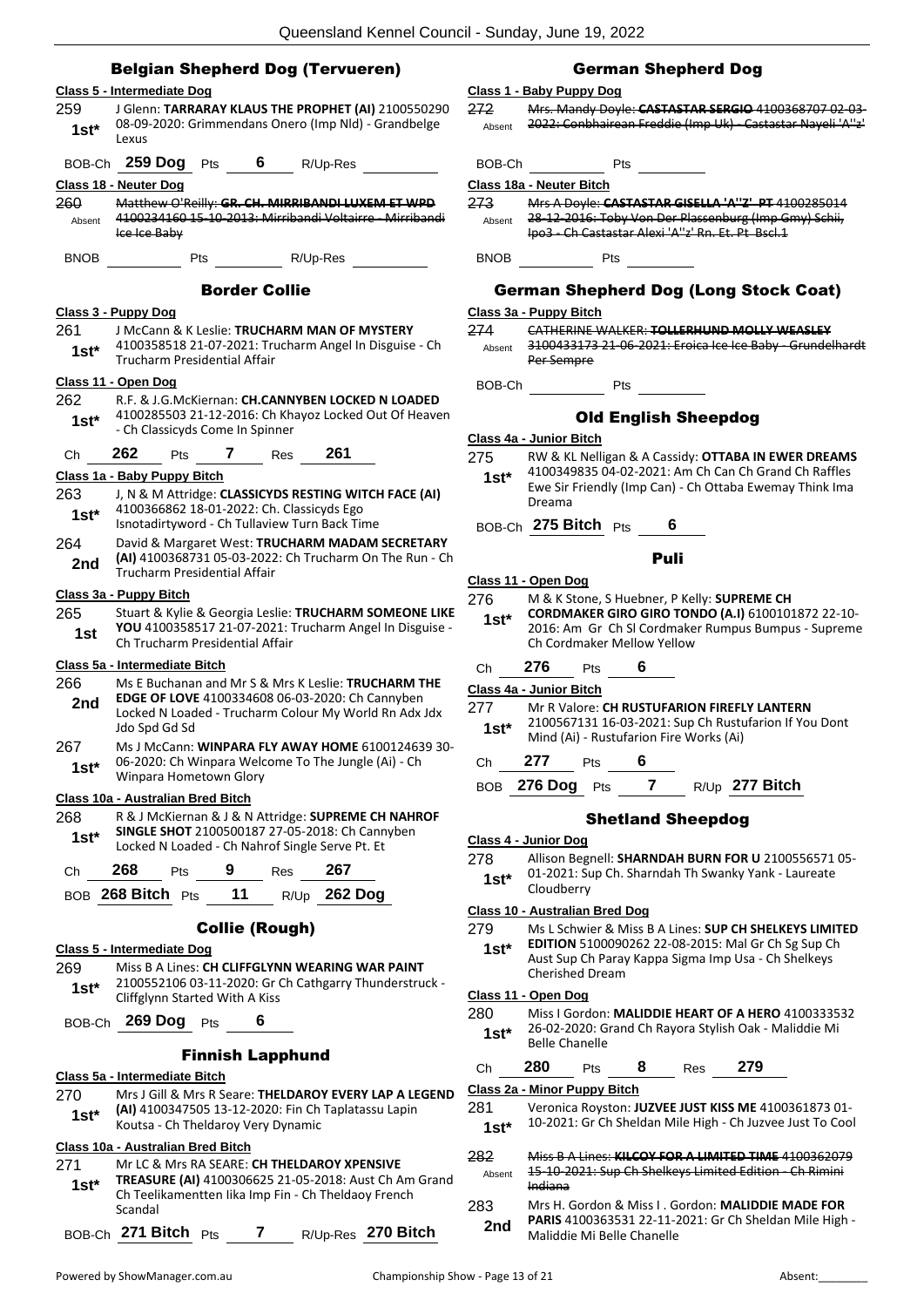|                      | Class 4a - Junior Bitch                                                                                                                 |                                                         |             |                         |                                                                                                                |                                                           | 297            | Class 10a - Australian Bred Bitch                                            |                                                            |
|----------------------|-----------------------------------------------------------------------------------------------------------------------------------------|---------------------------------------------------------|-------------|-------------------------|----------------------------------------------------------------------------------------------------------------|-----------------------------------------------------------|----------------|------------------------------------------------------------------------------|------------------------------------------------------------|
| 284<br>1st           |                                                                                                                                         | Armour - Maliddie Mi Belle Chanelle                     |             |                         | Mrs H. Gordon & Miss I. Gordon: MALIDDIE MI ISLAND<br><b>CYLENCE</b> 4100352660 17-04-2021: Dreamscots Shining |                                                           | $1st^*$        | Mr S Pryor: DOSSLYNNE<br>15-11-2020: Ch Aberlee<br>Me Tight                  |                                                            |
| Ch                   | 281                                                                                                                                     | <b>Pts</b>                                              | $8^{\circ}$ | <b>Res</b>              | 284                                                                                                            |                                                           |                | BOB-Ch 296 Bitch Pts                                                         |                                                            |
| BOB                  | 280 Dog Pts 11 R/Up 279 Dog                                                                                                             |                                                         |             |                         |                                                                                                                |                                                           |                |                                                                              | <b>White Swiss</b>                                         |
|                      | Class 18 - Neuter Dog                                                                                                                   |                                                         |             |                         |                                                                                                                |                                                           |                | Class 2a - Minor Puppy Bitch                                                 |                                                            |
| 285<br>$1st*$        | Indiana                                                                                                                                 |                                                         |             |                         | 15-10-2021: Sup Ch Shelkeys Limited Edition - Ch Rimini                                                        | Miss B A Lines: KILCOY TAKE IT TO THE LIMIT 4100362076    | 298<br>$1st^*$ | Alicia Kasbarian, Jessica<br>2100577047 27-11-202:<br>Kassreign Armed N Dang |                                                            |
| <b>Neuter</b>        | 285                                                                                                                                     | <b>Pts</b>                                              | 6           |                         |                                                                                                                |                                                           |                | BOB-Ch 298 Bitch Pts                                                         |                                                            |
|                      | Class 18a - Neuter Bitch                                                                                                                |                                                         |             |                         |                                                                                                                |                                                           |                |                                                                              |                                                            |
| 286<br>1st           |                                                                                                                                         | Peerielee Just Like Rain                                |             |                         | Allison Begnell: CH. PEERIELEE COLOURS OF THE WIND<br>2100381106 12-03-2013: Ch. Scotsdream Premonition -      |                                                           |                |                                                                              | Group 5                                                    |
| <b>Neuter</b>        | 286                                                                                                                                     | Pts                                                     | 6           |                         |                                                                                                                |                                                           | <b>Best</b>    | 248                                                                          | <b>Austral</b>                                             |
|                      | BNOB 285 Dog                                                                                                                            |                                                         |             |                         | Pts 7 R/Up 286 Bitch                                                                                           |                                                           | Pts: 25        |                                                                              | Miss M Brazier & Mi<br>Fire (n/b) (Imp UKR)                |
|                      |                                                                                                                                         |                                                         |             | <b>Swedish Vallhund</b> |                                                                                                                |                                                           | R/Up           | 296                                                                          | Welsh                                                      |
|                      | Class 1 - Baby Puppy Dog                                                                                                                |                                                         |             |                         |                                                                                                                |                                                           | Pts: 15        |                                                                              | J McCann & J Burges                                        |
| 287                  |                                                                                                                                         |                                                         |             |                         | A Proudfoot: OSUNO THE ODYSSEY 03634-2022 12-03-<br>2022: Osuno Battle Born - Ubiqque Sweet Caroline At        |                                                           |                | at Jopearl                                                                   |                                                            |
| 1st                  | Osuno                                                                                                                                   |                                                         |             |                         |                                                                                                                |                                                           | <b>Baby</b>    | 263                                                                          | <b>Border</b>                                              |
|                      | Class 1a - Baby Puppy Bitch                                                                                                             |                                                         |             |                         |                                                                                                                |                                                           |                |                                                                              | J, N & M Attridge: Cl                                      |
| 288<br>$1st*$        |                                                                                                                                         | Highfield Arche Jc (Imp Nz)                             |             |                         | 2022: Osuno Grey Grenade (Imp Nz) - Aust Ch Maroki                                                             | A Proudfoot: <b>ICANHAZ DARK MATTER</b> 4100369269 13-03- | <b>Minor</b>   | 255                                                                          | <b>Bearde</b><br>Michele Lincoln & Ju<br>BeyondTheLookingG |
|                      |                                                                                                                                         | <b>Welsh Corgi (Cardigan)</b>                           |             |                         |                                                                                                                |                                                           | <b>Puppy</b>   | 250                                                                          | Austral                                                    |
| 289                  | Class 2 - Minor Puppy Dog                                                                                                               |                                                         |             |                         | J McCann & D & T Brady: CORMEAD HOUSE OF TUDOR                                                                 |                                                           |                |                                                                              | <b>B West and T Thoma</b>                                  |
| $1st*$               |                                                                                                                                         | Ch Cormead Doluch                                       |             |                         |                                                                                                                | 7100050508 03-12-2021: Gr Ch Kalora U Cant Touch This -   | Junior         | 275                                                                          | Old En<br>RW & KL Nelligan &                               |
|                      | Class 11 - Open Dog                                                                                                                     |                                                         |             |                         |                                                                                                                |                                                           | <b>Inter</b>   | 296                                                                          | Welsh⊣                                                     |
| 290                  |                                                                                                                                         |                                                         |             |                         | David & Tania Brady: AUST CH TREHILYN FRONT AND                                                                |                                                           |                | at Jopearl                                                                   | J McCann & J Burges                                        |
| $1st*$               |                                                                                                                                         |                                                         |             |                         | FINISH (AI) 6100090569 08-11-2014: Gr Ch Kardibroke<br>Finishing Line - Trehilyn Divas Wear Diamonds           |                                                           | Aus Br         | 268                                                                          | <b>Border</b>                                              |
| Ch                   | 290                                                                                                                                     | Pts                                                     | 7           | Res                     | 289                                                                                                            |                                                           |                |                                                                              | R & J McKiernan & J                                        |
|                      | Class 2a - Minor Puppy Bitch                                                                                                            |                                                         |             |                         |                                                                                                                |                                                           |                | Single Shot                                                                  |                                                            |
| 291<br>Absent        | Mrs Julene Brady: MANDENE WINTER WONDERLAND<br>4100365388 18-12-2021: Grand Ch Kalora Quality Control<br>Ai - Ch Turid Luna Inthesky Ai |                                                         |             |                         |                                                                                                                | Open                                                      | 248            | Austral<br>Miss M Brazier & Mi<br>Fire (n/b) (Imp UKR)                       |                                                            |
|                      | Class 3a - Puppy Bitch                                                                                                                  |                                                         |             |                         |                                                                                                                |                                                           |                |                                                                              |                                                            |
|                      |                                                                                                                                         |                                                         |             |                         | <b>DAFFODILS</b> 4100356688 27 06 2021: Aust Ch Mandene<br>Magna Carta - Aust Ch Mandene Riddle Of The Fairies | Mrs Julene Brady: AUST CH MANDENE WALKINGIN THE           |                |                                                                              | Nei<br><b>Belgiar</b>                                      |
| Absent               |                                                                                                                                         |                                                         |             |                         |                                                                                                                | Mr S Pryor: CARDIWEST SONG SUNG BLUE 6100131261 10-       | <b>Best</b>    | 258                                                                          | (Groen                                                     |
|                      |                                                                                                                                         |                                                         |             |                         |                                                                                                                |                                                           | Pts: 8         |                                                                              | J Glenn: AU Sup Ch M                                       |
| 292<br>293<br>$1st*$ | Moon Rising                                                                                                                             | 07-2021: Ch Cardiwest Prince Charming - Ch Bethwyn Blue |             |                         |                                                                                                                |                                                           |                | Uk) HT JC CA                                                                 |                                                            |
|                      | Class 4a - Junior Bitch                                                                                                                 |                                                         |             |                         |                                                                                                                |                                                           | R/Up           | 285                                                                          | Shetlar                                                    |
| 294<br>Absent        |                                                                                                                                         | Aust Ch Mandene Riddle Of The Fairies                   |             |                         | Mrs Julene Brady: MANDENE WALKING IN SUNSHINE                                                                  | 4100356689 27-06-2021: Aust Ch Mandene Magna Carta -      |                |                                                                              | Miss B A Lines: Kilco                                      |

#### Welsh Corgi (Pembroke)

#### **Class 4a - Junior Bitch**

295 C Cameron: **ANTUDOR COLORME CHANTILLY LACE AT PLZWELCOM** 4100353854 10-04-2021: Ch Fergwyn I Had A Dream - Ch Antudor Colorme Kathleen Absent

#### **Class 5a - Intermediate Bitch**

296 J McCann & J Burgess: **CH BRECONMOHR HUMMINGBIRDS** 

**ROCK AT JOPEARL** 4100339402 22-07-2020: Am Gr Ch/Aust Ch Hum'nbird Rock Your Socks (Imp Usa) - Hum'nbird Sua Mah Luck Be Our Lady (Imp Usa) **1st\***

**29 Ar S Preyer Manual Press Press** PLUV THE ADVENTURE 4100347204 e Stuck On You - Ch Dosslynne Hold

BOB-Ch **296 Bitch** Pts **7** R/Up-Res **297 Bitch**

#### Shepherd Dog

a Chard: KASSREIGN STARRY NIGHT 21: Ch. Eishund Man On Fire ngerous

BOB-Ch **298 Bitch** Pts **6**

### - Specials

| Best<br>Pts: 25 | 248                 | <b>Australian Shepherd</b><br>Miss M Brazier & Miss B West: Ch Dizzy Marble As Hot As<br>Fire (n/b) (Imp UKR) |
|-----------------|---------------------|---------------------------------------------------------------------------------------------------------------|
| R/Up<br>Pts: 15 | 296<br>at Jopearl   | <b>Welsh Corgi (Pembroke)</b><br>J McCann & J Burgess: Ch Breconmohr Hummingbirds Rock                        |
| Baby            | 263                 | <b>Border Collie</b><br>J, N & M Attridge: Classicyds Resting Witch Face (AI)                                 |
| Minor           | 255                 | <b>Bearded Collie</b><br>Michele Lincoln & Julie Lyons: Edinglen<br>BeyondTheLookingGlass                     |
| Puppy           | 250                 | <b>Australian Shepherd</b><br>B West and T Thomas: Ch Ochaye You Do You                                       |
| Junior          | 275                 | <b>Old English Sheepdog</b><br>RW & KL Nelligan & A Cassidy: Ottaba In Ewer Dreams                            |
| Inter           | 296<br>at Jopearl   | <b>Welsh Corgi (Pembroke)</b><br>J McCann & J Burgess: Ch Breconmohr Hummingbirds Rock                        |
| Aus Br          | 268<br>Single Shot  | <b>Border Collie</b><br>R & J McKiernan & J & N Attridge: Supreme CH Nahrof                                   |
| Open            | 248                 | <b>Australian Shepherd</b><br>Miss M Brazier & Miss B West: Ch Dizzy Marble As Hot As<br>Fire (n/b) (Imp UKR) |
|                 |                     | <b>Neuter</b>                                                                                                 |
| Best<br>Pts: 8  | 258<br>Uk) HT JC CA | <b>Belgian Shepherd Dog</b><br>(Groenendael)<br>J Glenn: AU Sup Ch NZ Ch Hamlets Heart alias Dakota (imp      |
| <b>R/Up</b>     | 285                 | <b>Shetland Sheepdog</b><br>Miss B A Lines: Kilcoy Take It To The Limit                                       |
| Finish          |                     | Absent<br>12                                                                                                  |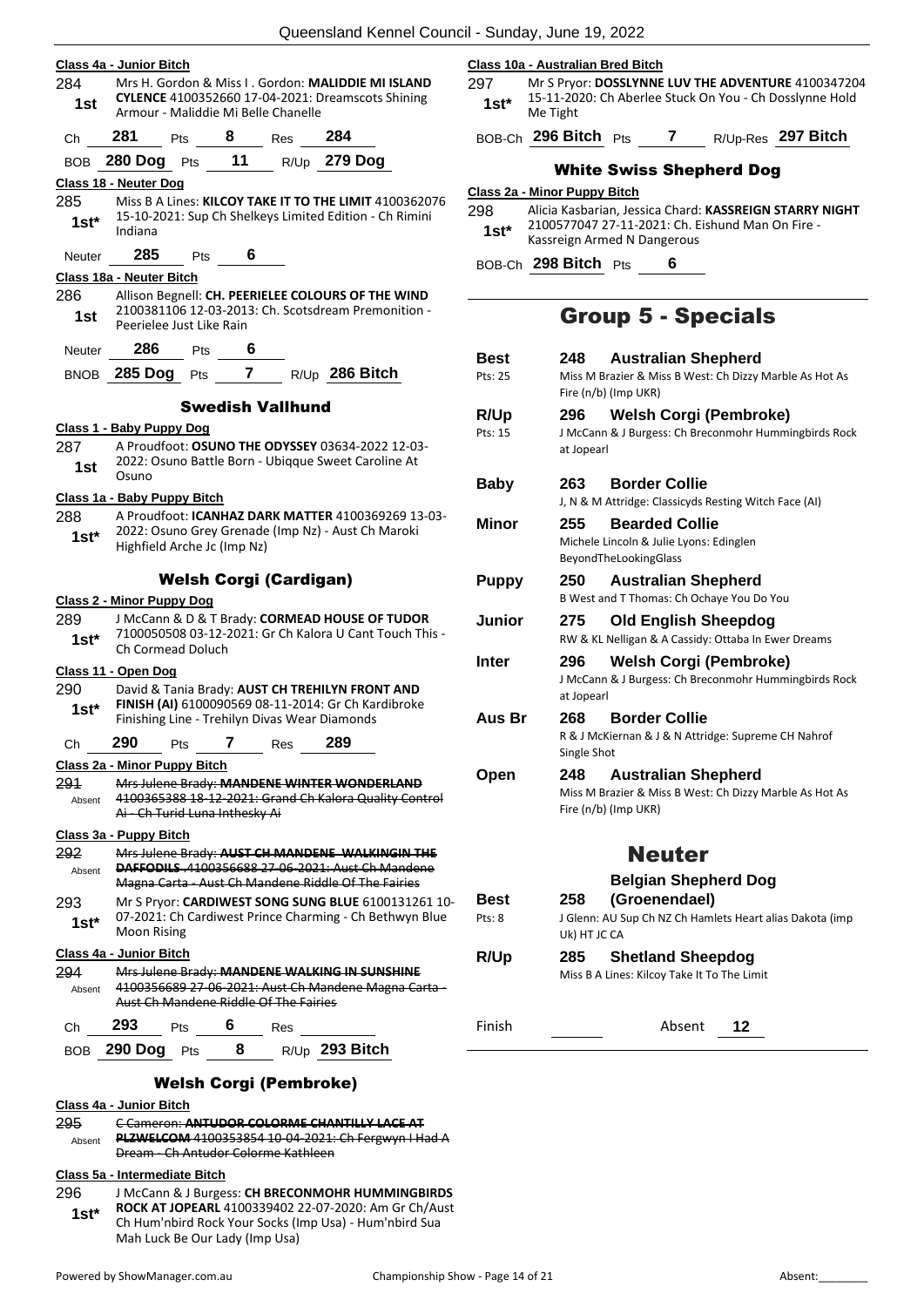### Group 6 - Utility Group

|                    | Mr John Rowles (NSW)                                                                                     |
|--------------------|----------------------------------------------------------------------------------------------------------|
| <b>Start Time:</b> |                                                                                                          |
|                    | Akita                                                                                                    |
|                    | Class 11 - Open Dog                                                                                      |
| 299                | Mr C and Mrs M Moffat: AM AUST CH ALCHEMIST ROLLING                                                      |
| $1st^*$            | THE DICE AT KAISHO (IMP U.S.A) WS65297401 03-10-2018:                                                    |
|                    | Am Ch Alchemist I'm In Your Mind Like A Foul Thought                                                     |
|                    | U.S.A - Am Ch Tamonten Overtaking The West By Storm                                                      |
|                    | Atalchemist (Imp Rus)                                                                                    |
|                    | BOB-Ch 299 Dog Pts 6                                                                                     |
|                    | Alaskan Malamute                                                                                         |
|                    | Class 5 - Intermediate Dog                                                                               |
| 300                | Narelle Adams: CH ANNAKPOK THE DEVILS KISS (AI)                                                          |
| 1st*               | 4100347167 07-09-2020: Am Ch. Sno Klassic In Your Face                                                   |
|                    | (Usa) - Ch Ironpride's Devil Wears Prada (Imp Canada)                                                    |
|                    | BOB-Ch 300 Dog Pts<br>6                                                                                  |
|                    | <b>Bernese Mountain Dog</b>                                                                              |
|                    | <u> Class 1 - Baby Puppy Dog</u>                                                                         |
| 301                | Mr M & Mrs B Eslick: AZZABERN SUN CHASER 4100367056                                                      |
| 2nd                | 09-01-2022: Ch. Azzabern Paddington Bear - Azzabern Jet<br><b>Black Beauty</b>                           |
| 302                | Andrea Wilkinson: POLISHDREAM PEANUT BUTTER                                                              |
|                    | 4100368890 13-03-2022: Thunderstorm Von Romanshof -                                                      |
| 1st*               | Aust Ch Polishdream Leprechauns Gold                                                                     |
|                    | <u> Class 5 - Intermediate Doq</u>                                                                       |
| 303                | B Eslick: AZZABERN HUGO BOSS 2100530536 09-11-2019:                                                      |
| $1st^*$            | Ch. Azzabern Dam Good Choice - Ch. Azzabern Waltzing To                                                  |
|                    | Win                                                                                                      |
| Ch                 | 6<br>303<br><b>Pts</b>                                                                                   |
|                    | Class 4a - Junior Bitch                                                                                  |
| 304                | Ms A Bell & Mrs R Keen: ATTHECOVE I GOT YOU BABE<br>2100556328 06-01-2021: Xuberant Soul Del Molinasco - |
| 2nd                | Pandama Secret Liaison (Ai)                                                                              |
| 305                | Mrs. Andrea Wilkinson: AUST CH POLISHDREAM DEVIL                                                         |
| 1st*               | WEARS PRADA 4100355137 14-05-2021: Constant Victory                                                      |
|                    | Exelsior - Polishdream A Splash Of Verve                                                                 |
| Ch                 | $Pts$ 7<br>305<br>304<br>Res                                                                             |
|                    | 8 R/Up 304 Bitch<br>BOB 305 Bitch Pts                                                                    |
|                    | <b>Boxer</b>                                                                                             |
|                    | Class 2 - Minor Puppy Dog                                                                                |
| 306                | Michelle Thomas: CHELLEASON WORLD SERIES                                                                 |
| $1st^*$            | 4100363926 12-10-2021: Chelleason Causing Heart Break                                                    |
|                    | (Ai) - Ch Chelleason High Society (Ai)                                                                   |
| Ch                 | 6<br>306<br>Pts                                                                                          |
|                    | Class 1a - Baby Puppy Bitch                                                                              |
| 307                | DJ & LA Schofield: KUDIRKA ASTI GIRL 4100366547 17-01-                                                   |
| 1st*               | 2022: Hogwartz Drakaris - Kudirka Glowing Embers                                                         |
|                    | <b>Class 2a - Minor Puppy Bitch</b>                                                                      |
| 308.               | DJ & LA Schofield: VALESKA KRUSH ON ME (IMP NZ)                                                          |
| 1st                | 01499-2022 03-12-2021: Valeska Eurovision Nz Frozen - Ch<br>Valeska Leave Ya Hatton                      |
|                    | Class 4a - Junior Bitch                                                                                  |
| 309                | Ms. Michelle Thomas: CH CHELLEASON CARELESS                                                              |
| 1st*               | <b>WHISPERS</b> 4100353405 07-04-2021: Ch Vineen The                                                     |
|                    | Godfather - Ch Chelleason Causing Gossip (Ai)                                                            |
| Ch                 | 309<br>7 Res<br>308<br>Pts                                                                               |
|                    | BOB 309 Bitch Pts<br>R/Up 306 Dog<br>8                                                                   |

#### **Bullmastiff**

**Class 3 - Puppy Dog** 310 M & V Yates & D Yates: **CH SALIERI BOSTON LEGAL** 4100358093 15-07-2021: Am & Can Ch Banbury'S Zz Chops (Imp Can) - Ch Waterlea Stormy Weather At Salieri (Imp Nz) **1st\***

### Ch **310** Pts **6**

#### **Class 11a - Open Bitch**

- 311 M & V Yates & W Mills: **CH WATERLEA STORMY WEATHER AT SALIERI (IMP NZ)** 01935-2019 29-01-2019: Nz Gr Ch
	- Waterlea's Mad About The Boy Nz Ch Waterlea's Pride And Joy **1st\***

Ch **311** Pts **6**

BOB **310 Dog** Pts **7** R/Up **311 Bitch**

#### Dobermann

#### **Class 4 - Junior Dog**

312 Melissa Starkey & Daniel Willson: **AUST CH EBONDOBE** 

**ETERNAL FIRE (AI)** 4100358524 29-07-2021: Supreme Ch. Kenardobe Indigo Master - Supreme Ch. Ebondobes The Red Witch Of Dobersmith (Imp Nz) **1st\***

BOB-Ch **312 Dog** Pts **6**

#### Dogue de Bordeaux

#### **Class 3 - Puppy Dog**

| 313.   | R & K Reid: <b>BORDOGUE ELIJAH</b> 4100360191 05-08-2021: |
|--------|-----------------------------------------------------------|
| $1st*$ | Aust Ch Bordogue Tristan - Aust. Ch. Bordogue Persia      |

#### **Class 5 - Intermediate Dog**

| 314<br>$1st*$ |     |            | Demeure Combreenne - Moloscyg Lil Fire | Tracy Lamb: AUST CH NANMAS MR MAHOGANY | 4100347675 15-12-2020: Am Ch Duke Udson Junior De La |
|---------------|-----|------------|----------------------------------------|----------------------------------------|------------------------------------------------------|
| Ch            | 313 | <b>Pts</b> | <b>Res</b>                             | 314                                    |                                                      |

#### **Class 1a - Baby Puppy Bitch**

315 Ms. Tracy Lamb: **NANMAS SWEDEN BRINGS HARMONI (AI)** 4100369377 10-03-2022: Dk.Ch.Int.Ch.Se.Ch.Vdh.Ch.Heart **1st**\* 4100369377 10-03-2022: DK.Ch.Int.Ch.Se.C<br>Of Darkness Foggy Night - Moloscyg Lil Fire

#### **Class 4a - Junior Bitch**

316 R & K Reid: **BORDOGUE MISTEE** 4100360197 05-08-2021:

Aust Ch Bordogue Tristan - Aust. Ch. Bordogue Persia **1st\***

#### **Class 10a - Australian Bred Bitch**

317 R & K Reid: **BORDOGUE PIPER** 4100360196 05-08-2021: Aust Ch Bordogue Tristan - Aust. Ch. Bordogue Persia **1st\***

Ch **316** Pts **7** Res **317**

| BOB 313 Dog Pts |  | R/Up 316 Bitch |
|-----------------|--|----------------|
|                 |  |                |

#### German Pinscher

| Class 5a - Intermediate Bitch |
|-------------------------------|
|-------------------------------|

| 318     | J & A Fryer: MASTERKARN SWEET PRIDE OF MINE                                    |
|---------|--------------------------------------------------------------------------------|
| Absent  | 4100335622 03 04 2020: Am. Ch. Temerity Invince A Bill                         |
|         | (Imp Usa) Aust. Ch. Axis Pride Of Melka (Imp Nz)                               |
| 319     | Brenda Turner: CH MILSKY JAZZ IT UP 4100347799 25-11-                          |
| $1st^*$ | 2020: Ch Daveren'S Mythic Legends At Masterkarn - Milsky<br><b>Back Intime</b> |

BOB-Ch **319 Bitch** Pts **6** R/Up-Res

#### Leonberger

#### **Class 2 - Minor Puppy Dog**

320 Mrs B G Bieleny: **GLAMOURFORD LEGENDS LANE** 3100438819 09-10-2021: Ramalupa Golden Touch - Glamourford Nite Edition **1st\***

BOB-Ch **320 Dog** Pts **6**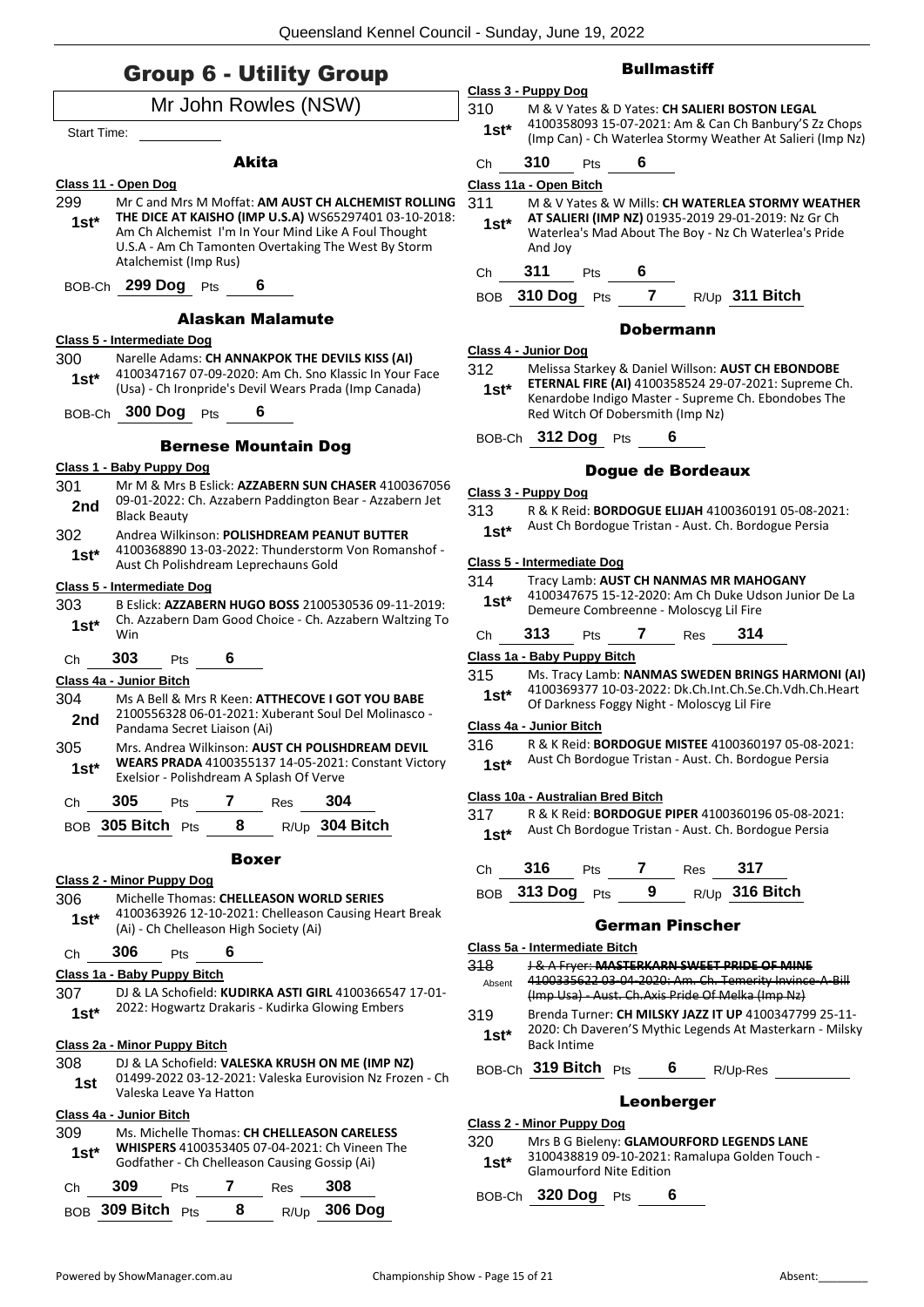| <b>Portuguese Water Dog</b> |  |  |
|-----------------------------|--|--|
|-----------------------------|--|--|

|                | <b>Class 10 - Australian Bred Dog</b>                                                                                                                                             |
|----------------|-----------------------------------------------------------------------------------------------------------------------------------------------------------------------------------|
| 321<br>$1st^*$ | Audrey Best, John Best: AUST SUP GR CH,.ABWAJ OUR<br>RIVER RUNS DEEP 4100272724 26-04-2016: Am, Ch, Gr, Ch,<br>Aviator Lady's Man De Remis [Usa] - Ch Abwaj Guarda<br>Lovely Lady |
| Ch             | 321 —<br>Pts 6                                                                                                                                                                    |
|                | Class 4a - Junior Bitch                                                                                                                                                           |
| 322            | Audrey Best John Best: ABWAJ ZAFINA BELA SEA GODDES                                                                                                                               |
| Absent         | 4100350945 01-02-2021: Ch Rulett Creme De La Creme - Ch<br>Abwaj Uni Hula In A Grass Skirt                                                                                        |
| Ch.            | <b>Pts</b>                                                                                                                                                                        |
|                | BOB 321 Dog Pts 6<br>R/Up                                                                                                                                                         |
|                | <b>Rottweiler</b>                                                                                                                                                                 |
|                | Class 3 - Puppy Dog                                                                                                                                                               |
| 323            | D.Dallinger & M.Moore: AUST CH. MONDALLIN MARK MY                                                                                                                                 |
| Absent         | <b>WORDS 4100358675 13 07 2021: Blakeco Movin On In</b><br>Ollie - Ch. Mondallin Cinda Rella                                                                                      |
| Сh             | Pts                                                                                                                                                                               |
|                | Class 10a - Australian Bred Bitch                                                                                                                                                 |
| 324            | Mr John King & Mr Ray Scells: KHINGSAHL THUNDER                                                                                                                                   |
| $1st^*$        | DOWN UNDER 4100343256 16-09-2020: Supreme Ch.<br>Ubersein Flash Back (A.I) - Ch. Revell Mercury Rising At                                                                         |
|                | Khingsahl (A.I) (Imp N.Z)                                                                                                                                                         |
| Сh             | 324 Pts 6                                                                                                                                                                         |
|                | BOB 324 Bitch Pts 6 R/Up                                                                                                                                                          |
|                | <b>Russian Black Terrier</b>                                                                                                                                                      |
|                | Class 4 - Junior Dog                                                                                                                                                              |
| 325            | N. Sadykova: TVORIMIR ODIN THE MIGHTY (AI)                                                                                                                                        |
| $1st^*$        | 4100349710 24-12-2020: Odissey Iz Angarskoi Jemchujiny -<br>Ch Tvorimir Guest From Future                                                                                         |
|                | <b>Class 10 - Australian Bred Dog</b>                                                                                                                                             |
| 326            | K Dawson / N Sadykova: CH TVORIMIR ICEBREAKER                                                                                                                                     |
| $1st*$         | 4100309450 09-07-2018: Odissey Iz Angarskoi Jemchujiny                                                                                                                            |
|                | (Imp Ita) - Ch Tvorimir Bogdana                                                                                                                                                   |
| Ch <b>326</b>  | $7 \text{ Res } 325$<br><b>Pts</b>                                                                                                                                                |
|                | Class 1a - Baby Puppy Bitch                                                                                                                                                       |
| 327<br>$1st^*$ | Mrs. Natalia Sadykova: TVORIMIR ALPHA CENTAURI<br>4100366533 28-12-2021: Ch Tvorimir Witness The Miracle -<br>Ch Tvorimir Ice And Spice Swn Td Tsdx                               |
|                |                                                                                                                                                                                   |
|                | Class 2a - Minor Puppy Bitch                                                                                                                                                      |
| 328            | Mrs. Natalia Sadykova: TVORIMIR SUPERNOVA                                                                                                                                         |
| $1st*$         | 4100366166 14-12-2021: Gr Ch Br Am Ch Malahovskiy Graf                                                                                                                            |
|                | Rossiyskiy Am Cd Am Ca Am Rax - Tri Ch (T) (Ts) Dual Gr Ch<br>(Ts) Tvorimir Counter Attack Tk S                                                                                   |
|                | Class 5a - Intermediate Bitch                                                                                                                                                     |
| 329            | Ms. Natasha Sadykova: CIOCCOLATA FOR TVORIMIR DEI                                                                                                                                 |
| $1st^*$        | CONTI DI MONTEGRINO (IMP ITA) ROI21/4938 13-10-2020:<br>Aleksandr Nevsky Ederlezi - Tiffany S Ozera Razliv                                                                        |
| Ch             | 329<br>$7$ Res $-$<br>328<br>Pts                                                                                                                                                  |
|                | R/Up 326 Dog<br>9<br>BOB 329 Bitch<br>Pts                                                                                                                                         |

#### Samoyed

| Class 11 - Open Dog |                                                       |  |  |
|---------------------|-------------------------------------------------------|--|--|
| 330                 | D & J Maguire & J & D Wilders: SUPREME CH SNERZOK     |  |  |
| $1c+$               | FORGED IN STEELE 3100376949 26-05-2018: Snerzok Chase |  |  |

| $1st^*$ | <b>FORGED IN STEELE</b> 3100376949 26-05-2018: Snerzok Chase |
|---------|--------------------------------------------------------------|
|         | For Glory - Snerzok Poison Ivy Dreamin                       |
|         |                                                              |

| Сh | 330 |   | Pts | 6 |  |
|----|-----|---|-----|---|--|
|    |     | . |     |   |  |

|  | Class 11a - Open Bitch |  |
|--|------------------------|--|
|  |                        |  |

| 331  | D & J Maguire & J & D Wilders: SNERZOK WITCHY WOMAN  |
|------|------------------------------------------------------|
| 1 ct | 3100436327 26-06-2021: Ch. Sup.Ch. Snerzok Forged In |

| 1st | 3100436327 Z6-06-Z021: Cn. Sup.Cn. Sherzok Forged I |
|-----|-----------------------------------------------------|
|     | Steele - Snerzok Million Dollar Baby                |
|     |                                                     |

Ch **331** Pts **6**

BOB **330 Dog** Pts **7** R/Up **331 Bitch**

#### Schnauzer (Miniature)

#### **Class 1 - Baby Puppy Dog**

| 332    | Mrs. Dasha Jones: BESONDA KEEPIN IT GOIN 4100368110  |
|--------|------------------------------------------------------|
| $1st*$ | 07-03-2022: Aust Ch. Besonda High Calypso - Aust Ch. |
|        | Skyylord A New Hope                                  |

#### **Class 10 - Australian Bred Dog**

- 333 Mrs. Dasha Jones: **AUST CH. BESONDA HIGH CALYPSO**
	- 4100324221 14-07-2019: Ch. Skyylord Swift And Sure Preski Miss Georgina **1st\***

#### Ch **333** Pts **6**

#### **Class 2a - Minor Puppy Bitch**

| 334 | Mrs. Dasha Jones: EGOIST SHES THE ANTS PANTS |  |
|-----|----------------------------------------------|--|
|-----|----------------------------------------------|--|

5100128992 02-11-2021: Ch. Repititions Lord Of The Rings (Imp Usa) - House Kazak Randori (Imp Srb) **1st\***

#### **Class 4a - Junior Bitch**

| 335    | Ms. Rebecca Jones: SCHNAUZINN'S KIWI LA MODA (IMP     |
|--------|-------------------------------------------------------|
| Absent | NZL) 07044-2021 19-05-2021: Brz Jr Ch Dog-Otho'S      |
|        | Anything'S Possible (Arg) - Schnauzinn Sweet As (Nzl) |

#### **Class 5a - Intermediate Bitch**

336 J Windle & J Sharland: **CH CHICABUD GONE WALKABOUT** 4100327343 30-09-2019: Am Ch Manit'S Apapachar (Imp Usa) - Gr Ch Chicabud Basket Full O Trouble Absent

Ch **334** Pts **6** Res

BOB **333 Dog** Pts **7** R/Up **334 Bitch**

**Class 18 - Neuter Dog**

337 Ms W Radziejowski: **QWICTHRILL RANGER OF THE NORTH** 4100347153 24-11-2020: Ch.Forestal River Of Dreams - **1st**\*  $\frac{410034715324-11-2020}{200}$ 

BNOB **337 Dog** Pts **6** R/Up-Res

#### Siberian Husky

#### **Class 11 - Open Dog**

338 Mr J LeCourt & Miss K Jacobson: **CH SUTHANLITES TRIBUTE (AI)** 4100282634 18-03-2016: Am/Can/Asian Ch Innisfree's Ice-T (Imp Can) - Ch Suthanlites After Midnight Absent

Ch Pts

**Class 11a - Open Bitch**

- 339 Melissa Starkey: **AUST CH. CUDOS ITS ALL ABOUT ME** 4100336007 09-12-2019: Int Ch., Pol, Lith, Aust Ch, Jun Ch. **1st\***
	- Pol & Lux, Wpw, Ch Of Ch, Club Winner Winter Melody Break The Wave (Imp Poland) Working Certificate - Sup. Ch. Winter Melody Your Miss Trouble (Imp Pol)

#### Ch **339** Pts **6**

BOB **339 Bitch** Pts **6** R/Up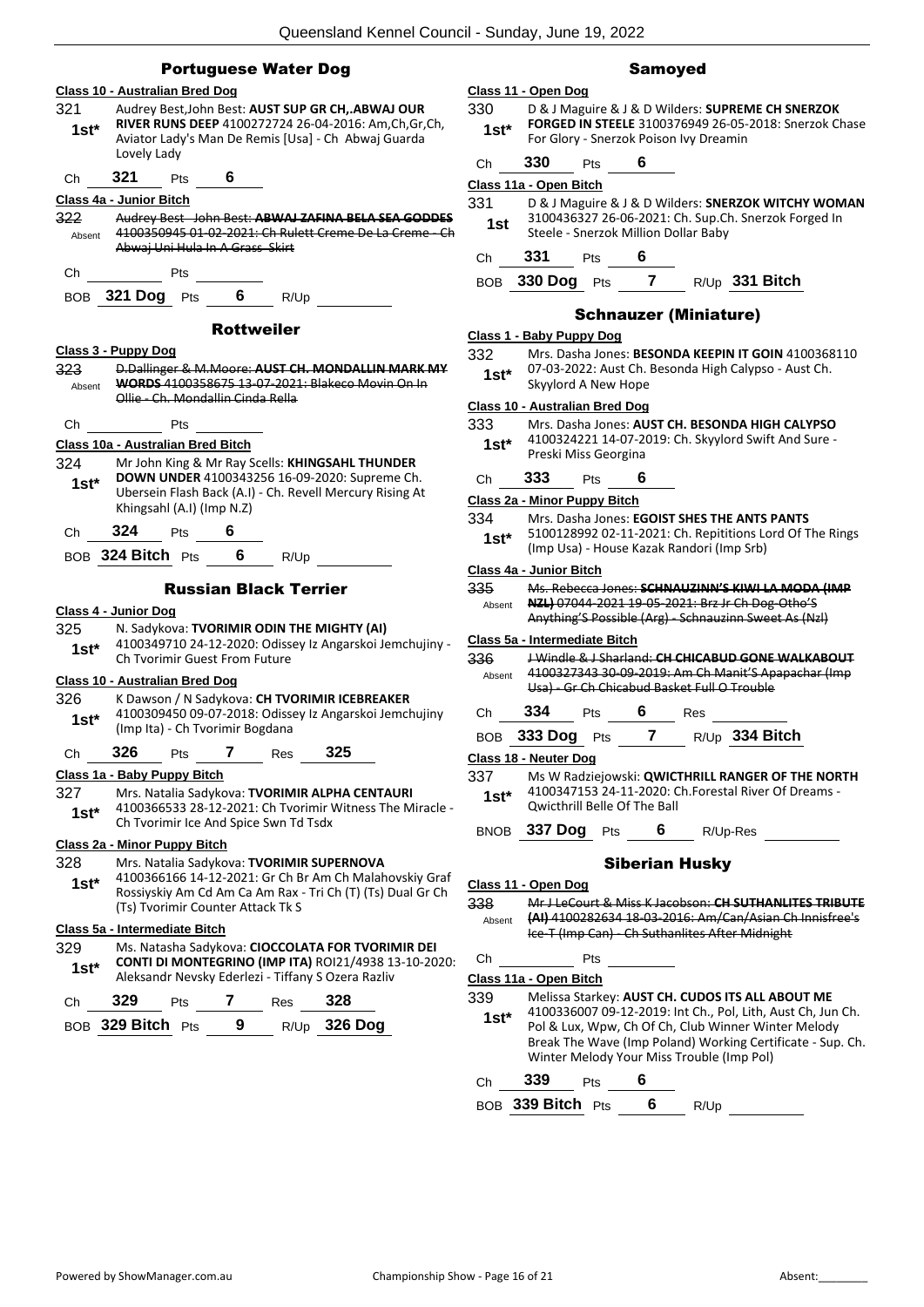|               | <b>St. Bernard</b>                                                                                                                                            |                 | <b>Group</b>                                   |
|---------------|---------------------------------------------------------------------------------------------------------------------------------------------------------------|-----------------|------------------------------------------------|
| 340<br>Absent | Class 3 - Puppy Dog<br>Mrs. Lauren McKillop-Davies: SALHIA DEJA VU 4100365294<br>19-11-2021: Ch. Lympne Kediri Lord Ralph (Ai) - Allsaint<br>Jolene On A Roll | Best<br>Pts: 25 | 312<br>Do<br>Melissa Starke<br>Eternal Fire (a |
| Сh            | <b>Pts</b>                                                                                                                                                    | R/Up            | 321<br>Po                                      |
| 341<br>Absent | Class 1a - Baby Puppy Bitch<br>Mrs. Lauren Mckillop-davies: CHRYSTLEPARK CHECK THE<br>LABEL 6100134043 31 12 2021: Chrystlepark Easy On The                   | Pts: 15         | Audrey Best, Jo<br>Runs Deep                   |
|               | Eye - Ch. Chrystlepark New Sensation<br>Class 4a - Junior Bitch                                                                                               | Baby            | 332<br>Scl<br>Mrs. Dasha Jo                    |
| 342<br>Absent | MS S GUILFOYLE: HAPPY RANGERS TORI 41000361529 03-<br>02-2021: Ch Draycan Snowbound Mtn Chad - Draycan Isle<br>Of Sasha                                       | Minor           | 306<br>Bo<br>Michelle Thon                     |
| Ch            | $\frac{1}{\sqrt{1-\frac{1}{2}}}\text{ Pts}$                                                                                                                   | <b>Puppy</b>    | 310<br>Bu<br>M & V Yates &                     |
| <b>BOB</b>    | <b>Tibetan Mastiff</b>                                                                                                                                        | Junior          | 312<br>Do<br>Melissa Starke<br>Eternal Fire (a |
| 343<br>$1st*$ | Class 4 - Junior Dog<br>Mr W Murray: AUST CH. TEMZIN KUMASTER RED HEART<br>3100433383 14-06-2021: Temzin Bodiva Nuba - Amitabha<br><b>Star Dancer</b>         | <b>Inter</b>    | 329<br>Ru<br>Ms. Natasha S<br>Montegrino (I    |
| Ch            | 343<br>6<br>Pts                                                                                                                                               | Aus Br          | 321<br>Po                                      |
| 344           | Class 4a - Junior Bitch<br>Mr W Murray & Miss N Boghossian: TEMZIN KUMASTER                                                                                   |                 | Audrey Best, Jo<br>Runs Deep                   |
| 1st           | RED ALERT 4100271291 14-06-2021: Temzin Bodiva Nuba -<br>Amitabha Star Dancer                                                                                 | Open            | Sa<br>330<br>D & J Maguire                     |
| Ch            | 344<br>Pts 6                                                                                                                                                  |                 | Forged In Stee                                 |
|               | BOB 343 Dog Pts 7 R/Up 344 Bitch                                                                                                                              |                 |                                                |
|               |                                                                                                                                                               | Best<br>Pts: 6  | 337<br>Scl<br>Ms W Radziejo                    |

## 6 - Specials

| Best                             | 312                      | Dobermann                                                                                                          |
|----------------------------------|--------------------------|--------------------------------------------------------------------------------------------------------------------|
| Pts: 25                          | Eternal Fire (ai)        | Melissa Starkey & Daniel Willson: Aust Ch Ebondobe                                                                 |
| R/Up                             | 321                      | <b>Portuguese Water Dog</b>                                                                                        |
| Pts: 15                          | <b>Runs Deep</b>         | Audrey Best, John Best: Aust Sup Gr Ch, Abwaj Our River                                                            |
| Baby                             | 332                      | <b>Schnauzer (Miniature)</b><br>Mrs. Dasha Jones: Besonda Keepin It Goin                                           |
| <b>Minor</b>                     | 306                      | <b>Boxer</b><br>Michelle Thomas: Chelleason World Series                                                           |
| <b>Puppy</b>                     | 310                      | <b>Bullmastiff</b><br>M & V Yates & D Yates: Ch Salieri Boston Legal                                               |
| Junior                           | 312<br>Eternal Fire (ai) | Dobermann<br>Melissa Starkey & Daniel Willson: Aust Ch Ebondobe                                                    |
| <b>Inter</b>                     | 329                      | <b>Russian Black Terrier</b><br>Ms. Natasha Sadykova: Cioccolata For Tvorimir Dei Conti Di<br>Montegrino (Imp Ita) |
| Aus Br                           | 321<br>Runs Deep         | <b>Portuguese Water Dog</b><br>Audrey Best, John Best: Aust Sup Gr Ch, .Abwaj Our River                            |
| Open                             | 330<br>Forged In Steele  | Samoyed<br>D & J Maguire & J & D Wilders: Supreme Ch Snerzok                                                       |
|                                  |                          | <b>Neuter</b>                                                                                                      |
| Best                             | 337                      | <b>Schnauzer (Miniature)</b>                                                                                       |
| Pts: 6                           |                          | Ms W Radziejowski: QWICTHRILL RANGER OF THE NORTH                                                                  |
| R/Up                             |                          |                                                                                                                    |
| Finish                           |                          | Absent<br>9                                                                                                        |
|                                  |                          | <b>Group 7 - Non-Sporting Group</b>                                                                                |
|                                  |                          | Miss Caroline Stuart (NSW)                                                                                         |
| <b>Start Time:</b>               |                          |                                                                                                                    |
|                                  |                          | <b>Boston Terrier</b>                                                                                              |
| <b>Class 2 - Minor Puppy Dog</b> |                          |                                                                                                                    |
| 345<br>$1st*$<br>Gossip          |                          | Ms J Giles: CHERISHEM GEORGEOUS GEORGE 5100128520<br>16-10-2021: Ch Staromah Jack La Beau - Cherishem Sisters      |

#### **Class 4 - Junior Dog**

| 346    | Mr P & Mrs J Walsh: KYPAJUKA CUT FROM A DIAMOND                                     |
|--------|-------------------------------------------------------------------------------------|
| $1st*$ | 4100348924 14-01-2021: Ch Zareba He'S Got Swagger -<br>Zareba Diamonds For The Lady |

|  | C) | 346 | 'ts |  | Res | 345 |
|--|----|-----|-----|--|-----|-----|
|--|----|-----|-----|--|-----|-----|

#### **Class 1a - Baby Puppy Bitch**

347 Mr P & Mrs J Walsh: **KYPAJUKA DONT DILLY DALLY**

4100368694 19-03-2022: Ch Zareba Hes Got Swagger - **1st**\* 4100368694 19-03-2022: Ch Za<br>Zareba Diamonds For The Lady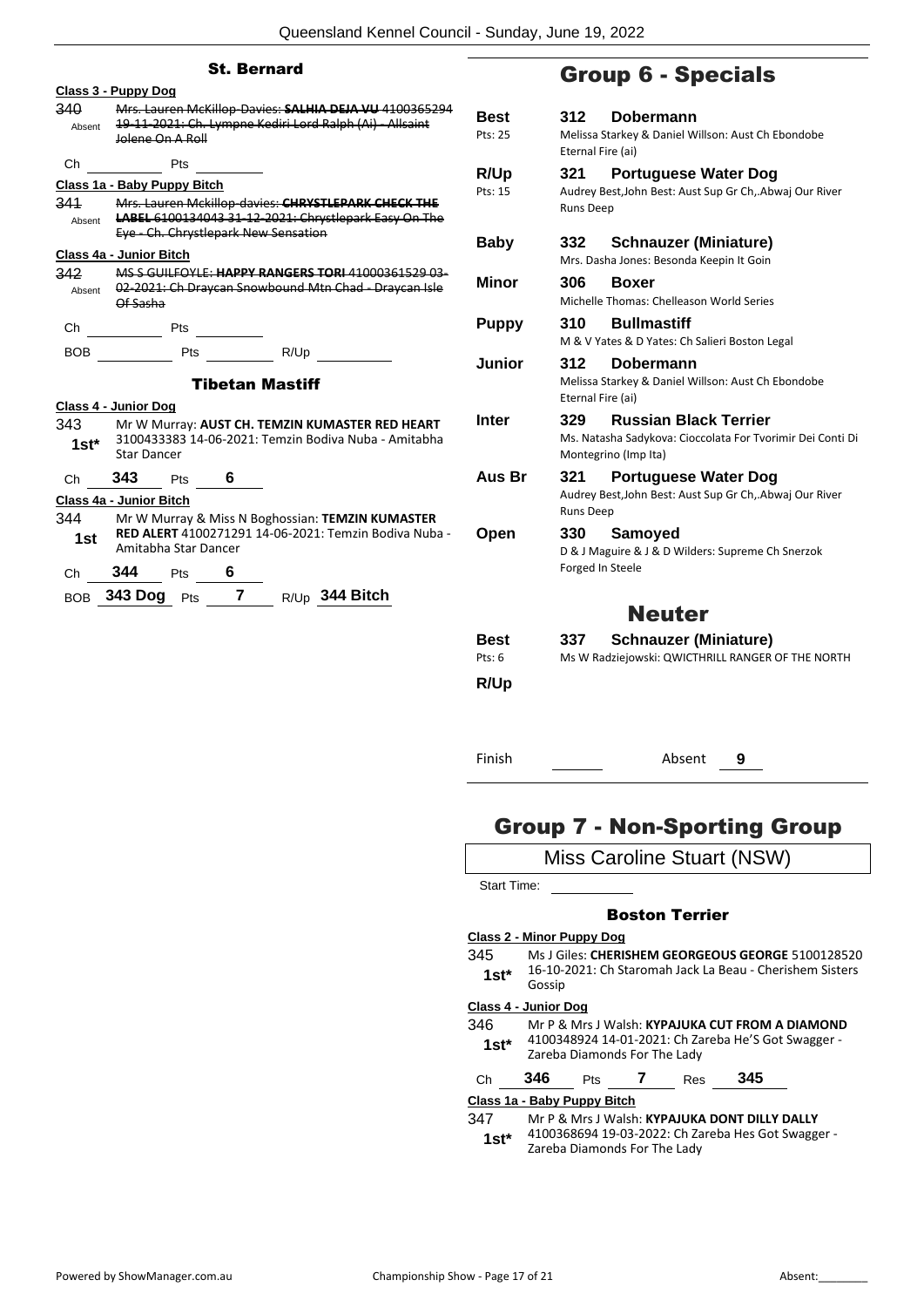|               | Class 4a - Junior Bitch                                                                                           | Class 3         |
|---------------|-------------------------------------------------------------------------------------------------------------------|-----------------|
| 348           | Mr A J Phelan & Miss J M Young: DRUMSARA AMERICAN<br><b>SWEETHEART</b> 4100351655 01-03-2021: Ch Hymere A Star Is | 361             |
| Absent        | Born - Drumsara Girl Next Door                                                                                    | 1st*            |
| Ch            | Pts                                                                                                               | <u>Class 5 </u> |
| BOB           | R/Up 345 Dog<br><b>7</b><br>346 Dog<br>Pts                                                                        | 362             |
|               |                                                                                                                   | $1st*$          |
|               | <b>British Bulldog</b>                                                                                            | 363             |
|               | Class 1 - Baby Puppy Dog                                                                                          | Absent          |
| 349<br>$1st*$ | Ms. Tricia Cumner: MAJESTUEUX GOD OF MISCHIEF<br>4100367701 21-02-2022: Majestueux Regiment Force -               | Class 1         |
|               | Majestueux Es Delvin                                                                                              | 364             |
| 350           | Ms. Tricia Cumner: MAJESTUEUX GOD OF THUNDER                                                                      | $1st*$          |
| 2nd           | 4100368081 04-03-2022: Brigstock Starry Knight -<br>Majestueux Rumour Has It                                      |                 |
|               | Class 5 - Intermediate Dog                                                                                        | Сh              |
| 351           | Ms. Margaret Halliday: BRIGSTOCK STARRY KNIGHT                                                                    | BOB             |
| 1st           | 4100344855 21-07-2020: Nz Champion Seabright Silver<br>Starlight Nld - Aust Ch Darjoce Stellabration (Ai)         | Class 1         |
|               | Class 10 - Australian Bred Dog                                                                                    | 365             |
| 352           | Sophia Lloyd-Hansen: BETTABULL PHAT STACKS                                                                        | $1st*$          |
| 1st*          | 4100356997 29-06-2021: Bettabull Sting Likea Bee (Ai) -<br>Bettabull A Touchof Spice (Ai)                         | BNOB            |
|               |                                                                                                                   |                 |
| Сh            | 351<br>352<br>7<br>Pts<br>Res<br>Class 1a - Baby Puppy Bitch                                                      | Class 1         |
| 353           | Sophia Lloyd-Hansen: BETTABULL BOUJEE BABE                                                                        | 366             |
| 1st           | 4100368990 10-03-2022: Ch Bettabull Ruff N Tuff -                                                                 | 1st             |
|               | Bettabull A Touchof Spice (Ai)                                                                                    |                 |
| 354           | Class 3a - Puppy Bitch<br>Mrs T Albrecht & Mr L Samytowski & Mr J Oddi: ROBOCKY                                   | Class 3<br>367  |
| $1st*$        | SUMMER OF LOVE AI 4100359825 26-08-2021: Uk Ch                                                                    | $1st*$          |
|               | Gongar King Henry Bulls (Imp Irl) - Ch Gladiatorbul                                                               |                 |
|               | Colosseum Queen<br>Class 5a - Intermediate Bitch                                                                  | Ch              |
| 355           | Mrs T Albrecht & Mr L Samytowski & Mr J Oddi: AUST CH                                                             | Class 1         |
| 2nd           | ROBOCKY CAMILLA WITH LOVE (AI) 4100337673 13-06-                                                                  | 368             |
|               | 2020: Uk Ch Gongar King Henry Bulls (Imp Irl) - Ch<br>Gladiatorbul Colosseum Queen                                | 4th.            |
| 356           | Ms. Margaret Halliday: BRIGSTOCK STAR ACT 4100344857                                                              | 369             |
| 1st*          | 21-07-2020: Nz Champion Seabright Silver Starlight Nld                                                            | 3rd             |
|               | Aust Ch Darjoce Stellabration (Ai)                                                                                | 370             |
| Ch            | 355<br>356<br>8<br><b>Pts</b><br>Res                                                                              | 2nd             |
|               | BOB 356 Bitch Pts $10$ R/Up 351 Dog                                                                               | 371             |
|               | <b>Chow Chow</b>                                                                                                  | $1st^*$         |
|               | Class 3a - Puppy Bitch                                                                                            |                 |
| 357           | Ms. Tricia Cumner: MAJESTUEUX SHAOLIN ZEN EMEI                                                                    | Class 2<br>372  |
| $1st^*$       | 4100361526 17-09-2021: Malaboo Love Struck Romeo (Ai) -<br>Majestueux Madam Butterfly                             | $1st^*$         |
|               | BOB-Ch 357 Bitch Pts<br>6                                                                                         |                 |
|               |                                                                                                                   | Class 4         |
|               | <b>Dalmatian</b>                                                                                                  | 373<br>1st*     |
|               | Class 1 - Baby Puppy Dog                                                                                          |                 |
| 358           | Deborah Raeburn: DIMADAL EVERLASTING GIFT<br>3100447326 28-02-2022: Ch. Telde First Special Envoy (Ai) -          | 374             |
| 1st           | Ch. Dimadal Wild With Dotz (Ai)                                                                                   | 2nd             |
|               | Class 3 - Puppy Dog                                                                                               | 375             |
| 359.          | Ms FEL Darling: AUST CH PACEAWAY PRETTY AS A PICTURE<br>4100361994 07-09-2021: Paceaway Pepper Jack - Sup Ch      | 3rd             |
| Absent        | Paceaway Starz In The Sky                                                                                         | Class 5         |
|               |                                                                                                                   |                 |

### Ch Pts

### **Class 1a - Baby Puppy Bitch**

360 Ms. Tamarin Chandler & Mr Paul Gough: **WINTERFALLS QUEEN OF THE NIGHT** 4100368339 25-02-2022: Supreme Ch Winterfalls Singin In The Rain - Supreme Ch Paceaway Ticket To The Starz (Ai) **1st\***

#### **Class 3a - Puppy Bitch**

361 Ms FEL Darling: **PACEAWAY PRETTY IN PINK** 4100361991 07-09-2021: Paceaway Pepper Jack - Sup Ch Paceaway Starz **In The Sky** 

#### **Class 5a - Intermediate Bitch**

- 362 Dr Julie Beeby: **AUST CH VAREWELL BLACK ORCHID CA** 4100335300 01-03-2020: Aust Ch Telde Mac Heath - Aust Sup Ch Varewell Crystal Bloom Et Jc Ca
- 363 Ms FEL Darling: **AUST CH PACEAWAY CANDY CANE**
- 4100346933 21-11-2020: Paceaway Pepper Jack Aust Ch Paceaway Eye Candy

#### **Class 10a - Australian Bred Bitch**

- 364 Michelle Little: **AUST CH PACEAWAY WICKED WAYZ**
- 4100308571 21-06-2018: Sup Ch Paceaway Winter In Vegas - Ch Paceaway Wicked Wingz
- Ch **361** Pts **8** Res **362**

BOB **361 Bitch** Pts **8** R/Up **362 Bitch**

#### **Class 18a - Neuter Bitch**

- 365 Michelle Little: **AUST CH NEUT CH PACEAWAY SUMMER REIGNS** 4100314124 11-11-2018: Supreme Ch Paceaway
- Winter In Vegas Ch Paceaway Top Fashion (Ai)

**365 Bitch** Pts **6** R/Up-Res

#### French Bulldog

#### **Class 1 - Baby Puppy Dog**

366 Miss L & Mr G Phillis: **LERAPTURE PRINCE CHARMING** 4100367437 31-12-2021: Keoilia King Midas - Opalguard Ta Dah **1st**

#### **Class 3 - Puppy Dog**

| 367    | SAM BYRNES: JOESJACKPOTS LIFES A GAMBLE 4100358611 |
|--------|----------------------------------------------------|
| $1st*$ | 02-08-2021: A'vigdors Daniello(Rus) - A'vigdors    |
|        | Candide(Rus)                                       |

Ch **367** Pts **6**

#### **Class 1a - Baby Puppy Bitch**

- 368 Miss L & Mr G Phillis: **LERAPTURE FIRE CRACKER** 4100367438 31-12-2021: Keoiloa King Midas - Opalguard Ta Dah
- 369 Miss L & Mr G Phillis: **LERAPTURE PRINCESS** 4100367439 31-12-2021: Keoiloa King Midas - Opalguard Ta Dah **3rd**
- 370 Miss L & Mr G Phillis: **LERAPTURE QUEENIE** 4100367440
- 31-12-2021: Keoiloa King Midas Opalguard Ta Dah
- 371 Jenni bill: **MERALLA MISS DIOR** 4100368919 17-02-2022: Ch Meralla Dirty Deeds - Meralla Fasten Your Seat Bolt At
- **Boutique Ai**

#### **Class 2a - Minor Puppy Bitch**

372 Mrs A Watson: **AVENIR PRETTY PENNY** 4100365540 10-12- 2021: Ch. Avenir Rhythm N Blues - Ch. Avenir Cute As A **Button (Ai)** 

#### **Class 4a - Junior Bitch**

- 373 Mr Luke Samytowski & Mr Julian Oddi: **ODDSKI DIAMOND IN THE BUZZ** 4100352949 11-04-2021: Ch Abiaan Rocketeer Boy - Ch Hushan Miss De Ja Vu
	- 374 Mrs Brie Bell: **STARZLECHIEN DEVINEREVELATION**
- 4100353536 01-05-2021: Gold-Sierra Invincible Ch. **Starzlechien Kikki Queen**
- **SAM BYRNES: SAMSSWEETIES SWEET DELIGHT**
- 4100354055 09-04-2021: A'vigdors Daniello(Rus) Gundrift **Oh What A Flute**

#### **Class 5a - Intermediate Bitch**

- 376 Mrs A Watson: **AVENIR FORBIDDEN FRUIT (AI)** 4100339932
	- 17-07-2020: Ti Caprio Leo De Soleure (Imp Che) Ch. Avenir Cute As A Button (Ai) **1st\***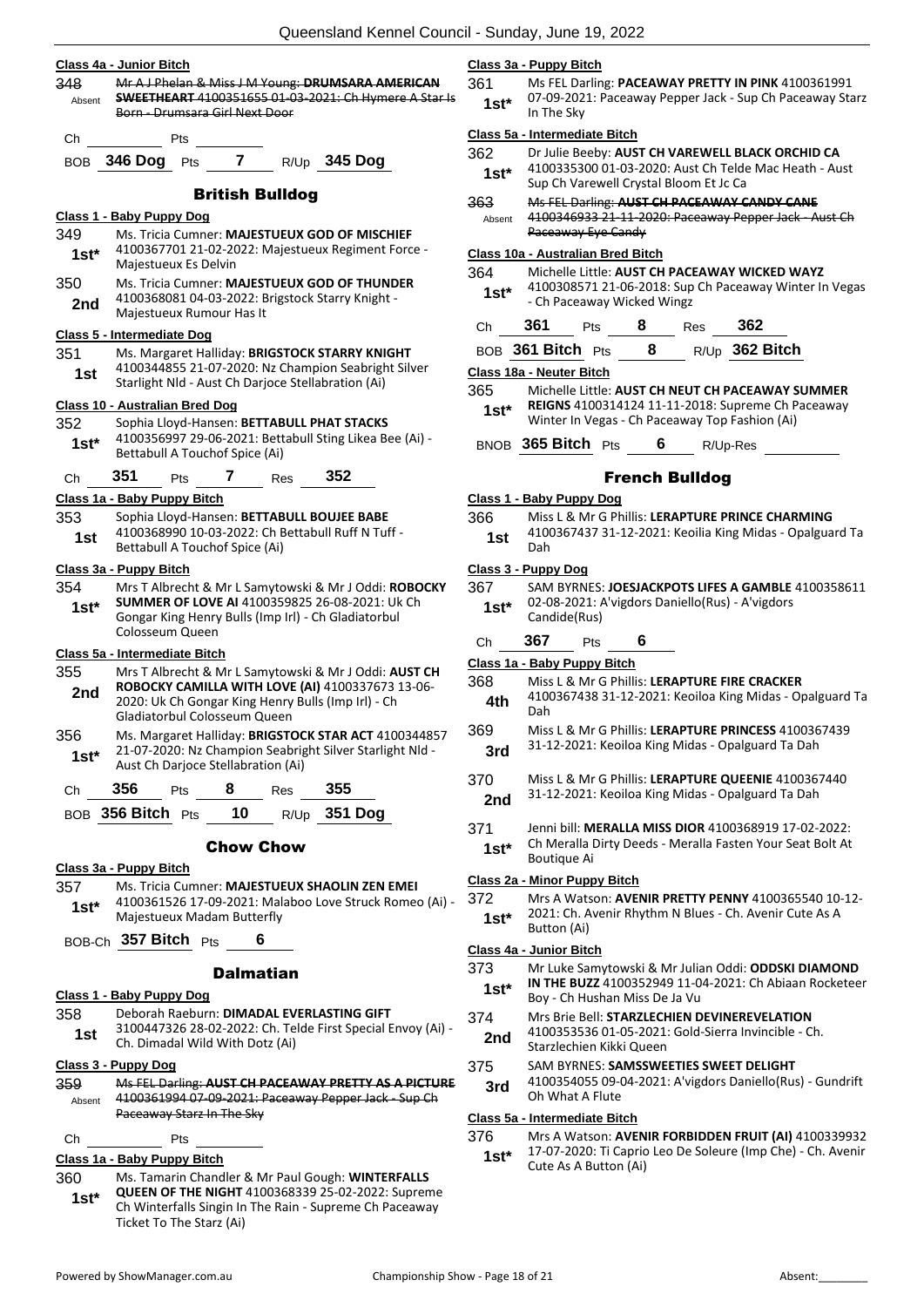|  | Class 11a - Open Bitch |
|--|------------------------|
|  |                        |

377 MRS. BRIE BELL: **PROTECTABULL SEMPITERNAL LOVE** 4100343025 13-08-2020: Ch. Moonglade Ive Got Mojo - 1st\* 4100343025 13-08-2020: Ch. Moonglad<br>Keeswey Elegant Queen At Protectabull Ch **373** Pts **11** Res **376**

BOB **373 Bitch** Pts **12** R/Up **376 Bitch**

#### German Spitz (Klein)

#### **Class 10 - Australian Bred Dog**

- 378 D B COHEN/B&K Alexander: **CH MIBUDDI DEVILS CHILD** 3100381507 27-08-2018: Ch Nueboree Black Ice - Ch 1st\* 5100381507 27-08-2018: Cr<br>Mibuddi Chrystal Opal Fire
- BOB-Ch **378 Dog** Pts **6**

#### German Spitz (Mittel)

#### **Class 18a - Neuter Bitch**

379 Mrs C Bunkum: **AUST CH/ AUST NEUTER CH SHERRAK KANDY KANE** 4100316158 26-12-2018: Madalkarang Donatello - Ch Mediaevalage Cinnamon Candy **1st\***

### BNOB **379 Bitch** Pts **6**

#### Great Dane

- **Class 4 - Junior Dog**
- 380 Mr S & Mrs L Arrowsmith: **KOCHAK DONT LOOK BACK (AI)** 2100568594 05-06-2021: Am. Ch. Honey Lanes Highlight (Usa) - Ch. Kochak Bea Miles (Ai) **1st\***

#### **Class 10 - Australian Bred Dog**

381 Mrs. Victoria Lansbury: **ONYXDANES D FENDER DOWNUNDER (AI)** 4100335175 20-04-2020: Am. Gr Ch Windycity-Orion's Guitar Hero Aom - Ch. Onyxdanes Allshamps N Gossip (Ai) Absent

#### Ch **380** Pts **6** Res

**Class 5a - Intermediate Bitch**

382 Mrs Kelli Troy: **AUST CH. VENUSTUS RAINBOWS FAITH** 2100541596 22-04-2020: Venustus Rainbows Lure - Danestorm Illuminous Star Absent

Ch Pts BOB **380 Dog** Pts **6** R/Up

#### Japanese Spitz

**Class 5 - Intermediate Dog**

383 Jane Faulkner: **JONJAS EL NINO** 4100343236 12-09-2020: Absent Mannerking Secret To Success - Jonjas Glamorous Yumi

Ch Pts

**Class 2a - Minor Puppy Bitch**

384 Jane Faulkner: **MANNERKING MY YENNEFER AT JONJAS** 2100574837 26-10-2021: Ch Mannerking Bettr Than The Rest - Mannerking Hollywood Legend Absent

Ch Pts

BOB Pts R/Up

#### Keeshond

#### **Class 1 - Baby Puppy Dog**

- 385 Jane Faulkner: **JONJAS TABOO** 4100366881 03-01-2022: **Can Ch & Aust Sup Ch Klompen's Dancing With Darcy (Imp** Can) - Aus Ch Jonjas Silver Shadow Absent
- **Class 4 - Junior Dog**
- 386 Tracey Parker and Liza Cassidy: **AUST CH RYMISKA**
- **BEWITCHED BODY N SOUL (AI)** 2100563988 07-04-2021: Am Ch Summerwind'S Time Keeper (Usa) - Sandstock Va Va Voom Absent

#### **Class 5 - Intermediate Dog**

- 387 Mr R B Stewart: **AUST CH NAWTIKEES ROGUE ONE** 2100526682 26-08-2019: Nawtikees In Likeflynn - Ryfrost Watch Out Absent
	- BOB-Ch Pts R/Up-Res
		-

#### Lhasa Apso

#### **Class 3 - Puppy Dog**

- 388 Mrs Susan Mole: **MYIKYI EXTRA SMART** 4100362233 26-09- 2021: Noonameena Lukes Dream - Myikyi Sweet And Spicy **1st\***
- Ch **388** Pts **6**

**Class 3a - Puppy Bitch**

- 389 Janene Clemence and Alison Brady: **SENGKYILA DAKINI MOON GODDESS** 4100358816 26-06-2021: Aust Sup Ch Neokarma Fonda Chicks - Aust Ch Sengkyila Dakini Dancer **1st**
- 390 Mrs D elms and Mrs L Hume: **JENNDE WILDEST FLIRT** 4100362845 15-10-2021: Ch Dilemma Veni Vici (Imp Hrv) - **2nd** 4100362845 15-10-2021: Ch Dilem<br>Sup Ch Elshamara Wildest Dreams
- Ch **389** Pts **7** Res **390**

BOB **388 Dog** Pts **8** R/Up **389 Bitch**

#### Peruvian Hairless Dog (Med)

#### **Class 2a - Minor Puppy Bitch**

- 391 Mrs A Jarvis & Ms S Johnson: **XIOMA CHICAMA**
- 5100127791 05-10-2021: Artmac Gunslinger Valdessa Ima Hurricane **1st\***
- BOB-Ch **391 Bitch** Pts **6**

#### Poodle (Standard)

- **Class 2 - Minor Puppy Dog**
- 392 Mr Lance Wright & James Bennett: **VOILA RAISING THE**
- **STAKES (AI)** 4100363077 06-11-2021: Ch Voila Vanquish **1st\*** STAKES (AI) 4100363077 06-11<br>Sup Ch Voila Raise An Eyebrow

#### **Class 11 - Open Dog**

- 393 Mrs M Carr: **AUST CH BRILLIANTE ARISTKA BALETA**
- 2100512051 06-12-2018: Brilliante Baryshnikov Brilliante 1st<sup>\*</sup> <sup>2100512051</sup><br>Chemin De Fer
- 394 Gwynne Hocking: **SMART CONNECTION WAY TOO MUCH (IMP RUSSIA)** RFK5311342 22-04-2018: Am Gr Ch Aleph Scoban Elan - Am/ Rus Ch Kaylen's In Coloboration With Black Tie **2nd**
- Ch **392** Pts **8** Res **393**

#### **Class 2a - Minor Puppy Bitch**

- 395 L. Wright /D. James /J . Bennett: **VOILA RAISE YOUR GLASS** 
	- **(AI)** 4100363080 06-11-2021: Ch. Voila Vanquish Sup.Ch. Voila Raise An Eyebrow **1st**

#### **Class 4a - Junior Bitch**

- 396 Mrs K M Ritter: **CH. WAZKY PHILLADELPHIA FREEDOM**
- 4100349625 21-01-2021: Sup. Ch. Jurado Rocket Man For 1st\* 4100349625 21-01-2021: Sup. Ch. Jura<br>Wazky - Ch. Wazky Summer In Savana

| Ch | 396               | <b>Pts</b> |           | Res | -395           |
|----|-------------------|------------|-----------|-----|----------------|
|    | BOB 396 Bitch Pts |            | <b>10</b> |     | $R/Up$ 392 Dog |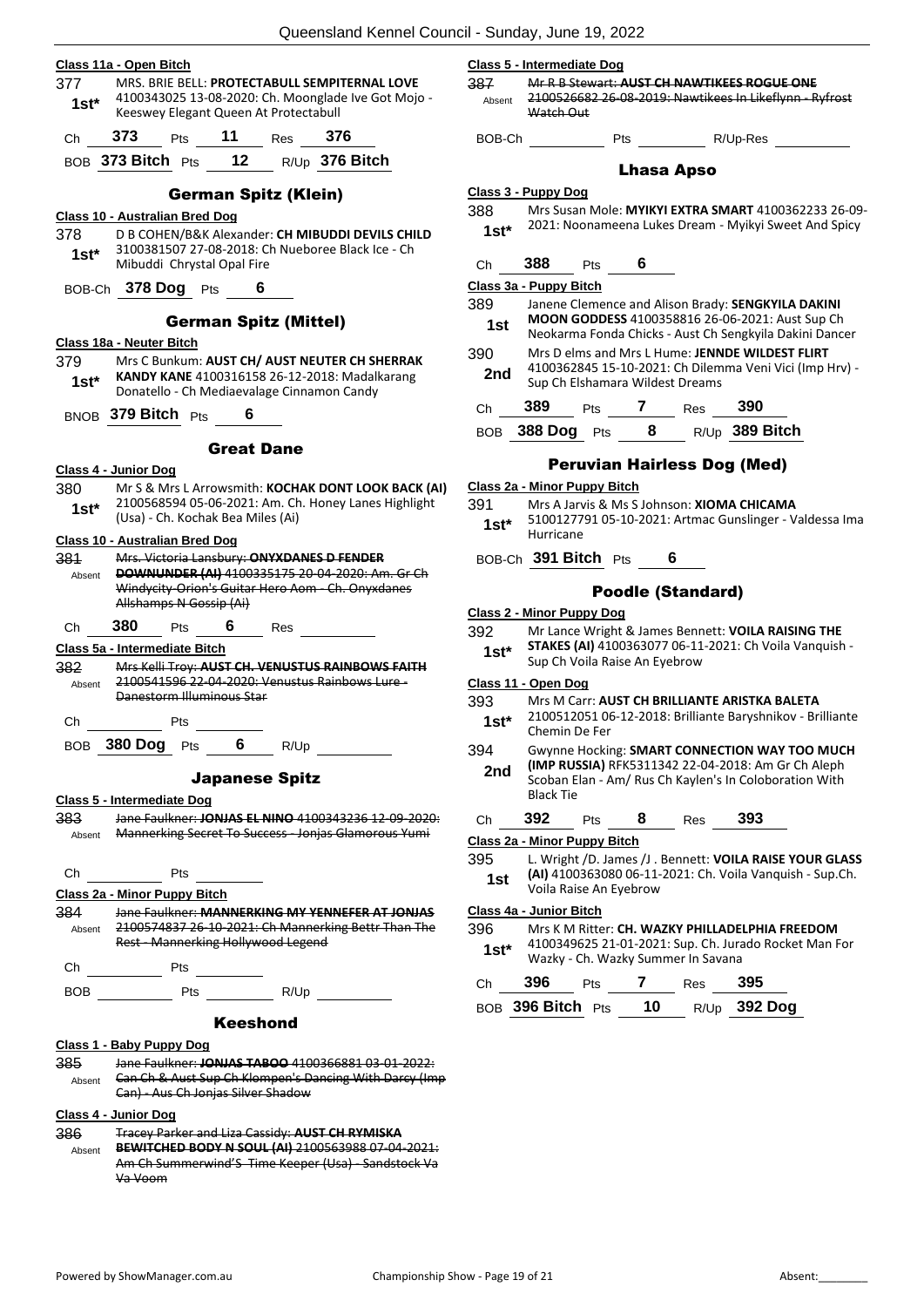|                                | <b>Poodle (Miniature)</b>                                                                                                                            |                         |                                                  |
|--------------------------------|------------------------------------------------------------------------------------------------------------------------------------------------------|-------------------------|--------------------------------------------------|
|                                | Class 4 - Junior Dog                                                                                                                                 |                         | Class 1a - Baby Puppy Bitch                      |
| 397                            | Mr B G BARTON: CH MYFLAIR INDEED I CAN 4100350560                                                                                                    | 409                     | Robyn Hawke: TZU1                                |
| $1st*$                         | 27-01-2021: Ch Real Treasure Starring Monavia - Ch Myflair<br>Voo Doo Devil In Black                                                                 | $1st*$                  | 4100368453 12-03-<br>Ch Tzutique Game (          |
| Ch                             | 397<br>6<br>Pts                                                                                                                                      | Class 4a - Junior Bitch |                                                  |
|                                | <b>Class 4a - Junior Bitch</b>                                                                                                                       | 410                     | Mr. Jayden Brown:                                |
| 398                            | Mr James Bennett & Ms Kirri Jacobson: CH. DANRITH                                                                                                    | $1st*$                  | FOR 4100353031 04<br>Accomplished - Ch (         |
| 1st                            | <b>BEACH PLEASE 4100351505 18-03-2021: Ch. Michandy</b><br>Striking Midnight - Supreme Champion Danrith Say My                                       |                         | BOB-Ch 410 Bitch Pts                             |
| Ch                             | Name<br>398<br>6<br><b>Pts</b>                                                                                                                       |                         | <b>Xoloitzc</b>                                  |
| BOB                            | 397 Dog Pts 7 R/Up 398 Bitch                                                                                                                         | Class 11 - Open Dog     |                                                  |
|                                | Class 18a - Neuter Bitch                                                                                                                             | 411                     | Miss Sophia Lloyd-H                              |
| 399                            | Diane Craig: AUST CH ZIADA SECRET VOODOO MAGIC                                                                                                       | $1st^*$                 | 4100292161 22-05-<br>- Ch Amoroso'S Jasu         |
| $1st^*$                        | 4100293248 01-07-2017: End/Int/Ch Dechine Top Secret<br>(Imk Uk) - Aust Ch Myflair Dangerous Liason                                                  |                         | BOB-Ch 411 Dog Pts                               |
|                                | BNOB 399 Bitch Pts<br>6<br>R/Up-Res                                                                                                                  |                         |                                                  |
|                                | Poodle (Toy)                                                                                                                                         |                         | <b>Group</b>                                     |
|                                | Class 4 - Junior Dog                                                                                                                                 | Best                    | 361<br>Dalı                                      |
| 400                            | Diane Craig: AUST CH ZIADA WALK RIGHT BACK                                                                                                           | Pts: 25                 | Ms FEL Darling:                                  |
| Absent                         | 4100361058 25-08-2021: Aust Ch Ziada Legendary Reign-<br><b>Aust Ch Montaires Extra Smashing</b>                                                     | R/Up                    | 403<br>Sch                                       |
|                                | Class 1a - Baby Puppy Bitch                                                                                                                          | Pts: 15                 | Mr. P. & Mrs. D                                  |
| 401                            | Mrs J Craig: ZIADA CAUGHT WITH A PARTY JOKER                                                                                                         |                         | Storm (Imp. N.Z                                  |
|                                | 4100366936 12-01-2022: Aust Ch Bellissima Zambucca -                                                                                                 |                         |                                                  |
| $1st^*$                        | Aust Ch Ziada Caught Sipping Brandy                                                                                                                  | <b>Baby</b>             | 409<br>Shil                                      |
| BOB-Ch                         | <b>Pts</b>                                                                                                                                           |                         | Robyn Hawke: 1                                   |
|                                |                                                                                                                                                      | Minor                   | 392<br>Poo                                       |
|                                | <b>Schipperke</b>                                                                                                                                    |                         | Mr Lance Wrigh                                   |
|                                | Class 10 - Australian Bred Dog                                                                                                                       |                         | STAKES (AI)                                      |
| 402                            | JR Moore: CH PANDEC MAGIC FIRE BEAR 4100313627 22-                                                                                                   | <b>Puppy</b>            | 361<br>Dalı                                      |
| $1st^*$                        | 11-2018: Sup Ch Sanlyn Fire Storm (Imp Nz) - Ch Breogan                                                                                              |                         | Ms FEL Darling:                                  |
|                                | Magic Dreams                                                                                                                                         | Junior                  | 380<br>Gre                                       |
|                                | Class 11 - Open Dog                                                                                                                                  |                         | Mr S & Mrs L Ar                                  |
|                                |                                                                                                                                                      |                         |                                                  |
|                                | Mr. P. & Mrs. D. Comrie: AUST. SUPREME CH. SANLYN FIRE                                                                                               | <b>Inter</b>            | 356                                              |
| $1st*$                         | STORM (IMP. N.Z.) 03446-2013 19-05-2013: N.Z. Supreme                                                                                                |                         | <b>Brit</b><br>Ms. Margaret H                    |
|                                | Ch. & Am. Ch. Tumbleweed's On The Road Again (Imp.<br>U.S.A.) - N.Z. Ch. Sanlyn Black Diamond                                                        | Aus Br                  | 378<br>Ger                                       |
| Ch                             | 402<br>403<br>7<br>Pts<br>Res                                                                                                                        |                         | D B COHEN/B&I                                    |
| 403                            |                                                                                                                                                      |                         | 403                                              |
|                                | Class 1a - Baby Puppy Bitch<br>JR Moore: BATEAUCHIEN GLORY DAYS 3100443535 03-01-                                                                    | Open                    |                                                  |
|                                | 2022: Sup Ch Sanlyn Hit The Road Jack (Imp Nzl) - Ch                                                                                                 |                         | Sch<br>Mr. P. & Mrs. D<br>Storm (Imp. N.Z        |
| $1st*$                         | <b>Bateauchien Mustang</b>                                                                                                                           |                         |                                                  |
| 404                            | Class 2a - Minor Puppy Bitch                                                                                                                         |                         |                                                  |
|                                | Mrs Jayne Campbell: TANZAPAW MIDNIGHT MADNESS                                                                                                        |                         |                                                  |
| $1st^*$                        | 4100364642 08-12-2021: Aus Ch Barchain Hits A Vote In                                                                                                | Best                    | 365                                              |
|                                | Time - Tanzapaw Magic In Motion                                                                                                                      | Pts: 8                  |                                                  |
|                                | Class 4a - Junior Bitch                                                                                                                              |                         | <b>REIGNS</b>                                    |
| $1st*$                         | JR Moore: CH MONTERREZ MATCH MADE IN HEAVEN<br>2100561777 29-03-2021: Am Gr Ch Ch Rivendel's Forged In<br>Fire (Imp Usa) - Ch Monterrez Ultra Violet | R/Up                    | 379                                              |
|                                |                                                                                                                                                      |                         | Kane                                             |
|                                | Class 10a - Australian Bred Bitch<br>Mr. P. & Mrs. D. Comrie: AUST. CH. BREOGAN MAGIC                                                                |                         |                                                  |
| Absent                         | DREAMS 2100469895 03-02-2017: Nz. Ch. Ch. Breogan Kiwi<br>Dreams - Ch. Bateauchien Jack Be Quick                                                     | Finish                  | Dalı<br>Michelle Little:<br>Ger<br>Mrs C Bunkum: |
|                                | Tania Mcalister: TANZAPAW MAGIC IN MOTION                                                                                                            |                         |                                                  |
| 1st                            | 4100289754 16-04-2017: Gr Ch Pandec Free Spirit - Ch<br>Exmoor Raven Magic (Imp Nz)                                                                  |                         |                                                  |
| 405<br>406<br>407<br>408<br>Ch | 406<br>405<br>8<br>Res<br>Pts                                                                                                                        |                         |                                                  |

### Shih Tzu

#### e: TZUTIQUE THE GAMES PEOPLE PLAY 12-03-2022: Ch Tzutique Your Numbers Up -

Game Of Fools

| 410    | Mr. Jayden Brown: CH TZUAVE CAREFUL WAT U WITCH |
|--------|-------------------------------------------------|
| $1st*$ | FOR 4100353031 04-05-2021: Oeshih Mission       |
|        | Accomplished - Ch Oeshih Witchful Thinking      |

**6** 

#### **Ditzcuintle Standard**

411 Miss Sophia Lloyd-Hansen: **CH AMORENEKID EL PADRINO** 22-05-2017: Akc Ch, Aust Ch Hueramo (Arena) - Ch Amoroso'S Jasum **1st\***

Pts 6

### up 7 - Specials

| <b>Best</b><br>Pts: 25     | <b>Dalmatian</b><br>361                                                                            |
|----------------------------|----------------------------------------------------------------------------------------------------|
| <b>R/Up</b>                | Ms FEL Darling: Paceaway Pretty in Pink<br>403<br><b>Schipperke</b>                                |
| Pts: 15                    | Mr. P. & Mrs. D. Comrie: Aust. Supreme Ch. Sanlyn Fire<br>Storm (Imp. N.Z.)                        |
| Baby                       | <b>Shih Tzu</b><br>409.<br>Robyn Hawke: TZUTIQUE THE GAMES PEOPLE PLAY                             |
| Minor                      | Poodle (Standard)<br>392<br>Mr Lance Wright & James Bennett: VOILA RAISING THE<br>STAKES (AI)      |
| <b>Puppy</b>               | 361<br><b>Dalmatian</b><br>Ms FEL Darling: Paceaway Pretty in Pink                                 |
| Junior                     | 380<br><b>Great Dane</b><br>Mr S & Mrs L Arrowsmith: KOCHAK DONT LOOK BACK (AI)                    |
| Inter                      | <b>British Bulldog</b><br>356<br>Ms. Margaret Halliday: Brigstock Star Act                         |
| Aus Br                     | 378<br><b>German Spitz (Klein)</b><br>D B COHEN/B&K Alexander: CH Mibuddi Devils Child             |
| Open                       | Schipperke<br>403<br>Mr. P. & Mrs. D. Comrie: Aust. Supreme Ch. Sanlyn Fire<br>Storm (Imp. N.Z.)   |
|                            | <b>Neuter</b>                                                                                      |
| <b>Best</b><br>$P$ †s: $8$ | <b>Dalmatian</b><br>365<br>Michelle Little: AUST CH NEUT CH PACEAWAY SUMMER<br><b>REIGNS</b>       |
| R/Up                       | <b>German Spitz (Mittel)</b><br>379<br>Mrs C Bunkum: Aust Ch/ Aust Neuter Ch Sherrak Kandy<br>Kane |

Absent **12**